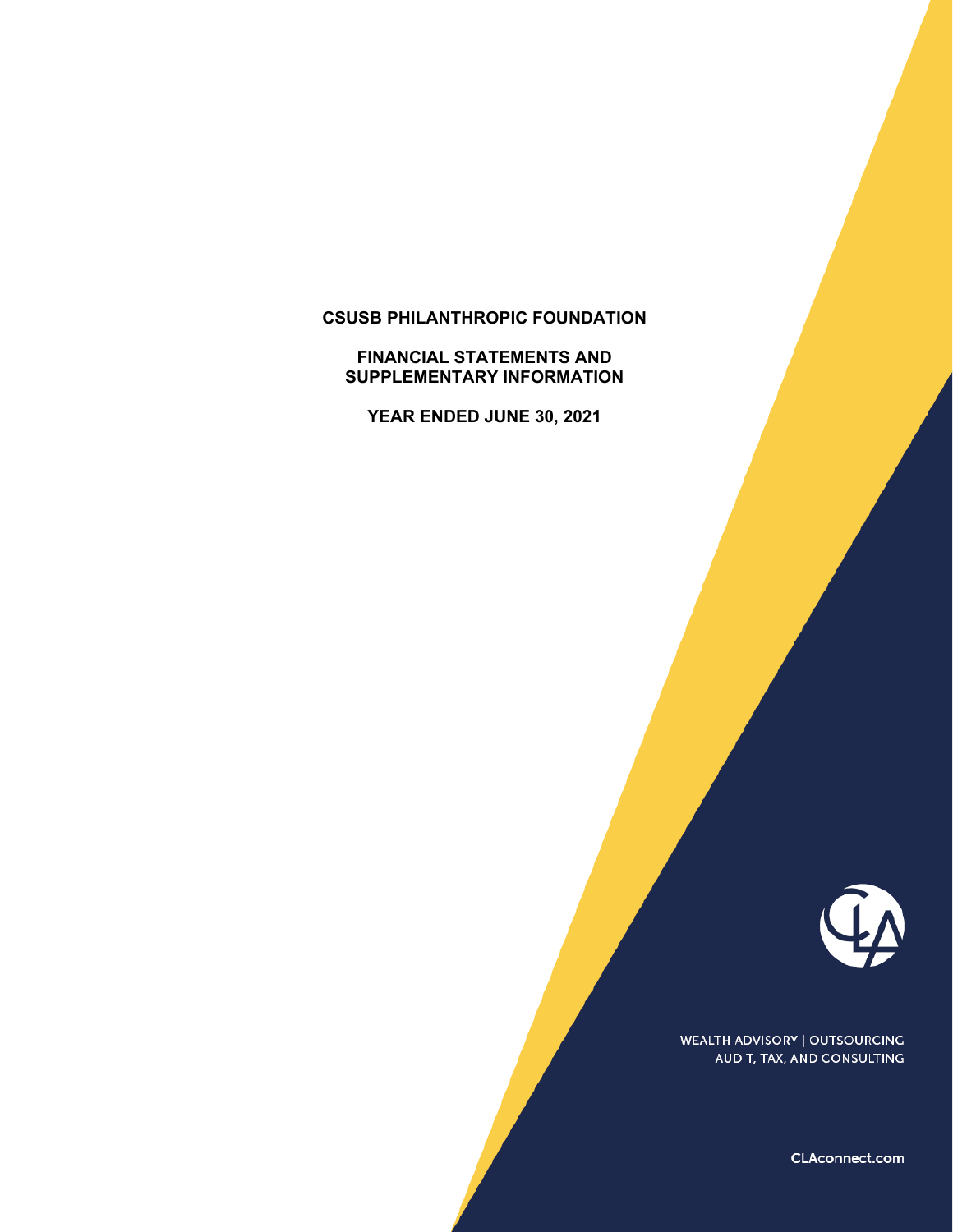# **CSUSB PHILANTHROPIC FOUNDATION TABLE OF CONTENTS YEAR ENDED JUNE 30, 2021**

| <b>BOARD MEMBERS</b>                                                                                                                                                                            | 1              |
|-------------------------------------------------------------------------------------------------------------------------------------------------------------------------------------------------|----------------|
| <b>INDEPENDENT AUDITORS' REPORT</b>                                                                                                                                                             | 4              |
| <b>FINANCIAL STATEMENTS</b>                                                                                                                                                                     |                |
| <b>STATEMENT OF FINANCIAL POSITION</b>                                                                                                                                                          | 6              |
| <b>STATEMENT OF ACTIVITIES</b>                                                                                                                                                                  | $\overline{7}$ |
| <b>STATEMENTS OF FUNCTIONAL EXPENSES</b>                                                                                                                                                        | 8              |
| <b>STATEMENT OF CASH FLOWS</b>                                                                                                                                                                  | 9              |
| <b>NOTES TO FINANCIAL STATEMENTS</b>                                                                                                                                                            | 10             |
| <b>SUPPLEMENTARY INFORMATION</b>                                                                                                                                                                | 25             |
| SCHEDULE OF NET POSITION (FOR INCLUSION IN THE CALIFORNIA<br><b>STATE UNIVERSITY</b>                                                                                                            | 25             |
| SCHEDULE OF REVENUES, EXPENSES, AND CHANGES IN NET<br>POSITION (FOR INCLUSION IN THE CALIFORNIA STATE UNIVERSITY                                                                                | 26             |
| OTHER INFORMATION (FOR INCLUSION IN THE CALIFORNIA STATE<br><b>UNIVERSITY</b>                                                                                                                   | 27             |
| <b>INDEPENDENT AUDITORS' REPORT ON INTERNAL CONTROL OVER</b><br><b>FINANCIAL REPORTING AND ON COMPLIANCE AND OTHER MATTERS</b><br><b>BASED ON AN AUDIT OF FINANCIAL STATEMENTS PERFORMED IN</b> |                |
| <b>ACCORDANCE WITH GOVERNMENT AUDITING STANDARDS</b>                                                                                                                                            | 32             |
| <b>SCHEDULE OF FINDINGS AND RESPONSES</b>                                                                                                                                                       | 34             |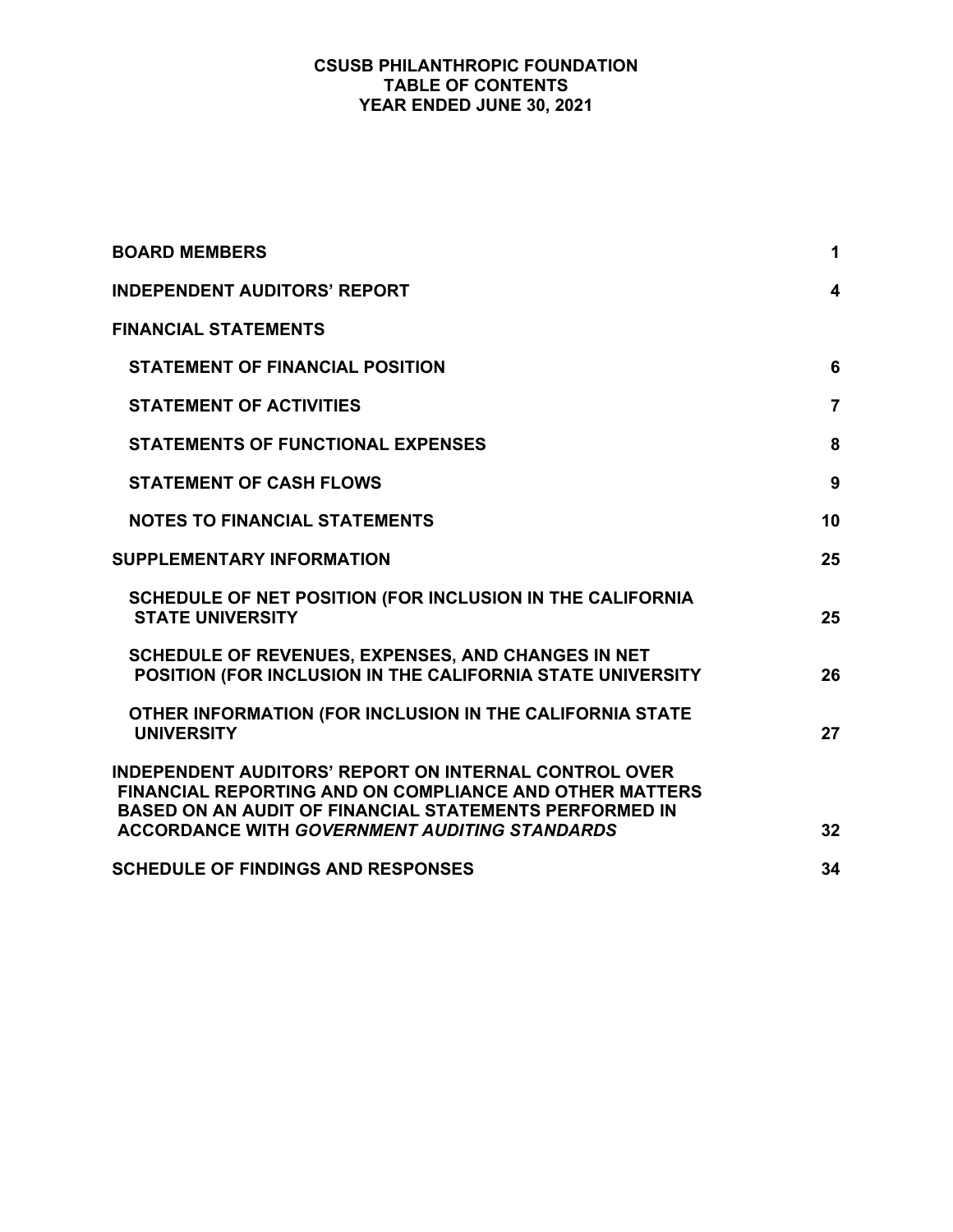# **CSUSB PHILANTHROPIC FOUNDATION BOARD MEMBERS YEAR ENDED JUNE 30, 2021**

| <b>EXECUTIVE OFFICERS:</b>                          |                                     |
|-----------------------------------------------------|-------------------------------------|
| Dr. Tomás D. Morales<br><b>Board President</b>      | Ex-Officio Member                   |
| Mr. Mark C. Edwards, Esq.<br>Vice Chairperson       | <b>Community Member</b>             |
| Mr. William M. Stevenson<br>Alumni Board Chair      | <b>Community Member</b>             |
| Mr. Robert J. Nava<br><b>Executive Director</b>     | Ex-Officio Member                   |
| Dr. Douglas Freer<br>Treasurer & Co-Secretary       | <b>Ex-Officio Member</b>            |
| Mrs. Ellen G. Weisser<br>Chairperson                | <b>Community Member</b>             |
| Dr. Paz Oliverez<br>Vice President, Student Affairs | Ex-Officio Member                   |
| Monica Alejandre<br>Secretary                       | <b>Ex-Officio Member</b>            |
| <b>CSUSB MEMBERS:</b>                               |                                     |
| Dr. Dorothy Chen-Maynard                            | <b>Faculty Representative</b>       |
| Dr. Dorothy Chen-Maynard                            | <b>Faculty Representative</b>       |
| Dr. Douglas Freer                                   | Ex-Officio Member                   |
| Dr. Haakon Brown                                    | <b>Faculty Representative</b>       |
| Alfredo Barcenas                                    | Chair, Staff Council Representative |
| Jessica Madrigal                                    | <b>Staff Council Representative</b> |
| Samuel Sudhakar                                     | <b>Ex-Officio Director</b>          |
| Dr. Tomás Morales                                   | Ex-Officio Member                   |
| Paola Galvez                                        | <b>Student Representative</b>       |
| Graciela Moran                                      | <b>Student Representative</b>       |
| Dr. Samuel Sudhakar                                 | Ex-Officio Member                   |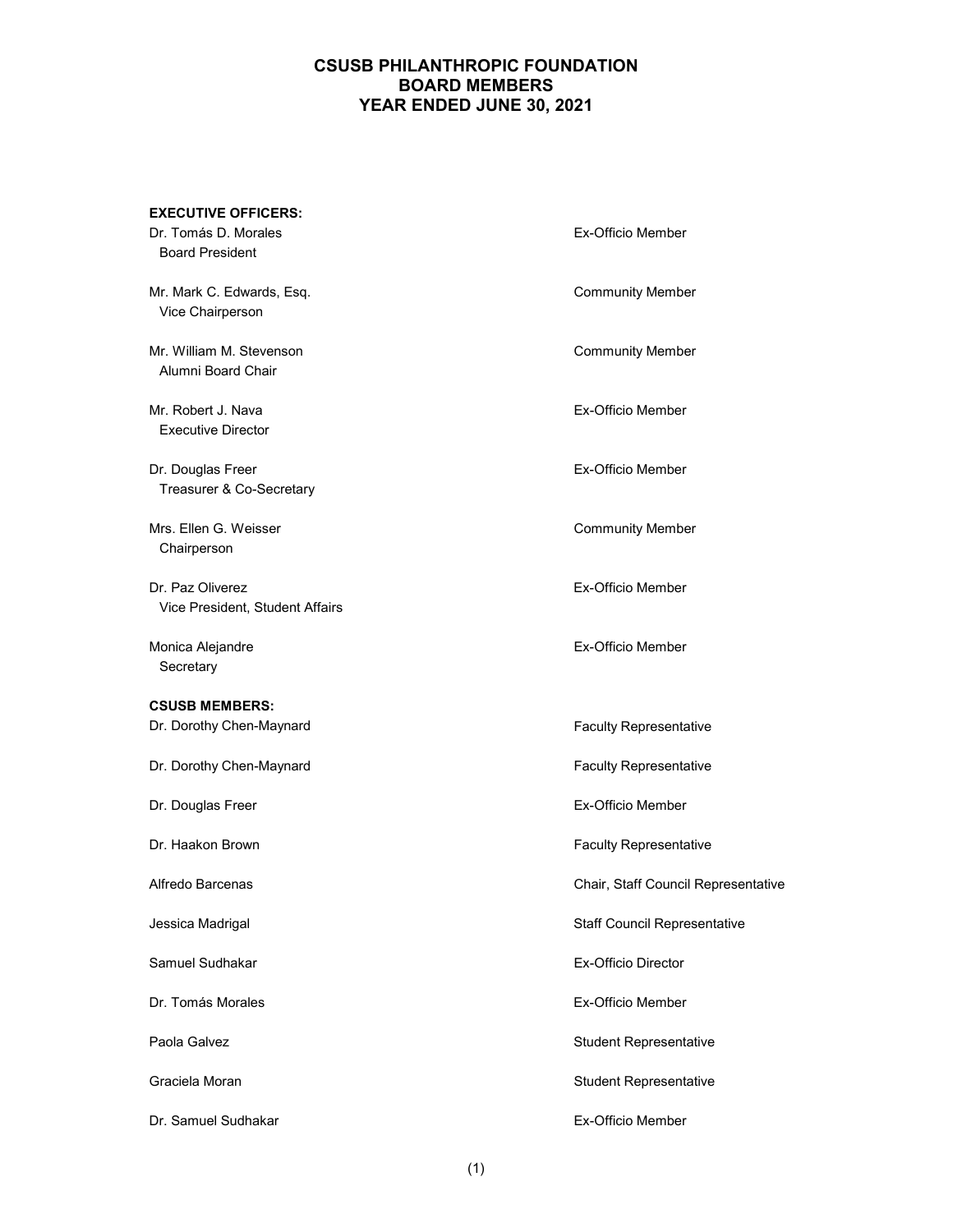## **CSUSB PHILANTHROPIC FOUNDATION BOARD MEMBERS YEAR ENDED JUNE 30, 2021**

# **COMMUNITY MEMBERS:** Mr. Roderick Hendry **Community Member** Dr. Donald Averill **Community Member** Mrs. Debbie Brown **Community Member** Mr. Mustafa Milbis **Community Member** Mrs. Lois J. Carson **Community Member** Mr. Louis G. Monville, III Community Member Mr. Nefertiti Long **Community Member** Mr. Mark Edwards, Esq. Community Member Mr. Paul C. Granillo **Community Member** Mr. Cole R. Jackson **Community Member** Mr. Mark A. Kaenel **Community Member** Mr. Gary McBride **Community Member** Ms. Barbara McGee **Community Member**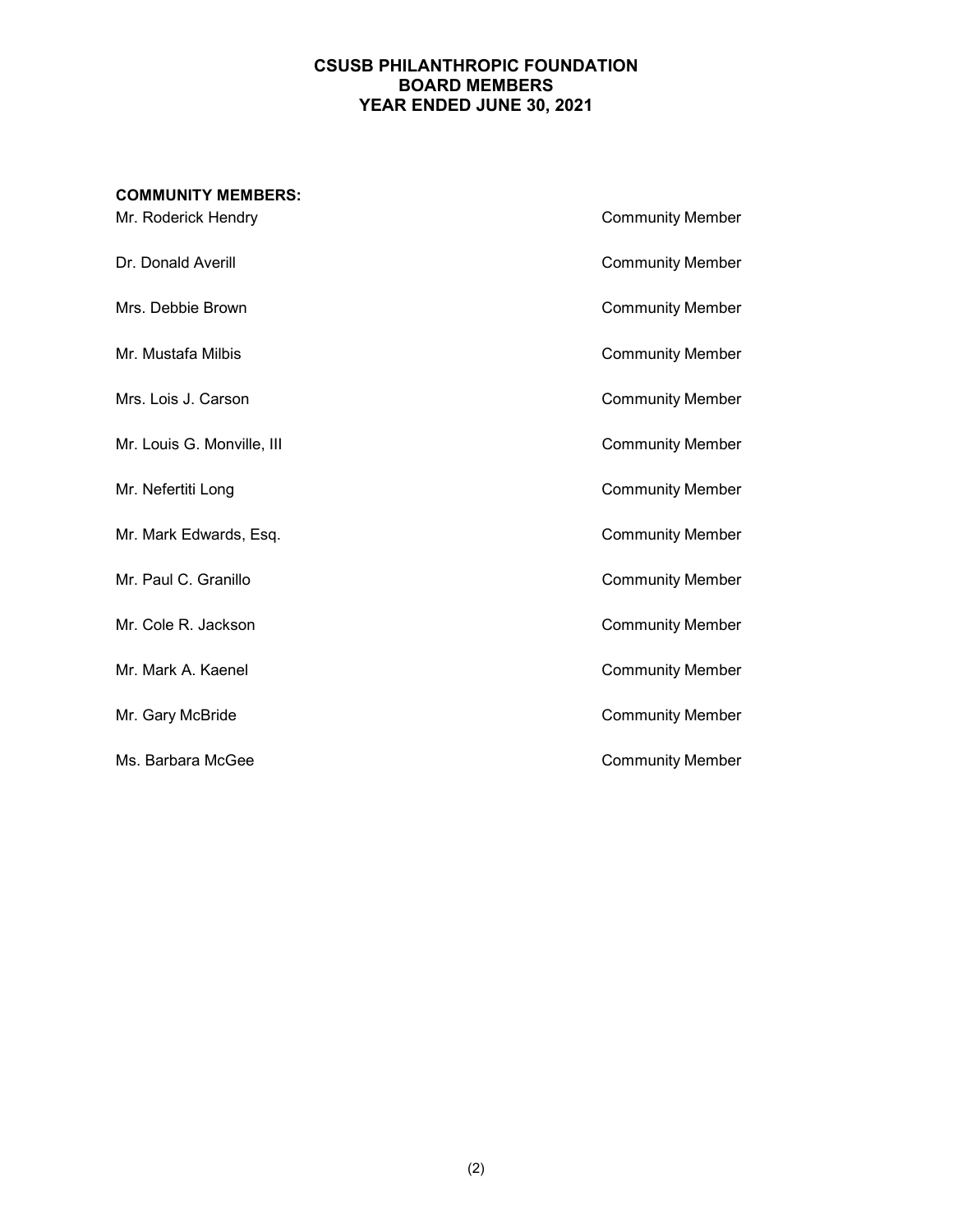# **CSUSB PHILANTHROPIC FOUNDATION BOARD MEMBERS YEAR ENDED JUNE 30, 2021**

| <b>COMMUNITY MEMBERS (Continued):</b> |                         |
|---------------------------------------|-------------------------|
| Mr. Steve PonTell                     | <b>Community Member</b> |
| The Honorable James C. Ramos, Jr.     | <b>Community Member</b> |
| Mr. Paul M. Shimoff, Esq.             | <b>Community Member</b> |
| Mr. William M. Stevenson              | <b>Community Member</b> |
| Ms. Karen I. Suarez                   | <b>Community Member</b> |
| Dr. Edward C. Teyber                  | <b>Community Member</b> |
| Mr. Justin S. Swant                   | <b>Community Member</b> |
| Mrs. Ellen Weisser                    | <b>Community Member</b> |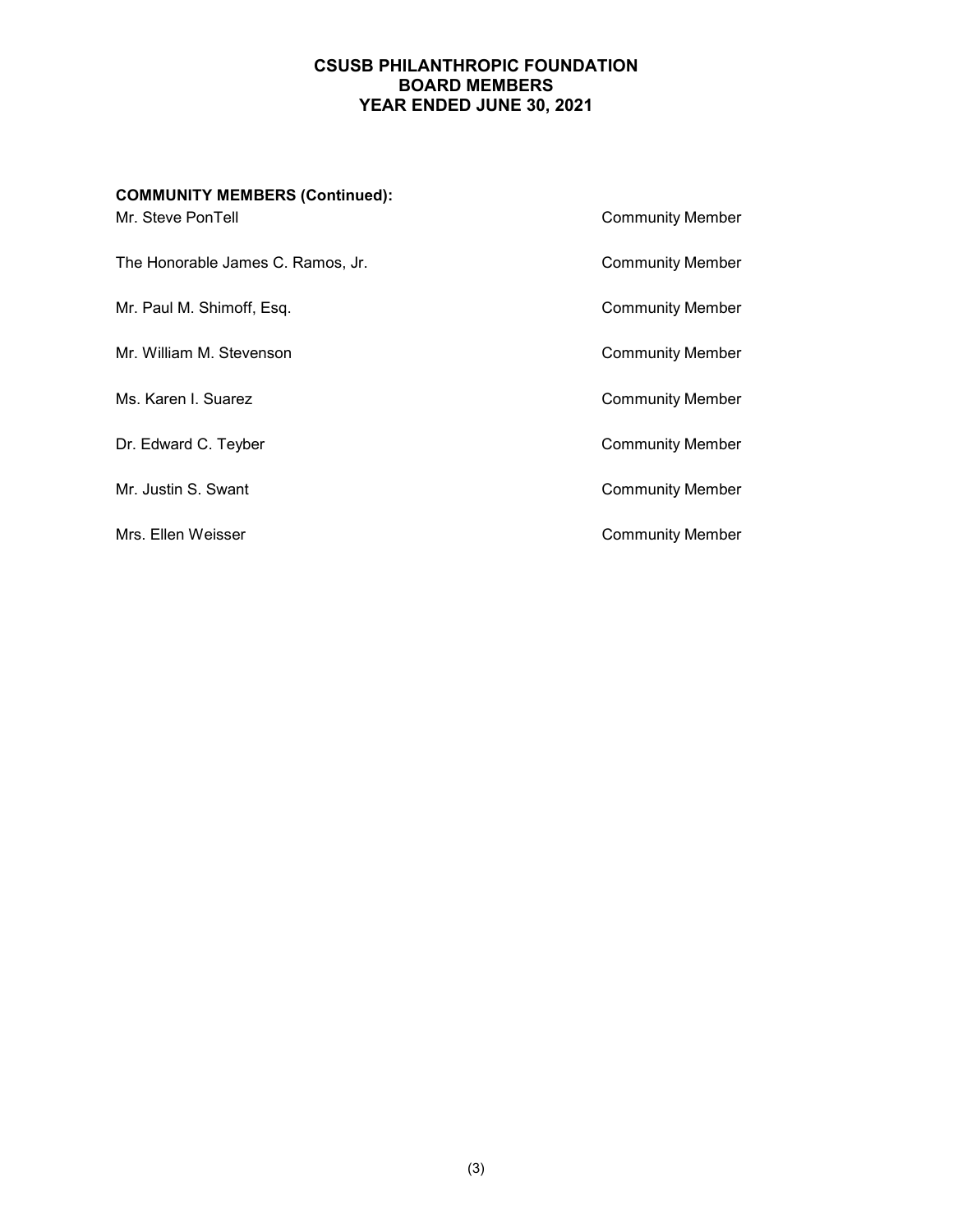

# **INDEPENDENT AUDITORS' REPORT**

Board of Directors CSUSB Philanthropic Foundation San Bernardino, California

# **Report on the Financial Statements**

We have audited the accompanying financial statements of CSUSB Philanthropic Foundation (the Foundation) (a non-profit organization), which comprise the statement of financial position as of June 30, 2021, and the related statements of activities, functional expenses, and cash flows for the year then ended, and the related notes to the financial statements.

# *Management's Responsibility for the Financial Statements*

Management is responsible for the preparation and fair presentation of these financial statements in accordance with accounting principles generally accepted in the United States of America; this includes the design, implementation, and maintenance of internal control relevant to the preparation and fair presentation of financial statements that are free from material misstatement, whether due to fraud or error.

# *Auditors' Responsibility*

Our responsibility is to express an opinion on these financial statements based on our audit. We conducted our audit in accordance with auditing standards generally accepted in the United States of America and the standards applicable to financial audits contained in *Government Auditing Standards,*  issued by the Comptroller General of the United States. Those standards require that we plan and perform the audit to obtain reasonable assurance about whether the financial statements are free from material misstatement.

An audit involves performing procedures to obtain audit evidence about the amounts and disclosures in the financial statements. The procedures selected depend on the auditors' judgment, including the assessment of the risks of material misstatement of the financial statements, whether due to fraud or error. In making those risk assessments, the auditor considers internal control relevant to the entity's preparation and fair presentation of the financial statements in order to design audit procedures that are appropriate in the circumstances, but not for the purpose of expressing an opinion on the effectiveness of the entity's internal control. Accordingly, we express no such opinion. An audit also includes evaluating the appropriateness of accounting policies used and the reasonableness of significant accounting estimates made by management, as well as evaluating the overall presentation of the financial statements.

We believe that the audit evidence we have obtained is sufficient and appropriate to provide a basis for our audit opinion.



CLA is an independent member of Nexia International, a leading, global network of independent accounting and consulting firms. See nexia.com/member-firm-disclaimer for details.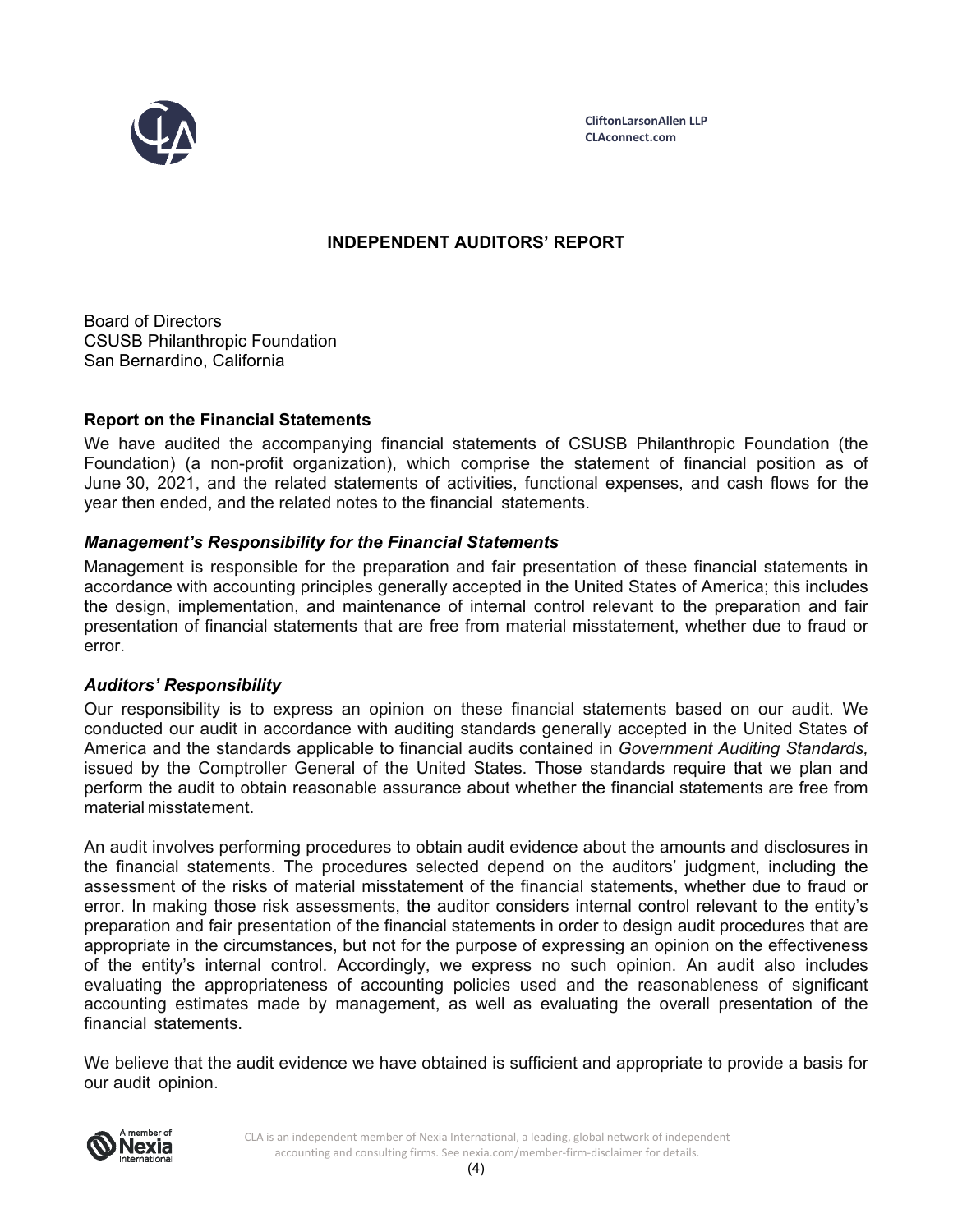# **Opinion**

In our opinion, the financial statements referred to above present fairly, in all material respects, the financial position of the Foundation as of June 30, 2021, and the changes in its net assets and its cash flows for the year then ended in accordance with accounting principles generally accepted in the United States of America.

# **Report on Summarized Comparative Information**

We have previously audited the financial statements of the Foundation as of June 30, 2020 and we expressed an unmodified audit opinion on those audited financial statements in our report dated September 16, 2020. In our opinion, the summarized comparative information presented herein as of and for the year ended June 30, 2020, is consistent, in all material respects, with the audited financial statements from which it has been derived.

# **Other Matters**

Our audit was conducted for the purpose of forming an opinion on the financial statements as a whole. The supplementary information is presented for purposes of additional analysis and is not a required part of the financial statements. Such information is the responsibility of management and was derived from and relates directly to the underlying accounting and other records used to prepare the financial statements. The information has been subjected to the auditing procedures applied in the audit of the financial statements and certain additional procedures, including comparing and reconciling such information directly to the underlying accounting and other records used to prepare the financial statements or to the financial statements themselves, and other additional procedures in accordance with auditing standards generally accepted in the United States of America. In our opinion, the information is fairly stated in all material respects in relation to the financial statements as a whole.

# **Other Reporting Required by** *Government Auditing Standards*

In accordance with *Government Auditing Standards*, we have also issued our report dated September 27, 2021, on our consideration of the Foundation's internal control over financial reporting and on our tests of its compliance with certain provisions of laws, regulations, contracts, and grant agreements and other matters. The purpose of that report is solely to describe the scope of our testing of internal control over financial reporting and compliance and the results of that testing, and not to provide an opinion on the effectiveness of the Foundation's internal control over financial reporting or on compliance. That report is an integral part of an audit performed in accordance with *Government Auditing Standards* in considering the Foundation CSUSB Philanthropic Foundation's internal control over financial reporting and compliance.

Viifton Larson Allen LLP

**CliftonLarsonAllen LLP** 

Glendora, California September 27, 2021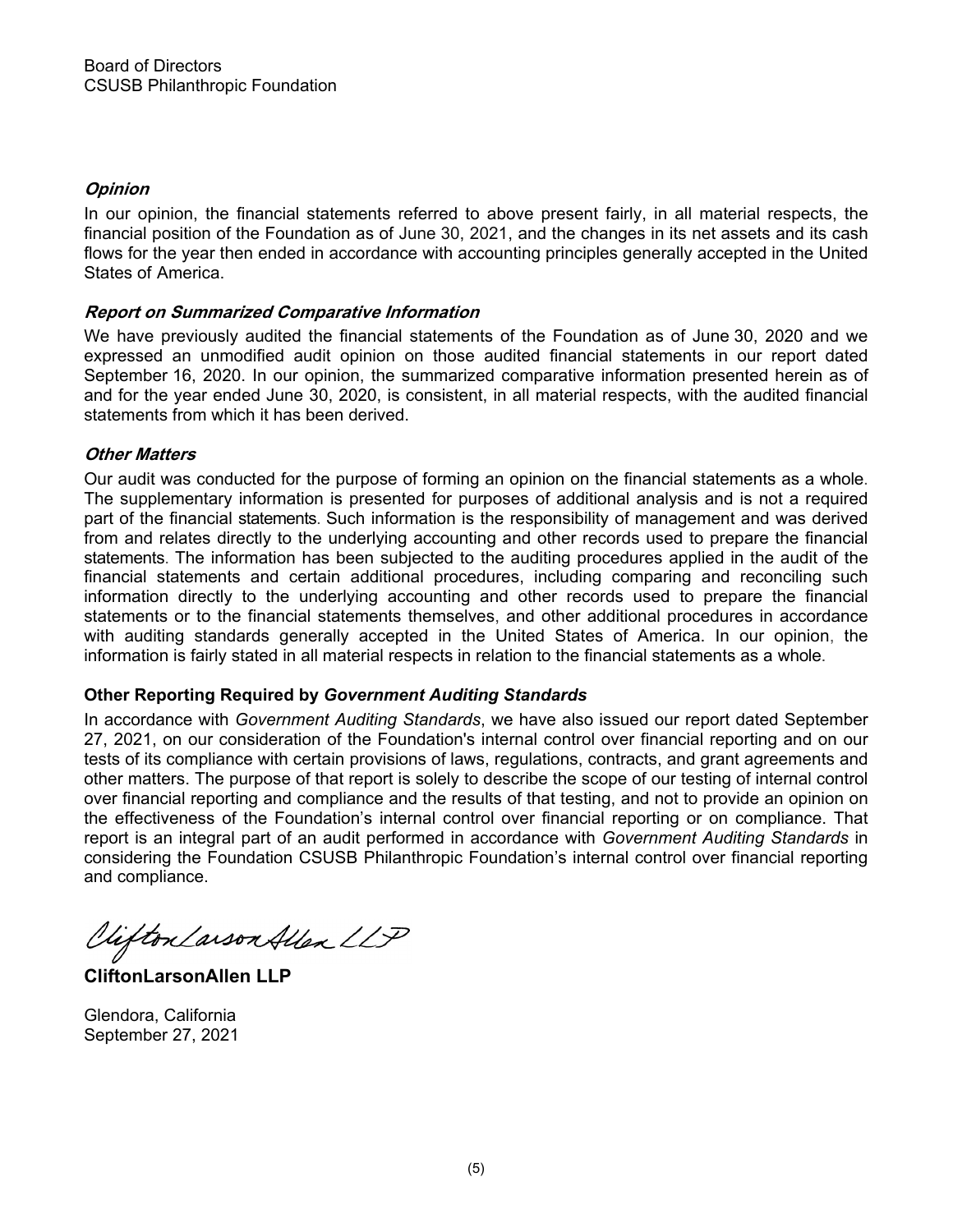# **CSUSB PHILANTHROPIC FOUNDATION STATEMENT OF FINANCIAL POSITION JUNE 30, 2021 (WITH COMPARATIVE TOTALS FOR 2020)**

|                                              | 2021             |  |    | 2020       |  |  |
|----------------------------------------------|------------------|--|----|------------|--|--|
| <b>ASSETS</b>                                |                  |  |    |            |  |  |
| Cash and Cash Equivalents                    | \$<br>466,345    |  | \$ | 1,003,444  |  |  |
| Short-term Investments                       | 11,429,667       |  |    | 11,220,201 |  |  |
| <b>Other Receivables</b>                     | 359,424          |  |    | 336,098    |  |  |
| Due From Related Party                       | 28,164           |  |    | 165,652    |  |  |
| Promises to Give, Net                        | 645,004          |  |    | 813,346    |  |  |
| Long-term Investments                        | 55,591,997       |  |    | 45,020,330 |  |  |
| Long-term Investments-CRTs                   | 1,559,004        |  |    | 1,444,311  |  |  |
| Property, Plant and Equipment, Net           |                  |  |    | 264,951    |  |  |
| <b>Total Assets</b>                          | 70,079,605       |  |    | 60,268,333 |  |  |
| <b>LIABILITIES</b>                           |                  |  |    |            |  |  |
| <b>Accounts Payable</b>                      | 26,853           |  |    | 78,931     |  |  |
| Due To Related Party                         | 85,680           |  |    | 271,977    |  |  |
| <b>Deferred Revenues</b>                     | 235,827          |  |    | 547,268    |  |  |
| <b>Accrued Liabilities</b>                   | 206,194          |  |    | 1,156,863  |  |  |
| Other Long-term Liabilities to Beneficiaries | 872,652          |  |    | 809,288    |  |  |
| <b>Total Liabilities</b>                     | 1,427,206        |  |    | 2,864,327  |  |  |
| <b>NET ASSETS</b>                            |                  |  |    |            |  |  |
| <b>Without Donor Restrictions</b>            | 1,215,451        |  |    | 1,383,195  |  |  |
| <b>With Donor Restrictions</b>               | 67,436,948       |  |    | 56,020,811 |  |  |
| <b>Total Net Assets</b>                      | 68,652,399       |  |    | 57,404,006 |  |  |
| <b>Total Liabilities and Net Assets</b>      | \$<br>70,079,605 |  | \$ | 60,268,333 |  |  |

*See accompanying Notes to Financial Statements.*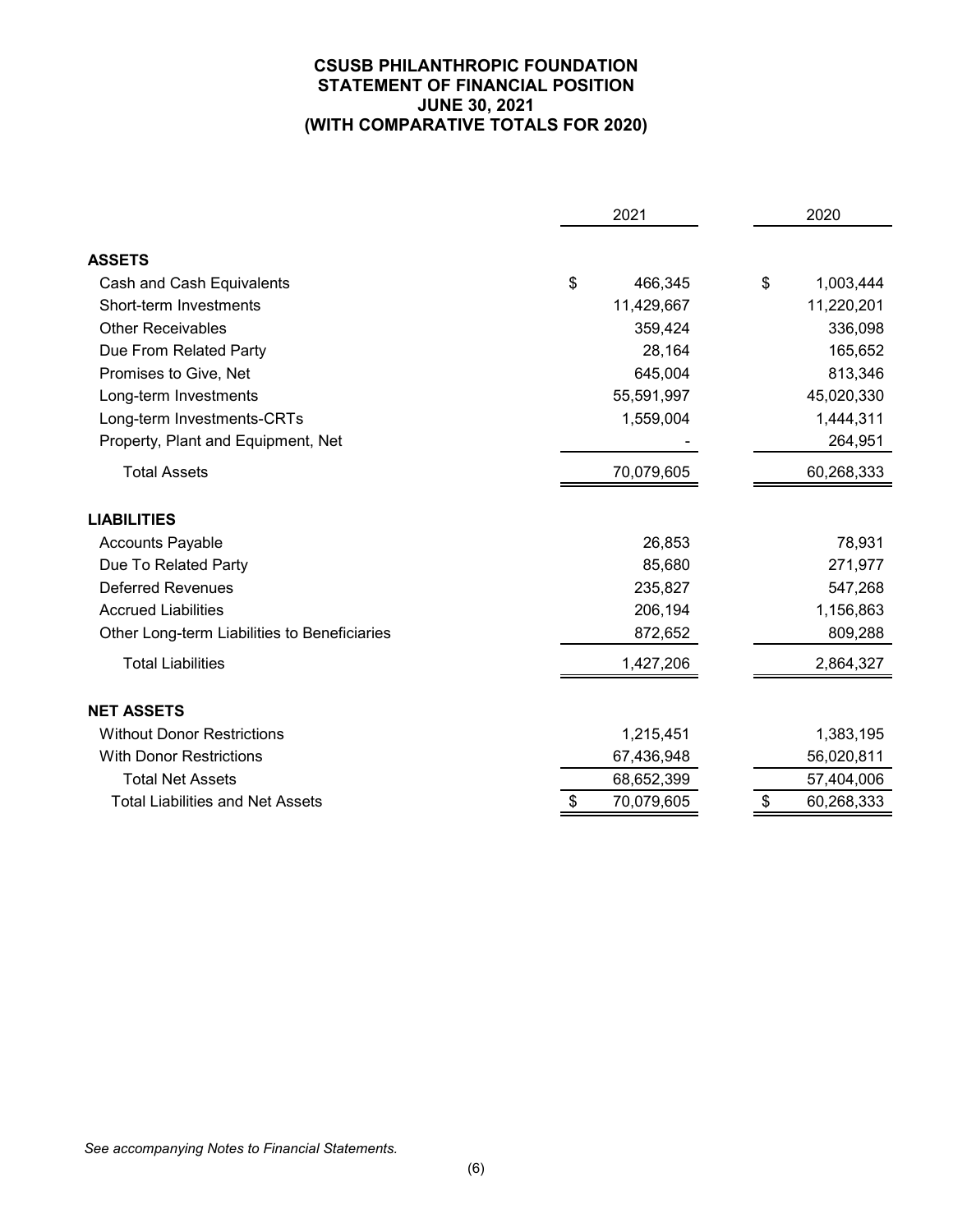# **CSUSB PHILANTHROPIC FOUNDATION STATEMENT OF ACTIVITIES YEAR ENDED JUNE 30, 2021 (WITH COMPARATIVE TOTALS FOR 2020)**

|                                              | <b>Without Donor</b><br>Restrictions |            | <b>With Donor</b><br>Restrictions |             | 2021<br>Total |            | 2020<br>Total |             |
|----------------------------------------------|--------------------------------------|------------|-----------------------------------|-------------|---------------|------------|---------------|-------------|
| <b>REVENUES</b>                              |                                      |            |                                   |             |               |            |               |             |
| Contributions                                | \$                                   |            | \$                                | 3,494,989   | \$            | 3,494,989  | \$            | 2,914,612   |
| Interest and Dividends, Net                  |                                      | 161,524    |                                   | 1,566,634   |               | 1,728,158  |               | 1,678,841   |
| Unrealized Gain (Loss) on Investments        |                                      | (63, 976)  |                                   | 7,286,615   |               | 7,222,639  |               | (558, 412)  |
| Realized Gain (Loss) on Investments          |                                      | 1,937      |                                   | 3,169,792   |               | 3,171,729  |               | (985, 980)  |
| <b>Endowment Management Fee</b>              |                                      | 351,888    |                                   | (351, 888)  |               |            |               |             |
| Distributions from Split Interest Agreements |                                      | (82, 788)  |                                   |             |               | (82, 788)  |               | 33,979      |
| Miscellaneous Income                         |                                      | 16,506     |                                   |             |               | 16,506     |               | 52,527      |
| <b>Restrictions Released</b>                 |                                      | 3,750,005  |                                   | (3,750,005) |               |            |               |             |
| <b>Total Program Revenues</b>                |                                      | 4,135,096  |                                   | 11,416,137  |               | 15,551,233 |               | 3,135,567   |
| <b>Transfers from Related Entities</b>       |                                      | 144,625    |                                   |             |               | 144,625    |               | 456,327     |
| <b>Total Revenues</b>                        |                                      | 4,279,721  |                                   | 11,416,137  |               | 15,695,858 |               | 3,591,894   |
| <b>EXPENSES</b>                              |                                      |            |                                   |             |               |            |               |             |
| Program Expenses:                            |                                      |            |                                   |             |               |            |               |             |
| Scholarships                                 |                                      | 1,637,013  |                                   |             |               | 1,637,013  |               | 1,398,100   |
| <b>Support Services</b>                      |                                      | 2,172,060  |                                   |             |               | 2,172,060  |               | 3,665,571   |
| Management and General                       |                                      | 203,204    |                                   |             |               | 203,204    |               | 599,123     |
| <b>Total Program and General Expenses</b>    |                                      | 4,012,277  |                                   |             |               | 4,012,277  |               | 5,662,794   |
| <b>Transfers to Related Entities</b>         |                                      | 435,188    |                                   |             |               | 435,188    |               | 775,063     |
| <b>Total Expenses</b>                        |                                      | 4,447,465  |                                   |             |               | 4,447,465  |               | 6,437,857   |
| <b>CHANGES IN NET ASSETS</b>                 |                                      | (167, 744) |                                   | 11,416,137  |               | 11,248,393 |               | (2,845,963) |
| NET ASSETS, Beginning of Year                |                                      | 1,383,195  |                                   | 56,020,811  |               | 57,404,006 |               | 60,249,969  |
| NET ASSETS, End of Year                      | \$                                   | 1,215,451  | \$                                | 67,436,948  | \$            | 68,652,399 | \$            | 57,404,006  |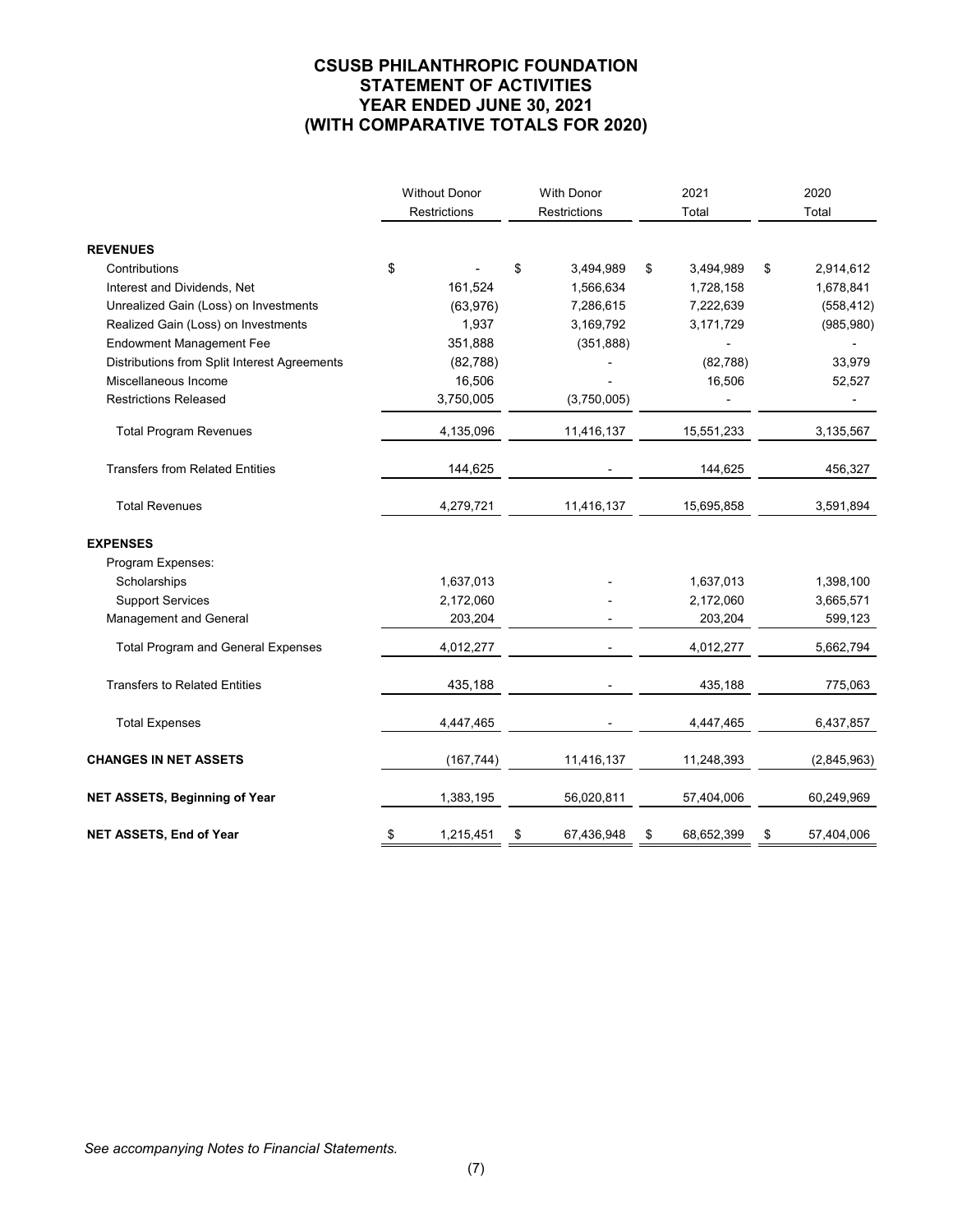#### **CSUSB PHILANTHROPIC FOUNDATION STATEMENT OF FUNCTIONAL EXPENSES YEAR ENDED JUNE 30, 2021 (WITH COMPARATIVE TOTALS FOR 2020)**

|                                       | 2021         |                          |                    |                              |                       |                       |  |
|---------------------------------------|--------------|--------------------------|--------------------|------------------------------|-----------------------|-----------------------|--|
|                                       |              | Program Activities       |                    | <b>Supporting Activities</b> |                       |                       |  |
|                                       |              | Total<br>Designated Gift |                    | Management                   |                       |                       |  |
|                                       | Scholarships | Administration           | Program Activities | and General                  | <b>Total Expenses</b> | <b>Total Expenses</b> |  |
| <b>Bad Debts</b>                      | \$           | \$                       | \$                 | \$                           | \$                    | \$<br>161,180         |  |
| <b>Bank and Credit Fees</b>           |              | 2,308                    | 2,308              | 6,718                        | 9,026                 | 7,250                 |  |
| Capital Outlay                        |              | 178,671                  | 178,671            |                              | 178,671               | 309,553               |  |
| Conferences and Meetings              |              | 26,343                   | 26,343             | 32,096                       | 58,439                | 192,334               |  |
| <b>Contract Services</b>              |              | 770,386                  | 770,386            | 113,575                      | 883,961               | 1,501,039             |  |
| Depreciation                          |              | 80,625                   | 80,625             |                              | 80,625                | 38,295                |  |
| Dues, Memberships and Subscriptions   |              | 15,282                   | 15,282             | 5,135                        | 20,417                | 24,363                |  |
| Insurance                             |              | 15,304                   | 15,304             | 1,003                        | 16,307                | 17,902                |  |
| Other Expenses                        | 165          | 191,465                  | 191,630            | 1,944                        | 193,574               | 395,232               |  |
| Postage                               |              | 1,820                    | 1,820              | 87                           | 1,907                 | 4,140                 |  |
| Printing                              |              | 3,448                    | 3,448              | 44                           | 3,492                 | 12,719                |  |
| Professional Development and Training |              | 3,584                    | 3,584              | 1,887                        | 5,471                 | 13,638                |  |
| <b>Professional Fees</b>              |              | 17,500                   | 17,500             | 1,297                        | 18,797                | 25,412                |  |
| <b>Public Relations</b>               |              | 16,516                   | 16,516             | 17,992                       | 34,508                | 135,379               |  |
| Rental, Equipment and Space           |              | 1,421                    | 1,421              | 20                           | 1,441                 | 2,251                 |  |
| Scholarships                          | 1,636,154    | 216,703                  | 1,852,857          | 6,076                        | 1,858,933             | 1,712,386             |  |
| Stipends, Room and Board              |              | 157,231                  | 157,231            | 2,218                        | 159,449               | 131,658               |  |
| Supplies and Services                 | 694          | 468,316                  | 469,010            | 13,112                       | 482,122               | 855,648               |  |
| Travel                                |              | 3,151                    | 3,151              |                              | 3,151                 | 121,561               |  |
| Utilities and Telephone               |              | 1,986                    | 1,986              |                              | 1,986                 | 853                   |  |
| Total program and general expenses    | 1,637,013    | 2,172,060<br>\$          | 3,809,073<br>\$    | 203,204<br>S                 | 4,012,277<br>\$       | 5,662,794             |  |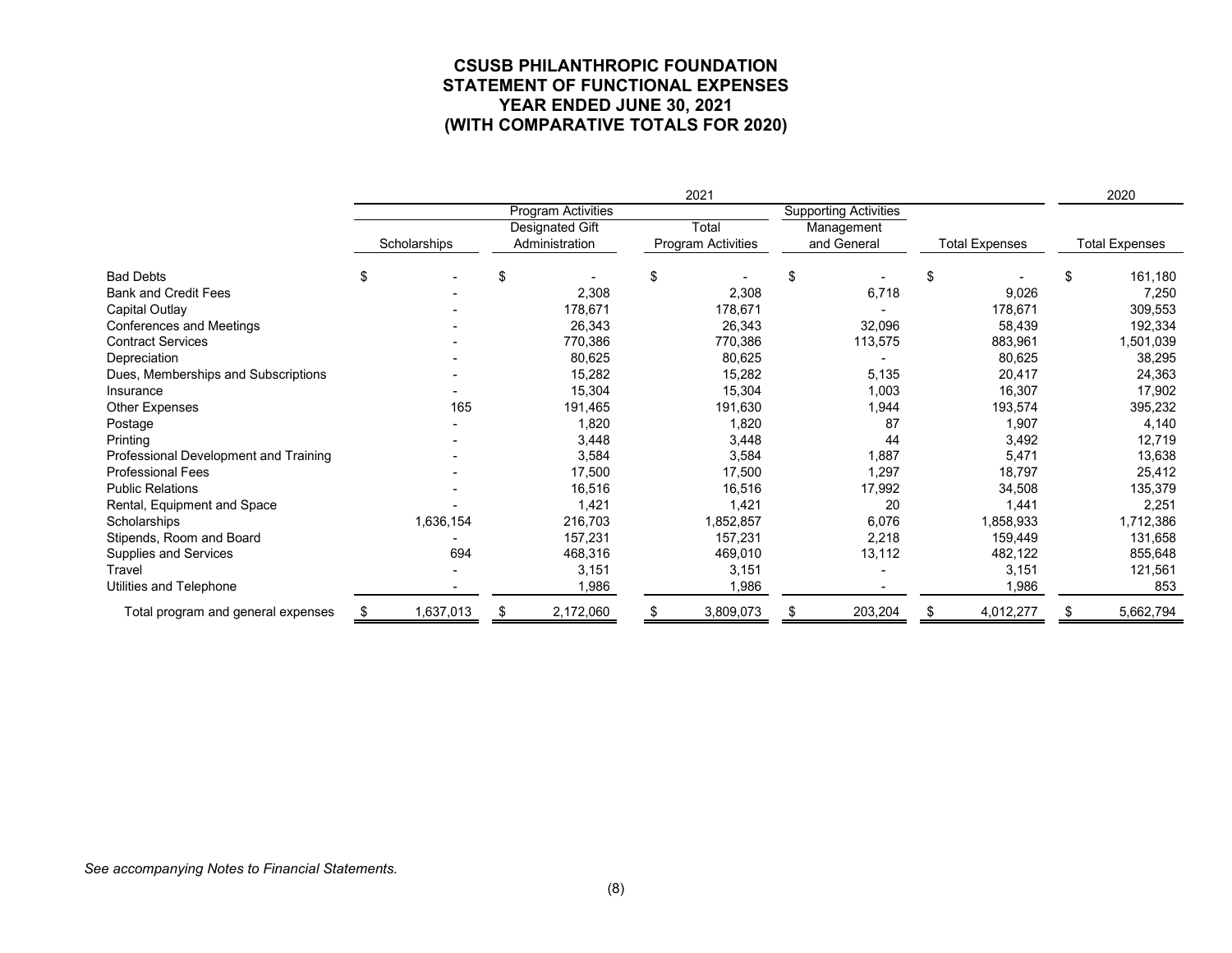# **CSUSB PHILANTHROPIC FOUNDATION STATEMENT OF CASH FLOWS YEAR ENDED JUNE 30, 2021 (WITH COMPARATIVE TOTALS FOR 2020)**

|                                                       | 2021                        | 2020            |
|-------------------------------------------------------|-----------------------------|-----------------|
| <b>CASH FLOWS FROM OPERATING ACTIVITIES:</b>          |                             |                 |
| Change in net assets                                  | $\frac{1}{2}$<br>11,248,393 | (2,845,963)     |
| Adjustments to reconcile change in net assets to net  |                             |                 |
| cash provided by operating activities:                |                             |                 |
| Depreciation                                          |                             | 38,295          |
| <b>Contributions for Endowment</b>                    | (619, 487)                  | (768, 697)      |
| Noncash investment (income) loss                      | (7, 222, 639)               | 558,412         |
| (Increase) decrease in:                               |                             |                 |
| Other receivables                                     | (23, 326)                   | (49, 562)       |
| Due from related party                                | 137,488                     | (136, 584)      |
| Promises to give                                      | 168,342                     | 754,546         |
| Increase (decrease) in:                               |                             |                 |
| Accounts payable                                      | (52,078)                    | (57, 382)       |
| Due to related party                                  | (186, 297)                  | (178, 262)      |
| Deferred revenue                                      | (311, 441)                  | 547,268         |
| <b>Accrued liabilities</b>                            | (950, 669)                  | 926,562         |
| Other long-term liabilities to beneficiaries          | 63,364                      | (159, 022)      |
| Total adjustments                                     | (8,996,743)                 | 1,475,574       |
| Net cash provided by operating activities             | 2,251,650                   | (1,370,389)     |
| <b>CASH FLOWS FROM INVESTING ACTIVITIES:</b>          |                             |                 |
| (Purchase) sale of capital assets                     | 264,951                     | (263, 111)      |
| (Purchase) sale of short-term investments             | (209, 466)                  | (3,291,237)     |
| Purchase of long-term investments                     | (11, 532, 249)              | (28, 812, 759)  |
| Sale of long-term investments                         | 8,068,528                   | 28,332,282      |
| Net cash used for investing activities                | (3,408,236)                 | (4,034,825)     |
| <b>CASH FLOWS FROM FINANCING ACTIVITIES:</b>          |                             |                 |
| Cash contributions for endowment                      | 619,487                     | 768,697         |
| Net cash provided by financing activities             | 619,487                     | 768,697         |
| NET INCREASE (DECREASE) IN CASH AND CASH              |                             |                 |
| <b>EQUIVALENTS</b>                                    | (537,099)                   | (4,636,517)     |
| <b>CASH AND CASH EQUIVALENTS AT BEGINNING OF YEAR</b> | 1,003,444                   | 5,639,961       |
| CASH AND CASH EQUIVALENTS AT END OF YEAR              | \$<br>466,345               | \$<br>1,003,444 |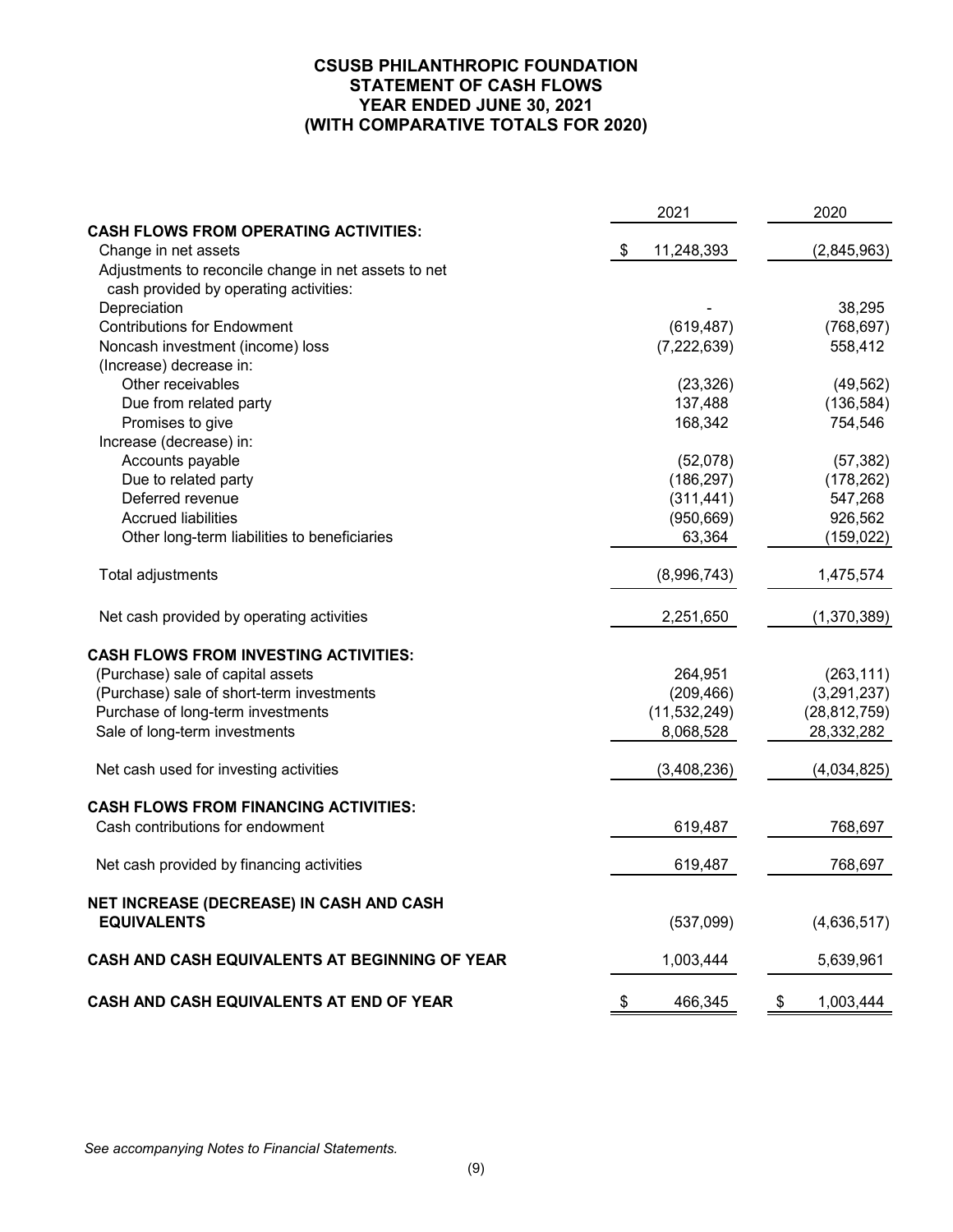## **NOTE 1 SUMMARY OF OPERATIONS AND SIGNIFICANT ACCOUNTING POLICIES**

The CSUSB Philanthropic Foundation (the Foundation) was created on July 1, 2011 pursuant to the general Non-Profit Corporation Laws of the State of California. The Foundation was organized to promote and assist education, administration and related services of California State University, San Bernardino. The Foundation operates as an auxiliary organization of the California State University, San Bernardino (University) under an operating agreement with the Trustees of the California State University (Trustees) which expires December 31, 2021. All fundraising activities are conducted by the University.

#### **Major Program Services**

The Foundation's major program services include:

*Designated Gift Administration,* services provided in support of designated gift and endowment funds.

*Scholarships*, including grants-in-aid and other financial assistance to students.

## **Estimates**

The preparation of these financial statements in conformity with generally accepted accounting principles requires management to make estimates and assumptions. Those estimates and assumptions affect the reported amounts of assets, liabilities, revenues and expenses, as well as the disclosure of contingent assets and liabilities. Accordingly, actual results could differ from those estimates. Management also determines the accounting principles to be used in the preparation of the financial statements. A description of the significant accounting policies employed in the preparation of these financial statements follows.

# **Basis of Accounting and Presentation**

The financial statements of the Foundation have been prepared on the accrual basis of accounting in conformity with U.S. generally accepted accounting principles. The financial statements are presented in accordance with Financial Accounting Standards Board (FASB) Accounting Standards Codification (ASC) 958-205. Accordingly, information regarding financial position, revenues, expenses, gains, and losses are classified based on the existence or absence of donor-imposed restrictions. Accordingly, net assets of the Foundation and changes therein are classified and reported as follows:

*Net Assets Without Donor Restrictions* – Net assets that are not subject to donorimposed stipulations, and which may be designated for specific purposes by action of the Board of Directors.

*Net Assets With Donor Restrictions* – Net assets subject to donor-imposed restrictions. Some donor-imposed restrictions are temporary in nature, such as those that will be met by the passage of time or other events specified by the donor. Other donor-imposed restrictions are perpetual in nature where the donor stipulates that resources be maintained in perpetuity. Donor-imposed restrictions are released when a restriction expires, that is, when the stipulated time has elapsed, when the stipulated purpose for which the resource was restricted has been fulfilled, or both.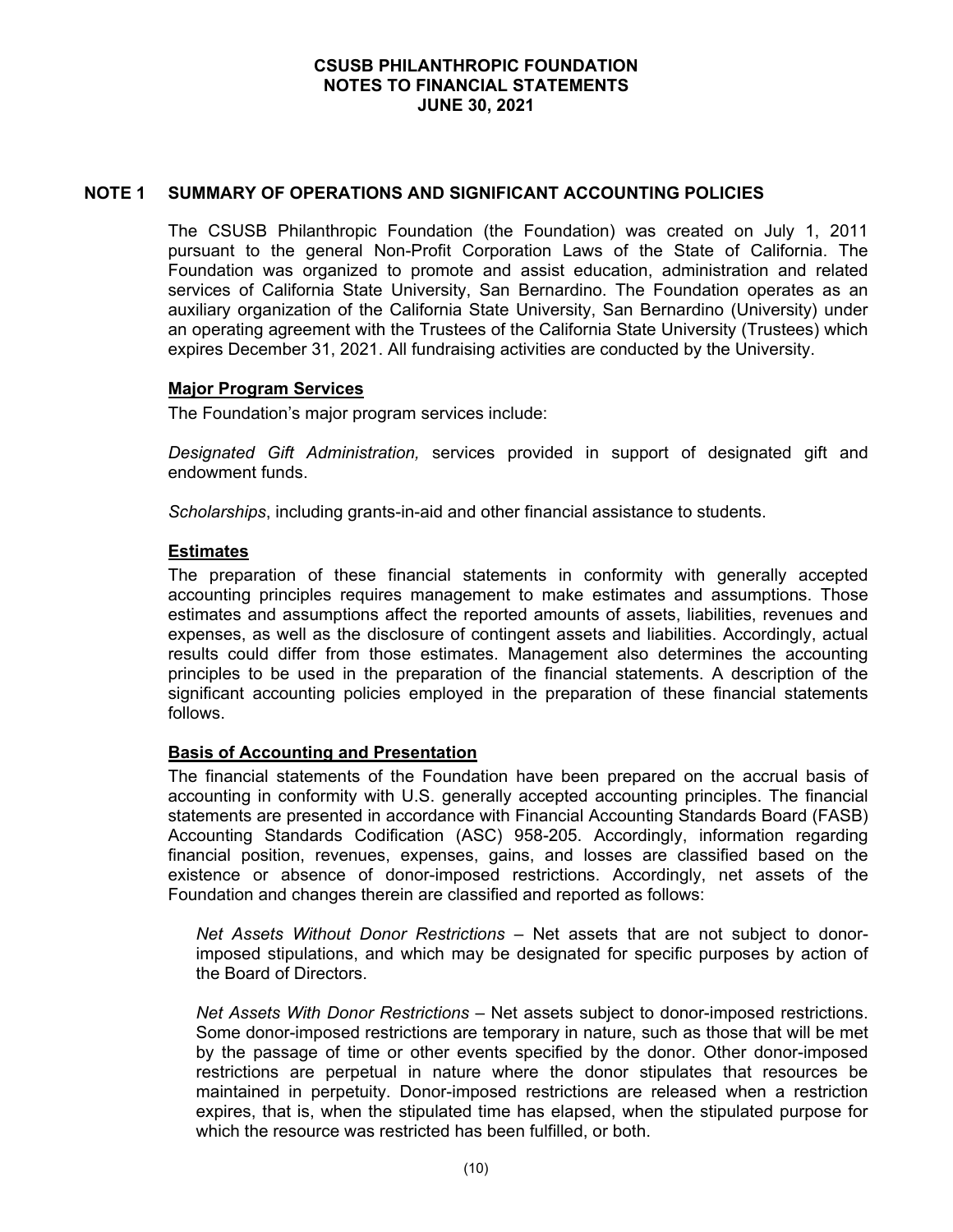# **NOTE 1 SUMMARY OF OPERATIONS AND SIGNIFICANT ACCOUNTING POLICIES (CONTINUED)**

## **Basis of Accounting and Presentation (Continued)**

Revenues are reported as increases in net assets without donor restrictions, unless use of the related assets is limited by donor-imposed restrictions. Expenses are reported as decreases in net assets without donor restrictions. Gains and losses on investments and other assets or liabilities, other than endowment and similar funds, are reported as increases or decreases in net assets without donor restrictions unless their use is restricted by explicit donor stipulation. Expirations of restrictions on net assets (i.e., the donorstipulated purpose has been fulfilled and/or the stipulated time period has elapsed) are reported as reclassifications between the applicable classes of net assets; net assets released from restrictions.

Contributions, including unconditional promises to give, are recognized as revenues in the period received. Conditional promises to give are not recognized until they become unconditional, that is, when the conditions on which they depend are substantially met. Contributions of property, plant, and equipment without donor restrictions concerning the use of such long-lived assets are reported as revenue of the net assets without donor restrictions. Contributions of cash or other assets to be used to acquire property, plant, and equipment are reported as revenue of the net assets with donor restrictions; the restrictions are considered to be released when placed in service. Contributions of assets other than cash are recorded at their estimated fair value. Contributions to be received after one year are discounted at an appropriate discount rate commensurate with the risks involved. Amortization of discounts is recorded as additional contribution revenue in accordance with donor-imposed restrictions, if any, on the contributions. An allowance for uncollectible contributions receivable is provided based upon management's judgment including such factors as prior collection history, type of contribution, and nature of fundraising activity.

Deferred revenue on the statement of financial position represents cash collected for contributions where the conditions on which they depend have not been met.

#### **Cash and Cash Equivalents and Concentrations**

For purposes of the statement of cash flows, cash and cash equivalents include all highly liquid debt instruments with a maturity of three months or less from the date of purchase.

The Foundation maintains its cash in two financial institution accounts. The standard insurance amount under the Federal Deposit Insurance Corporation (FDIC) is \$250,000 per depositor, per insured bank, for each account ownership category. These balances may at times exceed the insured limits. As of June 30, 2021, the Foundation's cash balances exceeded the federally insured limits by \$424,721.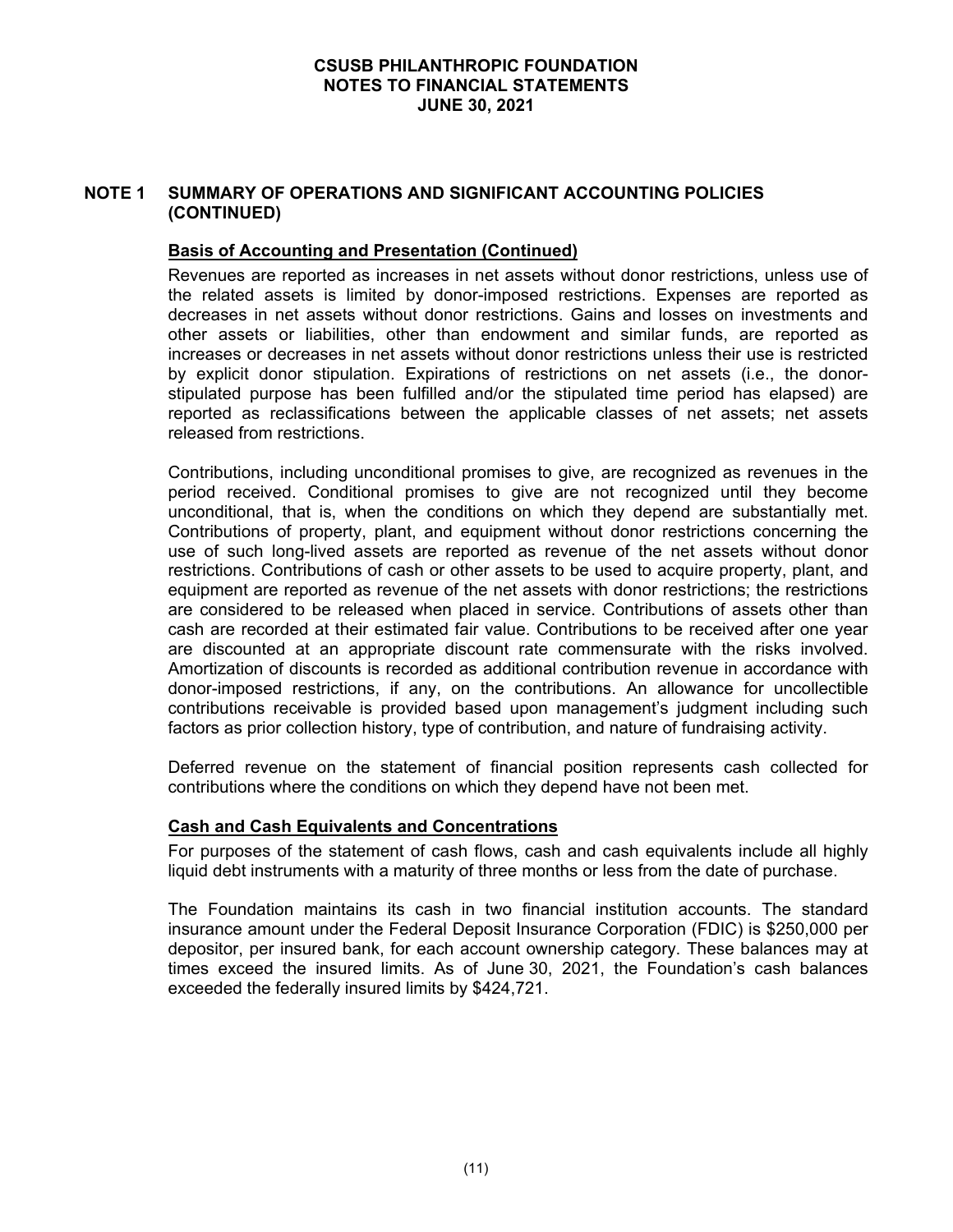# **NOTE 1 SUMMARY OF OPERATIONS AND SIGNIFICANT ACCOUNTING POLICIES (CONTINUED)**

#### **Investments**

Investments in marketable securities with readily determinable fair values and all investments in debt securities are reported at their fair values in the statement of financial position. The fair value of investments in securities is based on the quoted market price of the underlying securities. Investments in real estate are stated at net asset value (NAV). Unrealized gains and losses are included in the change in net assets. Short-term investments consist of debt securities with original maturities of twelve months or less. Longterm investments consist of debt securities with original maturities greater than twelve months.

## **Prepaid Expenses**

Prepaid expenses are advance payments for products or services that will be used in the Foundation's programs or activities in subsequent periods.

## **Receivables and Allowances**

Other receivables are presented net of an allowance for doubtful accounts. Any allowance is based on prior years' experience and management's estimate of collectability. Management estimates that all receivables at June 30, 2021 are fully collectible, and therefore no allowance has been presented.

# **Pledges Receivable**

Pledges receivable include pledges that are recorded at their present value based on applicable U.S. treasury yields for the applicable issue maturity. An allowance for uncollectible contributions receivable is provided based upon management's judgment including such factors as prior collection history, type of contribution, and nature of fundraising activity.

#### **Property, Plant, and Equipment**

Property, plant and equipment are carried at cost or, if contributed, at fair market value at the date of contribution. Intangible assets include patents and software. The Foundation's policy is to capitalize additions and improvements that significantly add to productive capacity or extend the useful life of an asset and are above \$5,000. Repairs and maintenance are charged to operations as incurred. Costs and related allowances for depreciation of property, plant and equipment sold or otherwise retired are eliminated from the accounts and gains or losses on disposition are included in the changes in net assets. Depreciation and amortization are calculated using the straight-line method over the estimated useful lives of the assets. All property, plant and equipment was transferred to the University during the year ended June 30, 2021.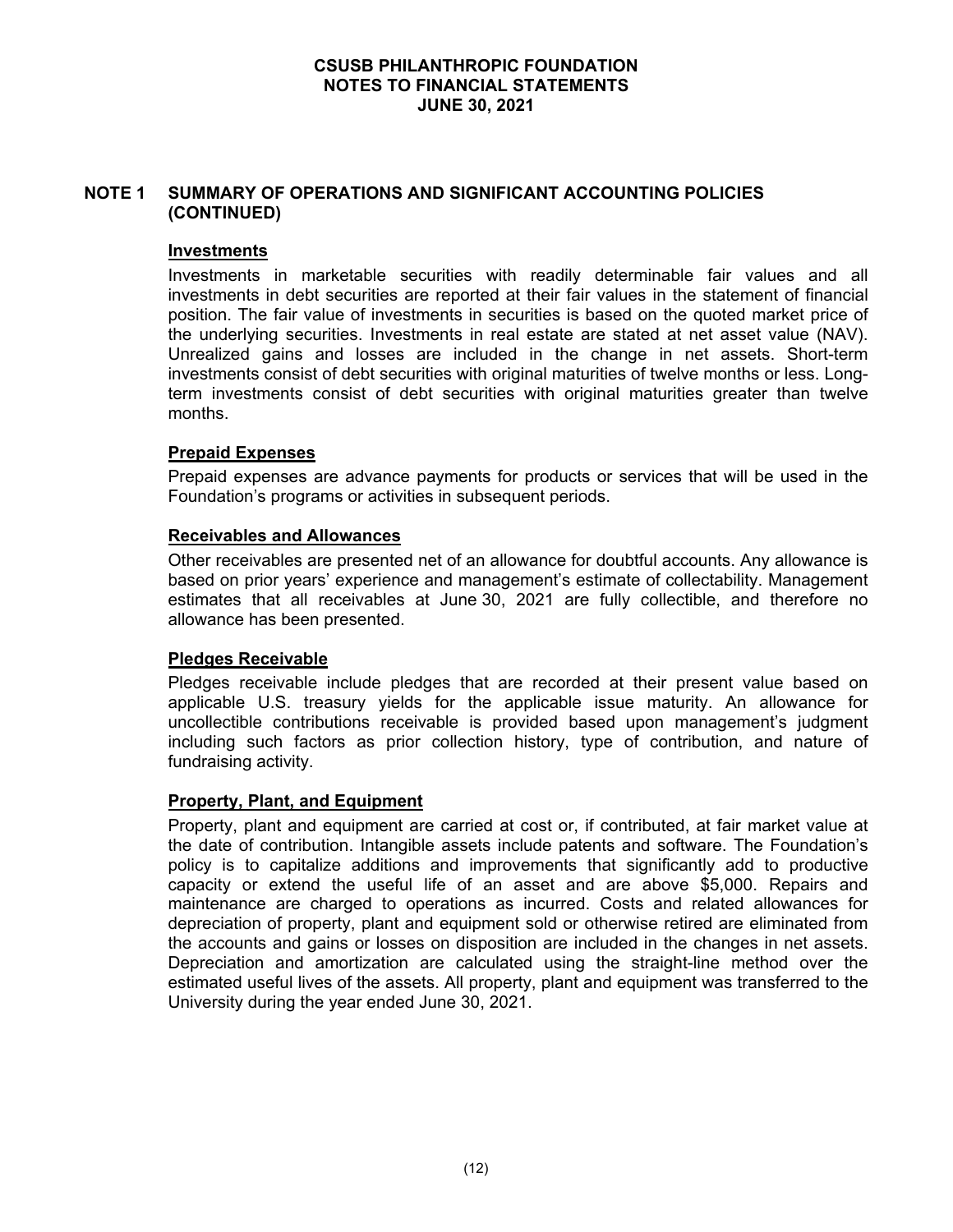# **NOTE 1 SUMMARY OF OPERATIONS AND SIGNIFICANT ACCOUNTING POLICIES (CONTINUED)**

# **Donated Materials, Services, and Other Assets**

Donated materials and other assets such as stocks, bonds and other long-lived assets are recorded at their estimated fair value at the date of donation. Such donations are reported as increases in net assets without donor restrictions unless the donor has restricted the donated asset to a specific purpose. Assets donated with explicit restrictions regarding their use and contributions of cash that must be used to acquire property and equipment are reported as net assets with donor restrictions. The Foundation reports expirations of donor restrictions when the donated or acquired assets are placed in service as instructed by the donor. The Foundation reclassifies net assets with donor restrictions to net assets without donor restrictions at that time.

Donations to the art collection are recorded at estimated fair value at the date of the donation and are not subject to depreciation. Items are considered to be part of the art collection if they are held for exhibition to the public, for educational purposes, or for research (and not for financial gain) and proceeds from the sale of collection items are to be reinvested in other collection items.

No amounts have been reflected in the financial statement for donated services. The Foundation generally pays for services requiring specific expertise. However, many individuals volunteer their time and perform a variety of tasks that assist the Foundation with specific assistance programs. The Foundation does not track the extent or quantity of donated services by its volunteers, and accordingly, no monetary or nonmonetary information has been disclosed.

#### **Income Taxes**

The Foundation is a Not-for-Profit tax-exempt Corporation organized under Internal Revenue Code Section 501(c)(3) and is classified as other than a private foundation. A comparable exemption has been granted by the State of California under the Revenue and Taxation Code 23701(d). However, any unrelated business income may be subject to taxation. The Foundation had no obligation for any unrelated business income tax during the year.

#### **Risks and Uncertainties**

The Word Health Organization declared the spread of Coronavirus Disease (COVID-19) a worldwide pandemic. Subsequent to year end, the COVID-19 pandemic continues to have significant effects on global markets, supply chains, businesses, and communities. Specific to Foundation, COVID-19 may impact various parts of its 2021-22 operations and financial results, including, but not limited to, declines in enrollment, loss of auxiliary revenues, additional bad debts, costs for increased use of technology, or potential shortages of personnel. Management believes Foundation is taking appropriate actions to mitigate the negative impact. However, the full impact of COVID-19 is unknown and cannot be reasonably estimated as these events are still developing.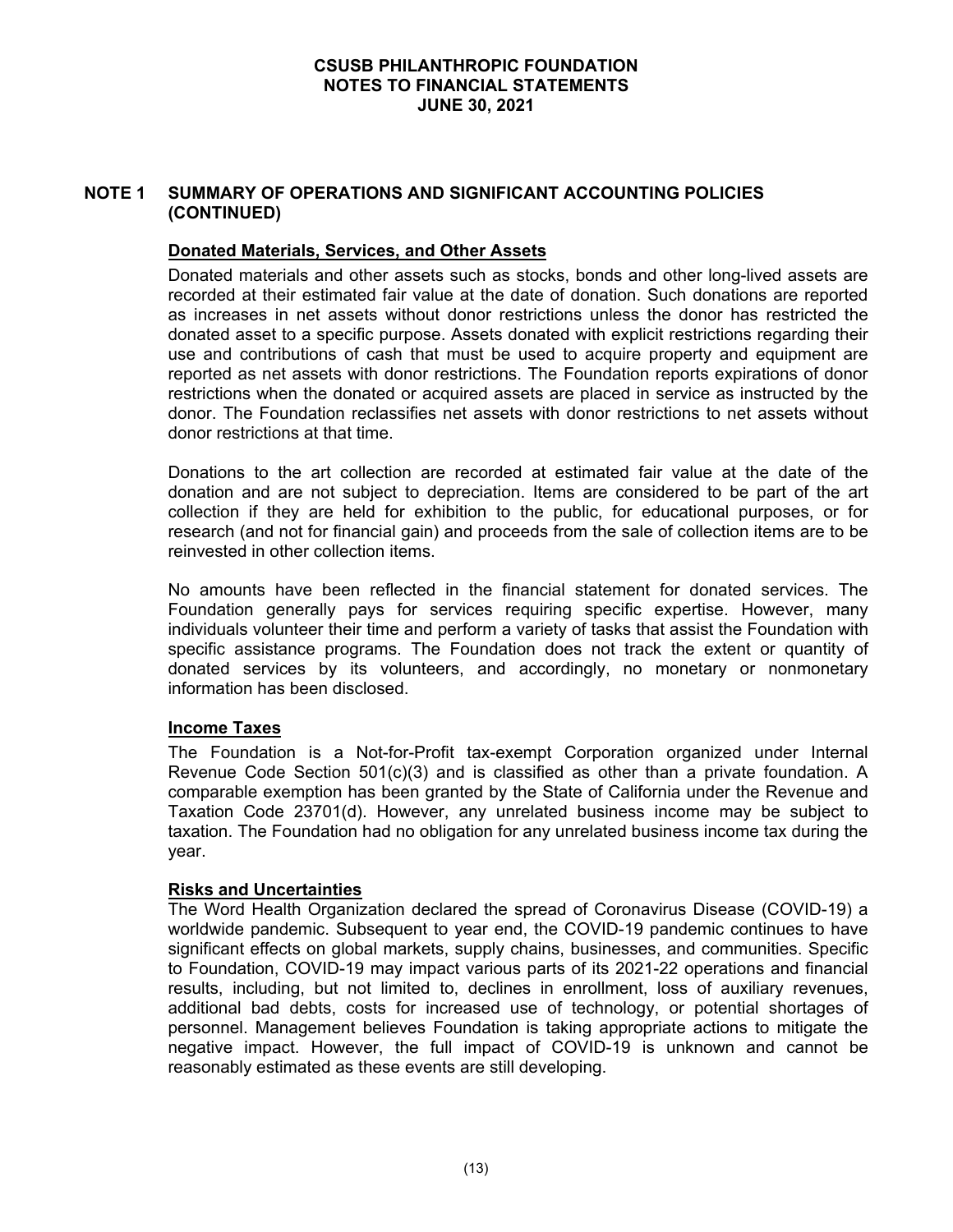#### **NOTE 2 INVESTMENTS AND FAIR VALUE MEASUREMENTS**

FASB Accounting Standards Codification (ASC) 820, which among other things requires enhanced disclosures about assets and liabilities that are measured and reported at fair value, establishes a hierarchal disclosure framework which prioritizes and ranks the level of market price observability used in measuring fair value. This hierarchy prioritizes the inputs to valuation techniques used to measure fair value into three levels:

*Level 1* – Quoted market prices are available in active market for identical assets or liabilities as of the reporting date.

*Level 2* – Pricing inputs are other than quoted prices in active markets, which are either directly or indirectly observable as of the reporting date, and fair value is determined through the use of models or other valuation methodologies. A significant adjustment to a Level 2 input could result in the Level 2 measurement becoming a Level 3 measurement.

*Level 3* – Pricing inputs are unobservable and shall be used to measure fair value to the extent that observable inputs are not available. The inputs into the determination of fair value are based upon the best information available and require significant management judgment or estimation.

In certain cases, the inputs used to measure fair value may fall into different levels of the fair value hierarchy. In such cases, the level within the fair value hierarchy is based on the lowest level of input that is significant to the fair value measurement.

The Foundation estimates the fair value of investments in investment companies for which the investment does not have readily determinable fair value using net asset value (NAV) per share or its equivalent. Those estimated fair values may differ significantly from the value that would been used had a ready market for these securities existed.

The following is a description of the valuation methodologies used for assets measured at fair value.

*Money Market Funds* – Balances in money market accounts valued are valued at the broker statement values, which represent the amounts for which the Foundation could convert the money market funds to cash.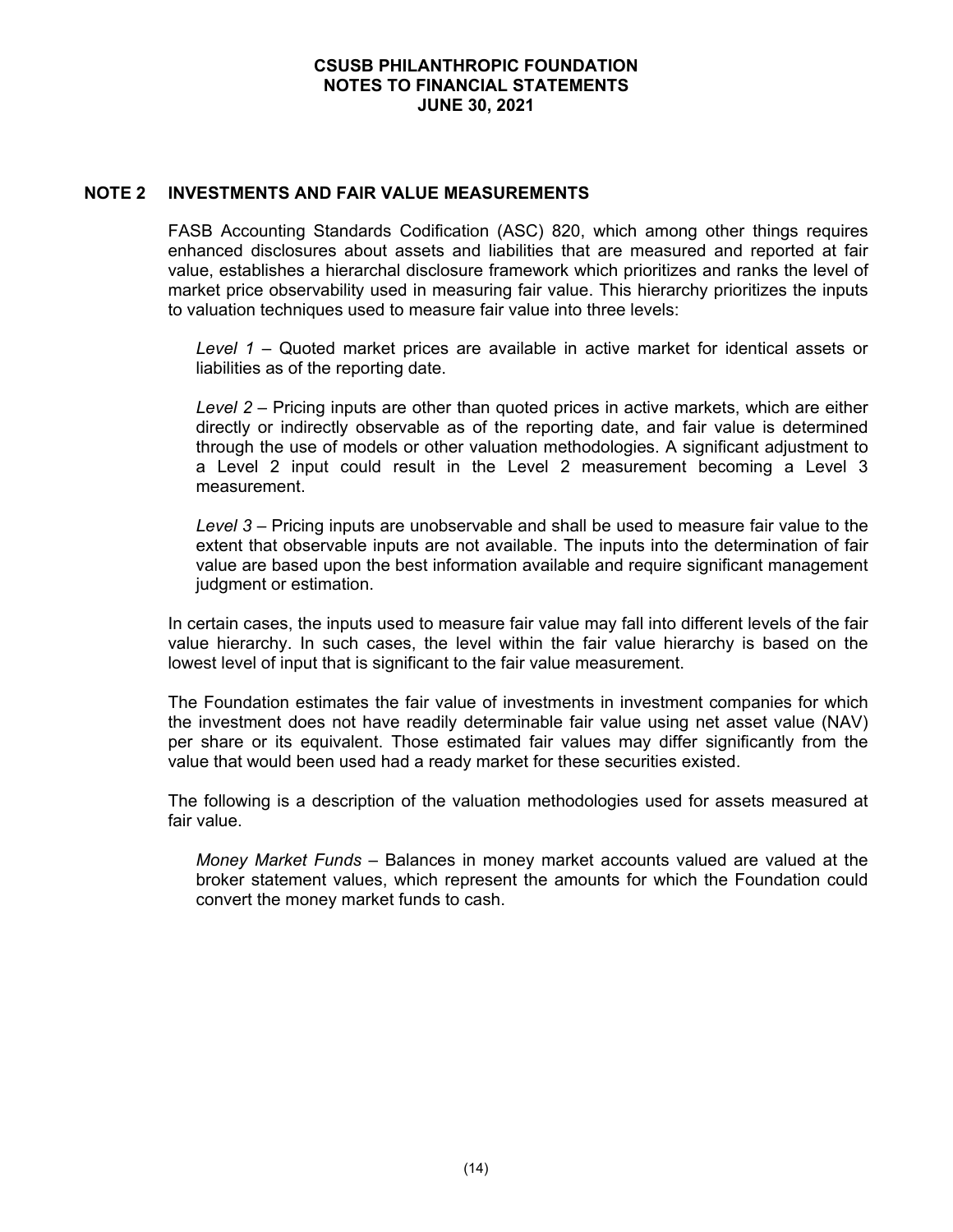#### **NOTE 2 INVESTMENTS AND FAIR VALUE MEASUREMENTS (CONTINUED)**

*Mutual Funds* – Shares of mutual funds are valued at quoted market prices, which represent the net assets value of shares held by the Foundation at year-end.

*Equity Securities* – Equity securities are valued at last quoted sales price as of the close of trading at year-end; such securities, not traded on the year-end date, are valued at the last quoted bid price.

*Hedge Funds* – Hedge funds' value are determined using net asset value (NAV) per share or its equivalent.

*Real Estate Investment Funds* – Real estate investment fair value are determined using net asset value (NAV) per share or its equivalent.

*Exchange Traded Notes –* These investments are valued at last quoted sales price as of the close of trading at year-end; such securities, not traded on the year-end date, are valued at the last quoted bid price.

The preceding methods described may produce a fair value calculation that may not be indicative of net realizable value or reflective of future fair values. Furthermore, although the Foundation believes its valuation methods are appropriate and consistent with other market participants, the use of different methodologies or assumptions to determine the fair value of certain financial instruments could result in a different fair value measurement at the reporting date.

The fair value measurements and levels within the fair value hierarchy of those measurements for the assets reported at fair value on a recurring basis at June 30, 2021 are as follows:

|                              |              | Fair Value Measurements at June 30, 2021 |                |         |                 |  |  |  |  |
|------------------------------|--------------|------------------------------------------|----------------|---------|-----------------|--|--|--|--|
|                              | Total        | Level 1                                  | Level 2        | Level 3 | Net Asset Value |  |  |  |  |
| Short-term investments:      |              |                                          |                |         |                 |  |  |  |  |
| Money market funds           | \$<br>11,404 | \$                                       | \$<br>11,404   | \$      | \$              |  |  |  |  |
| Mutual funds                 | 6,357,062    | 6,357,062                                |                |         |                 |  |  |  |  |
| <b>SWIFT</b>                 | 5,061,201    |                                          | 5,061,201      |         |                 |  |  |  |  |
| Total short-term investments | 11,429,667   | 6,357,062                                | 5,072,605      |         |                 |  |  |  |  |
| Long-term investments:       |              |                                          |                |         |                 |  |  |  |  |
| Money market funds           |              |                                          |                |         |                 |  |  |  |  |
| Equity securities            | 22,526,823   | 22,526,823                               |                |         |                 |  |  |  |  |
| Mutual funds                 | 33,068,707   | 33,068,707                               |                |         |                 |  |  |  |  |
| Hedge fund                   | 130,550      |                                          |                |         | 130,550         |  |  |  |  |
| Real estate investment funds | 1,424,921    |                                          |                |         | 1,424,921       |  |  |  |  |
| Total long-term investments  | 57,151,001   | 55,595,530                               |                |         | 1,555,471       |  |  |  |  |
| <b>Total investments</b>     | 68,580,668   | 61,952,592<br>\$                         | 5,072,605<br>S | S       | 1,555,471       |  |  |  |  |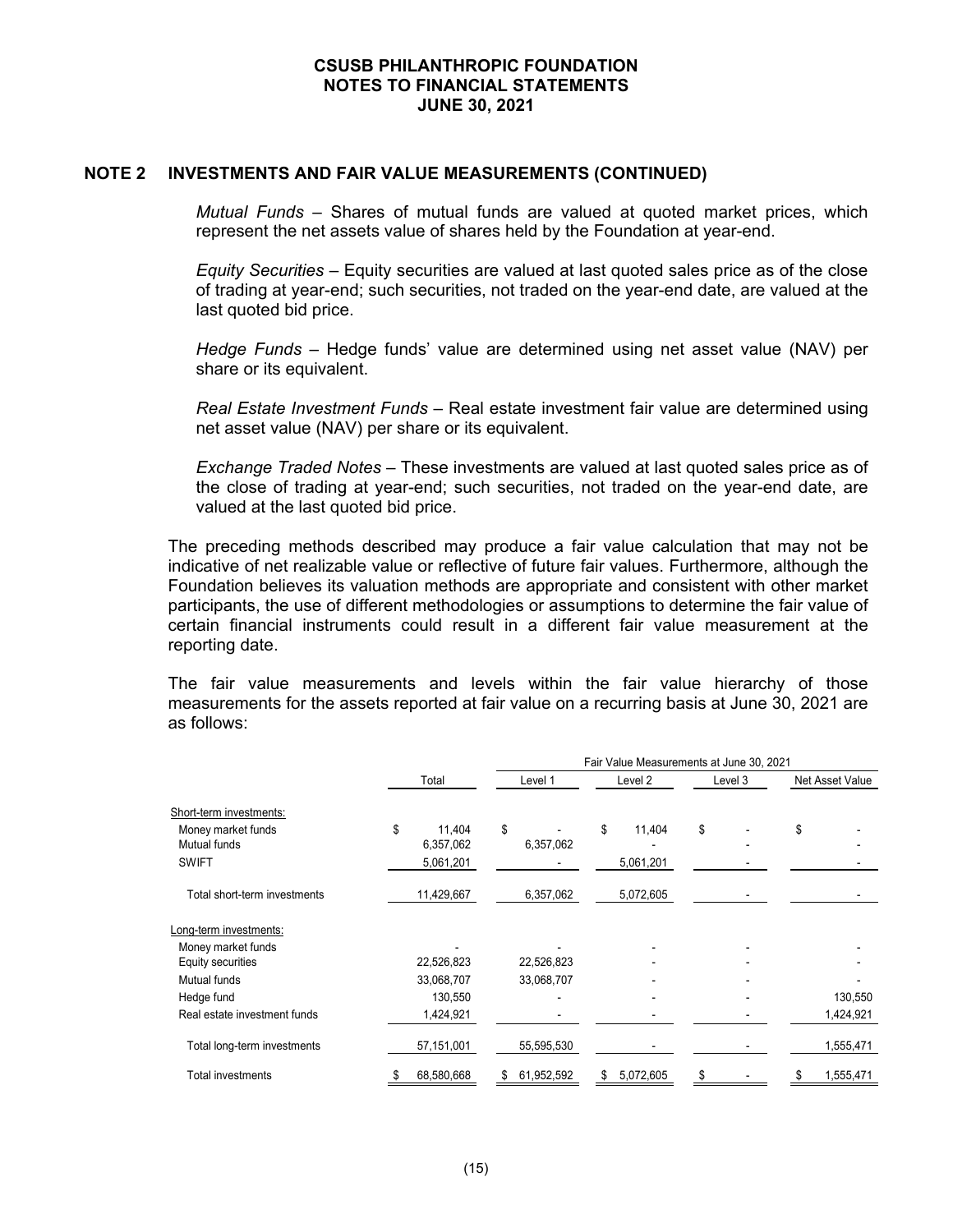# **NOTE 2 INVESTMENTS AND FAIR VALUE MEASUREMENTS (CONTINUED)**

The following table summarized information regarding investment terms, unfunded commitments and redemption terms for investments value using NAV at June 30, 2021:

| Investment                                             | Net Asset<br>Value     | Strategy                                                                             | Unfunded<br>Commitments | Redemption<br><b>Terms</b>                                                                                                | Redemption<br>Restrictions |
|--------------------------------------------------------|------------------------|--------------------------------------------------------------------------------------|-------------------------|---------------------------------------------------------------------------------------------------------------------------|----------------------------|
| Kimpact Evergreen Real<br>Estate Investment Fund       | \$1,157,353            | Achieve capital appreciation<br>principally through investing in<br>investment funds | None                    | Available July 2021.<br>Redemption amount in 3<br>payments over 2 years in the<br>following increments: 50%,<br>25%. 25%. | 90 day notice              |
| Redwood Kairos Real Estate<br>Value Fund IV            | 267.568                | Achieve capital appreciation<br>principally through investing in<br>investment funds | None                    | Available July 2021.<br>Redemption amount in 3<br>payments over 2 years in the<br>following increments: 50%,<br>25%. 25%. | 90 day notice              |
| Hatteras Core Alternative Es<br>Tei Institutional Fund | 130,550<br>\$1,555,471 | Capital appreciation with<br>limited variability of returns                          | None                    | Redeemable on a quarterly<br>basis                                                                                        | 30 day notice              |

## **SWIFT Investments**

The Foundation has pooled investments with the CSU Systemwide Investment Fund Trust (SWIFT). As a result of a 2007 change in Education Code 89721(l) that allowed CSU to selfmanage student tuition and fees, CSU created a central banking system and created the SWIFT investment portfolio for the purpose of enhancing centralized cash and investment management. Because the central banking system and SWIFT are inextricably linked, each member in the central banking system is also a member in SWIFT, also referred to collectively as The Bank of CSU. These funds are reported as a short-term investment. The SWIFT consists of investments of cash on an overnight and/or short-term basis, the funds representing the float on funds collected from all eligible sources prior to their use for payment of accounts payable and payroll. Excess cash over and above what is needed to fund short-term payables and payroll are transferred to medium or longer term investments.

#### **NOTE 3 INVESTMENT POLICY**

The Foundation's portfolio shall be invested with the objective of long-term growth assets. With this long-term objective in mind, the portfolio shall be invested to provide safety through diversification in a portfolio of common stocks, bonds, cash equivalents, and other investments, all of which may reflect varying rates of return.

The investments shall also be diversified within asset classes *(e.g., equities shall be diversified by economic sector, industry, quality, and size).* Portfolio diversification provides protection against a single security or class of securities having a disproportionate impact on aggregate performance.

The Foundation endeavors to invest in strategies and investments that avoid a permanent loss of capital, with the exception of alternative investments, such as venture capital. The Foundation is willing to accept a temporary loss of capital if the return to risk profile is reasonable.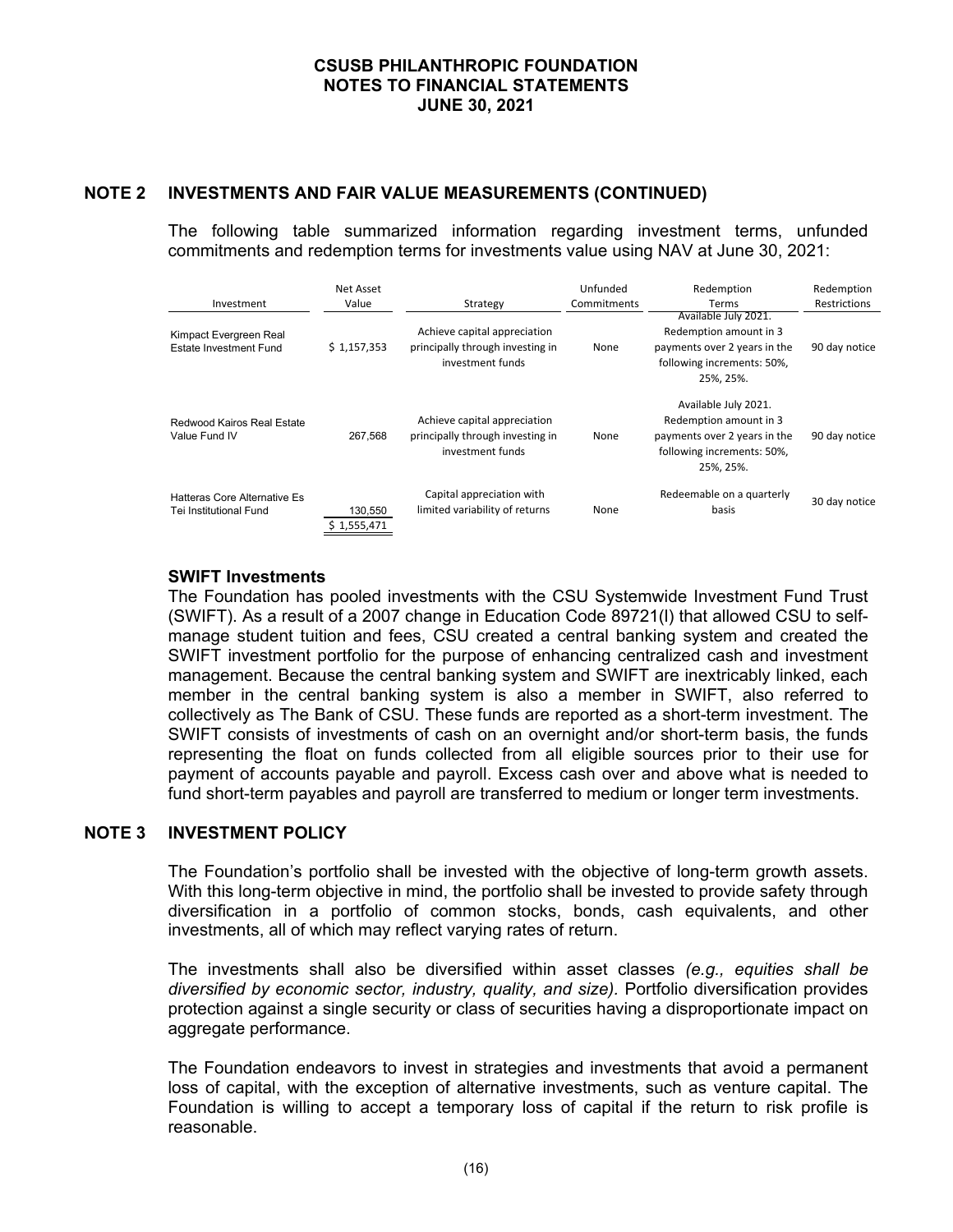## **NOTE 3 INVESTMENT POLICY (CONTINUED)**

As a general rule, the Foundation will follow the Prudent Investor guidelines widely used in the investment management industry, the guidelines of the CFA Institute, and the general fiduciary standards described in the Uniform Prudent Investment Act (UPIA), as well as the Uniform Prudent Management of Institutional Funds Act (UPMIFA).

#### **NOTE 4 ENDOWMENT**

The Foundation's endowment consists of approximately 240 individual funds established for a variety of purposes, all of which are donor-restricted. As required by generally accepted accounting principles, net assets associated with endowment funds are classified and reported based on the existence of donor-imposed restrictions.

The Board of Directors of the Foundation has interpreted the Uniform Prudent Management of Institutional Funds Act (UPMIFA) as requiring the preservation of the fair value of the original gift as of the gift date of the donor-restricted endowment funds absent explicit donor stipulations to the contrary. As a result of this interpretation, the Foundation retains in perpetuity (a) the original value of gifts donated to the endowment, and (b) the original value of subsequent gifts to the endowment. Donor-restricted amounts not retained in perpetuity are appropriated for expenditure by the Foundation in a manner consistent with the standard of prudence prescribed by the UPMIFA. In accordance with UPMIFA, the Foundation considers the following factors in making a determination to appropriate or accumulate donor-restricted endowment funds: (1) the duration and preservation of the endowment fund; (2) the purposes of the Foundation and the donor-restricted endowment fund; (3) general economic conditions; (4) the possible effect of inflation and deflation; (5) the expected total return from income and the appreciation of investments; (6) other resources of the Foundation; and (7) the investment policies of the Foundation.

The Foundation's endowment net assets by class and by type of endowment, at June 30, 2021 is as follows:

|                                       | <b>Without Donor</b> | <b>With Donor</b>   |            |
|---------------------------------------|----------------------|---------------------|------------|
|                                       | <b>Restrictions</b>  | <b>Restrictions</b> | Total      |
| Board-Designated Endowment            | \$                   | \$                  | \$         |
| Donor-Restricted Endowment            |                      |                     |            |
| Original donor-restricted gift amount |                      |                     |            |
| and amounts required to be maintained |                      |                     |            |
| in perpetuity by donor                |                      | 40,204,894          | 40,204,894 |
| Promises to give                      |                      | 161.155             | 161,155    |
| Accumulated investment gains          |                      | 15,481,070          | 15,481,070 |
|                                       |                      |                     |            |
| Total Endowment                       | \$                   | \$<br>55,847,119    | 55,847,119 |
|                                       |                      |                     |            |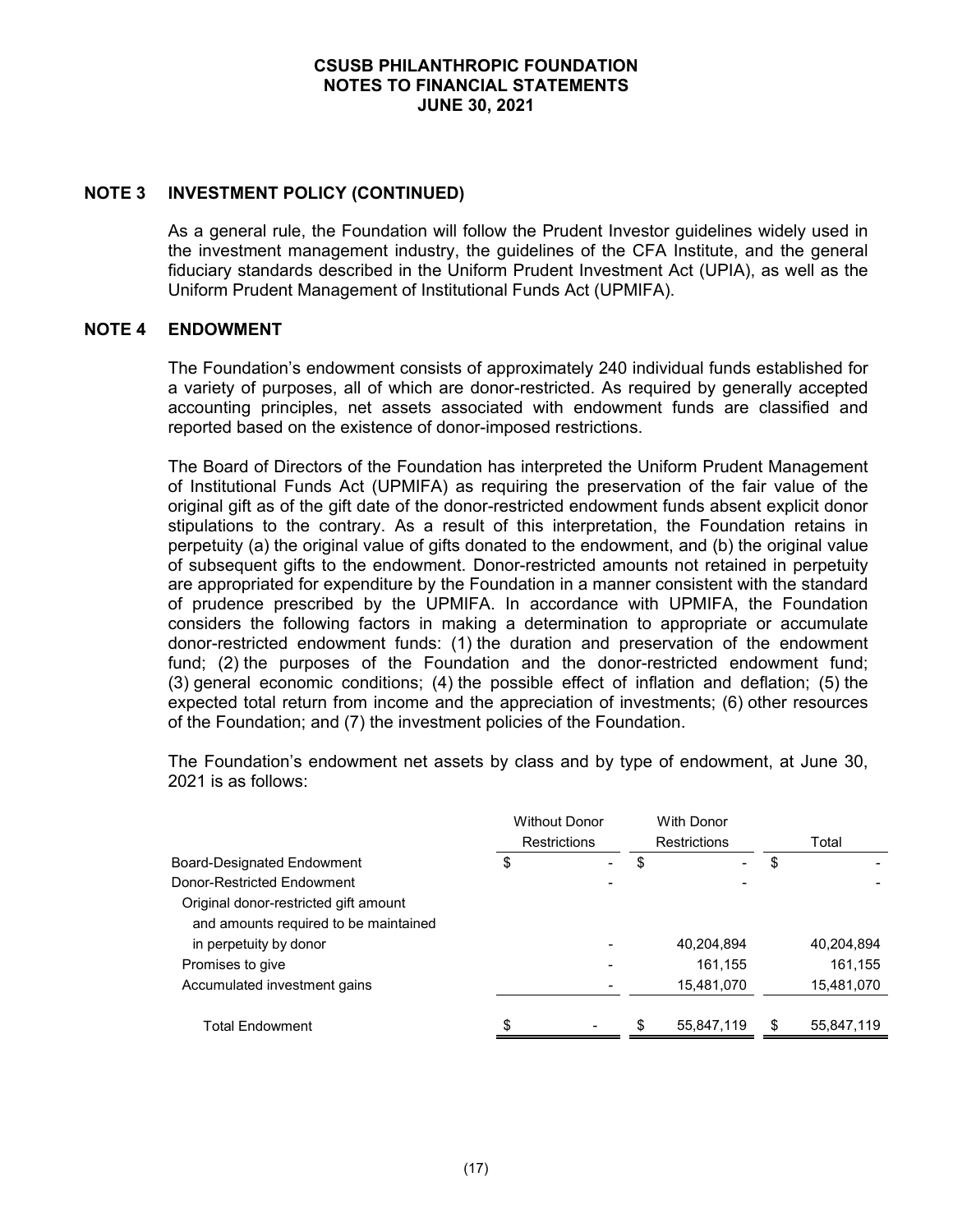# **NOTE 4 ENDOWMENT (CONTINUED)**

Changes in endowment net assets held in investments for the year ended June 30, 2021 is as follows:

|                                               | <b>Without Donor</b> |                          | <b>With Donor</b>   |  |             |
|-----------------------------------------------|----------------------|--------------------------|---------------------|--|-------------|
|                                               |                      | <b>Restrictions</b>      | <b>Restrictions</b> |  | Total       |
| Endowment net assets, beginning of year       | S                    | $\overline{\phantom{a}}$ | 45,146,813          |  | 45,146,813  |
| Contributions, net of gift admin fee          |                      |                          | 619.487             |  | 619.487     |
| Promises to give                              |                      |                          | 34.672              |  | 34,672      |
| Endowment assets appropriated for expenditure |                      |                          | (1,383,258)         |  | (1,383,258) |
| Net investment return                         |                      |                          | 11.429.405          |  | 11,429,405  |
| Endowment net assets, end of year             |                      | $\overline{\phantom{0}}$ | 55,847,119          |  | 55,847,119  |

As of June 30, 2021, the Philanthropic Foundation's endowment funds have a combined historic dollar value and accumulated investment gains of \$55,881,791 and related endowment investments with a fair value of \$55,753,152. The difference is due to the transfer of endowment gifts in July 2021 to the endowment investment portfolio that were received in June 2021.

# **NOTE 5 ENDOWMENT SPENDING POLICY**

The spending policy should meet current operating needs and protect the future purchasing power of the Foundation. However, spending policies which provide complete assurance against the loss of purchasing power also create a high degree of spending instability. Thus, the basic challenge is to create a policy which offers a reasonable defense against loss of purchasing power, but which also stabilizes the amount available from the Foundation for spending.

Taking these factors into consideration, the Foundation's Investment Committee has set the Foundation an annual Foundation spending rate of up to (but not to exceed) 4.0% of the 12 quarter rolling average market value as of December  $31<sup>st</sup>$  of each year (rate determined annually). The goal, barring any significant market fluctuations, will bet set as 4.0%. Spending rate adjustments are approved for extreme market environments to protect the long-term purchasing power of the Endowment. For funds that have been invested for less than three full years, the following rates of spending shall be allowed:

0-1 Year No funds shall be allocated for spending<br>1-2 Years Up to 4.0% of the average quarterly mark Up to 4.0% of the average quarterly market value of the prior year(s) 2-3 Years Up to 4.0% of the average quarterly market values over the prior two years Over 3 Years Up to 4.0% of the average quarterly market values of the prior three years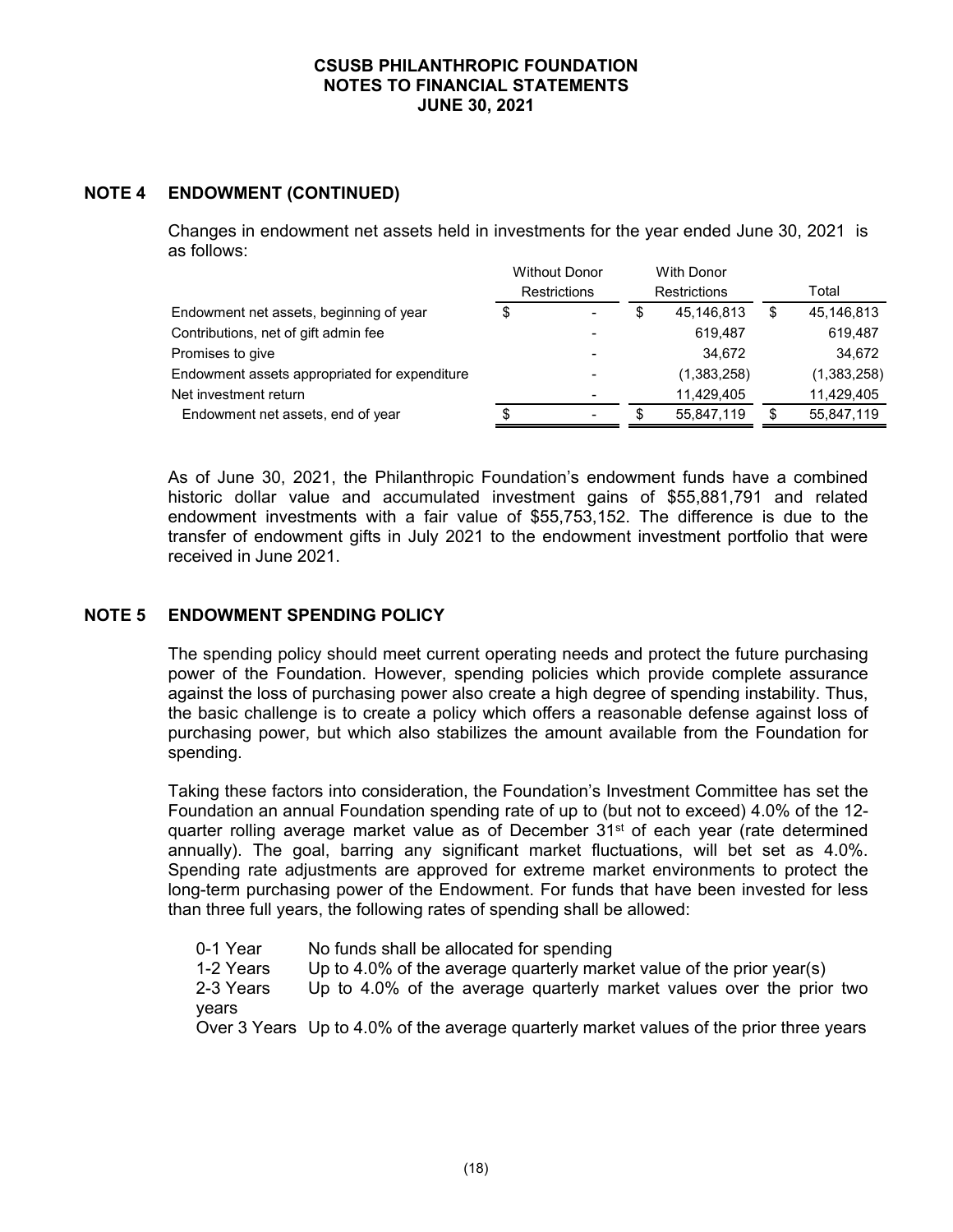#### **NOTE 6 ENDOWMENT INVESTMENT ASSET ALLOCATION**

The long-term target asset allocation for the investment portfolio is recommended by the Foundation's investment consultant and approved by the Foundation to facilitate the achievement of the long-term investment objectives within the established risk parameters. As the allocation of funds among asset classes may be the single most important determinant of the investment performance, the assets shall be divided into the following asset classes:

|                                             | Maximum % | Minimum % | Target % |
|---------------------------------------------|-----------|-----------|----------|
|                                             |           |           |          |
| U.S Equity - Small-Cap Max 7%               | 65.00%    | 25.00%    | 37.00%   |
| U.S Equity - Mid-Cap Max 10%                | 65.00%    | 25.00%    | 37.00%   |
| International Equity - Emerging Mkts Max 7% | 30.00%    | $0.00\%$  | 25.00%   |
| Fixed Income - Intl/Global Max 10%          | 40.00%    | 10.00%    | 25.00%   |
| Alternatives - Private Investment Max 15%   | 25.00%    | $0.00\%$  | 15.00%   |
| Cash                                        | 10.00%    | $0.00\%$  | $0.00\%$ |

The actual asset allocation, which will fluctuate with market conditions, will receive the regular scrutiny of the Foundation's investment consultant who will recommend, when appropriate, that the Foundation make changes to the policy.

# **NOTE 7 SPLIT-INTEREST AGREEMENTS**

The Foundation is the beneficiary of various charitable remainder trusts (CRTs) which provide for the payment of distributions to the grantor or other designated beneficiary over the trust's term (generally the designated beneficiary's lifetime). At the end of the trust's term, the remaining assets are available to the Foundation. The Foundation recognizes the fair value of its interest in the trust at the time the trust is established as a contribution. Fair value is based on the present value of the estimated future benefits to be received using discount rates ranging from 6% to 10%. Assets held in the charitable remainder trusts totaled \$1,559,004 at June 30, 2021 and are reported at fair value, as part of the long-term investments on the Statement of Financial Position depending on the nature of the assets. The Foundation did not receive additional contributions to split-interest agreements during the year ended June 30, 2021. The Foundation revalues its liability to make distributions to the other designated beneficiaries annually based on mortality tables and other applicable factors. The change in the value of the split-interest agreements recorded for the year ended June 30, 2021 was a decrease of \$82,788 which resulted in a change in net assets without donor restrictions.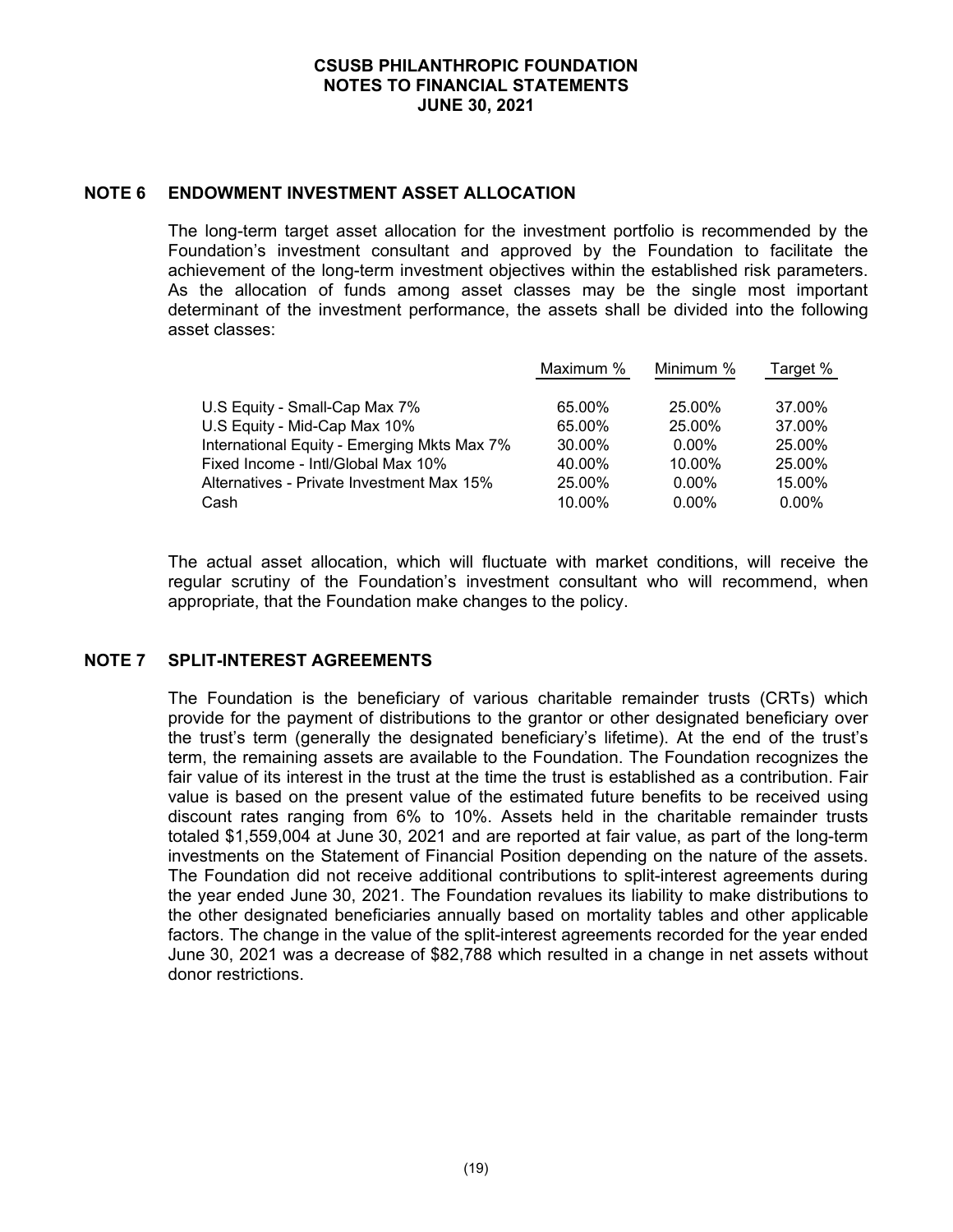# **NOTE 8 PROMISES TO GIVE**

Unconditional promises to give consisted of the following at June 30, 2021:

| Nature of promises to give:           |    |         |
|---------------------------------------|----|---------|
| Endowment funds                       | \$ | 161,155 |
| Other purpose restrictions            |    | 483,849 |
|                                       |    |         |
| Total                                 | \$ | 645,004 |
| Amounts due in:<br>Less than one year | \$ | 298,438 |
| One to five years                     |    | 346,566 |
| Five to ten years                     |    |         |
| Total promises to give, net           | S  | 645,004 |

Promises to give were recognized at the stated value of the gifts. The current year present value discount was \$1,421 based on applicable U.S. treasury yields for the applicable issue maturity.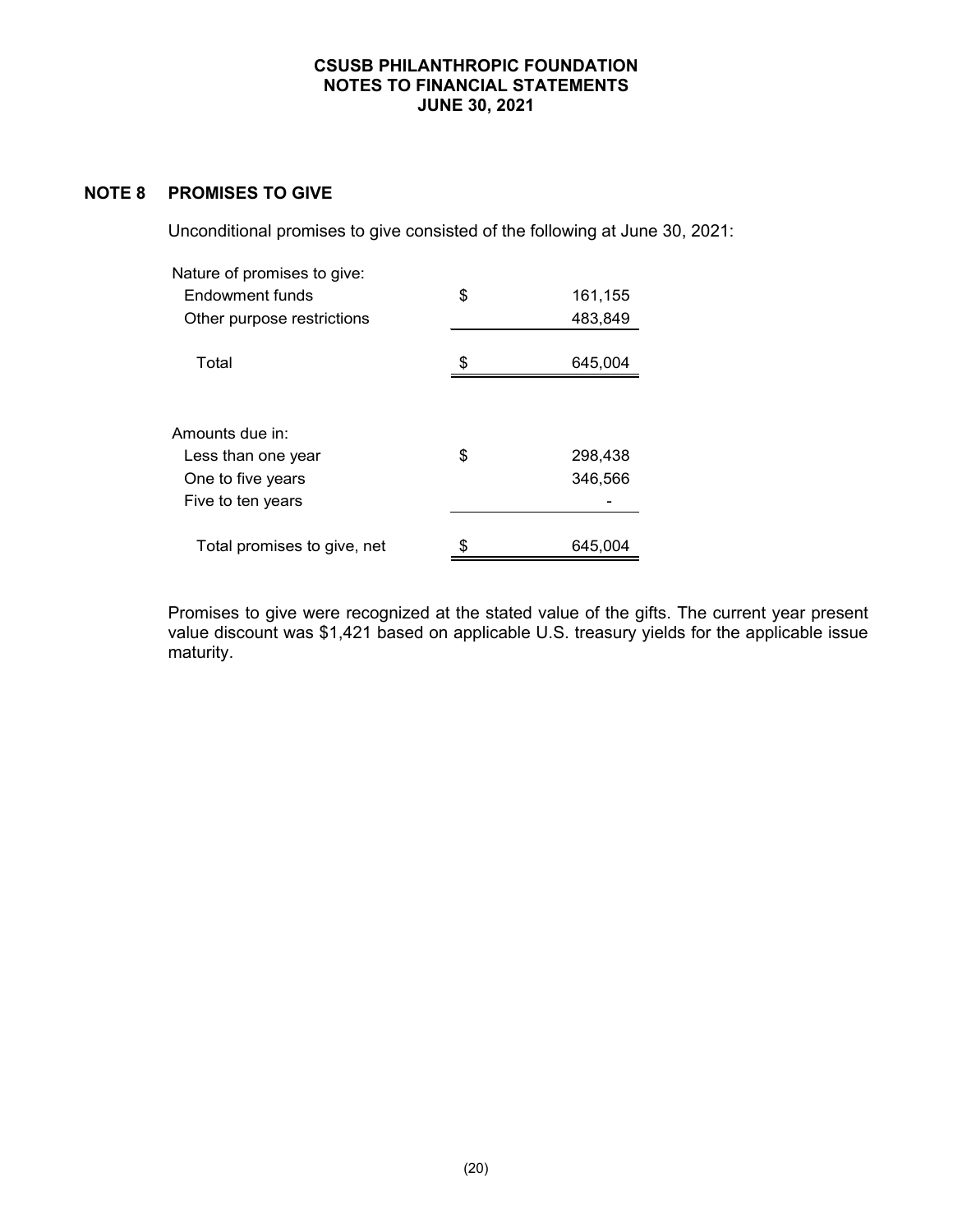# **NOTE 9 RESTRICTIONS AND LIMITATIONS ON NET ASSETS**

As of June 30, 2021, the Foundation's net assets with donor restrictions were allocated as follows:

| Subject to expenditure for specified purpose:             |                  |
|-----------------------------------------------------------|------------------|
| Palm Desert Campus                                        | \$<br>766,273    |
| Jack H. Brown College of Business & Public Administration | 1,519,986        |
| <b>College of Natural Sciences</b>                        | 1,710,300        |
| College of Arts & Letters                                 | 505,144          |
| College of Social & Behavioral Sciences                   | 650,477          |
| College of Education                                      | 541,858          |
| College of Extended and Global Education                  | 14,352           |
| <b>Athletics</b>                                          | 458,640          |
| Information Resource & Technology                         | 18,118           |
| <b>Undergraduate Studies</b>                              | 218,974          |
| Office of Community Engagement                            | 486              |
| <b>Veteran's Success Center</b>                           | 48,811           |
| <b>Academic Affairs</b>                                   | 399,083          |
| Library                                                   | 61,991           |
| <b>Student Services</b>                                   | 506,552          |
| <b>University Advancement</b>                             | 511,449          |
| <b>Expendable Scholarships</b>                            | 2,038,950        |
| Other numerous miscellaneous donor restrictions           | 100,213          |
|                                                           | 10,071,657       |
| Subject to the passage of time:                           |                  |
| <b>Other Receivables</b>                                  | 347,971          |
| Promises to Give, Net                                     | 483,849          |
| Charitable Remainder Trusts, Net                          | 686,352          |
|                                                           | 1,518,172        |
| Endowments:                                               |                  |
| Subject to endowment spending policy and appropriation    | 15,481,070       |
| Perpetual in nature                                       | 40,204,894       |
| Promises to Give                                          | 161,155          |
| <b>Total Endowment Fund</b>                               | 55,847,119       |
| <b>Total Net Assets with Donor Restrictions</b>           | \$<br>67,436,948 |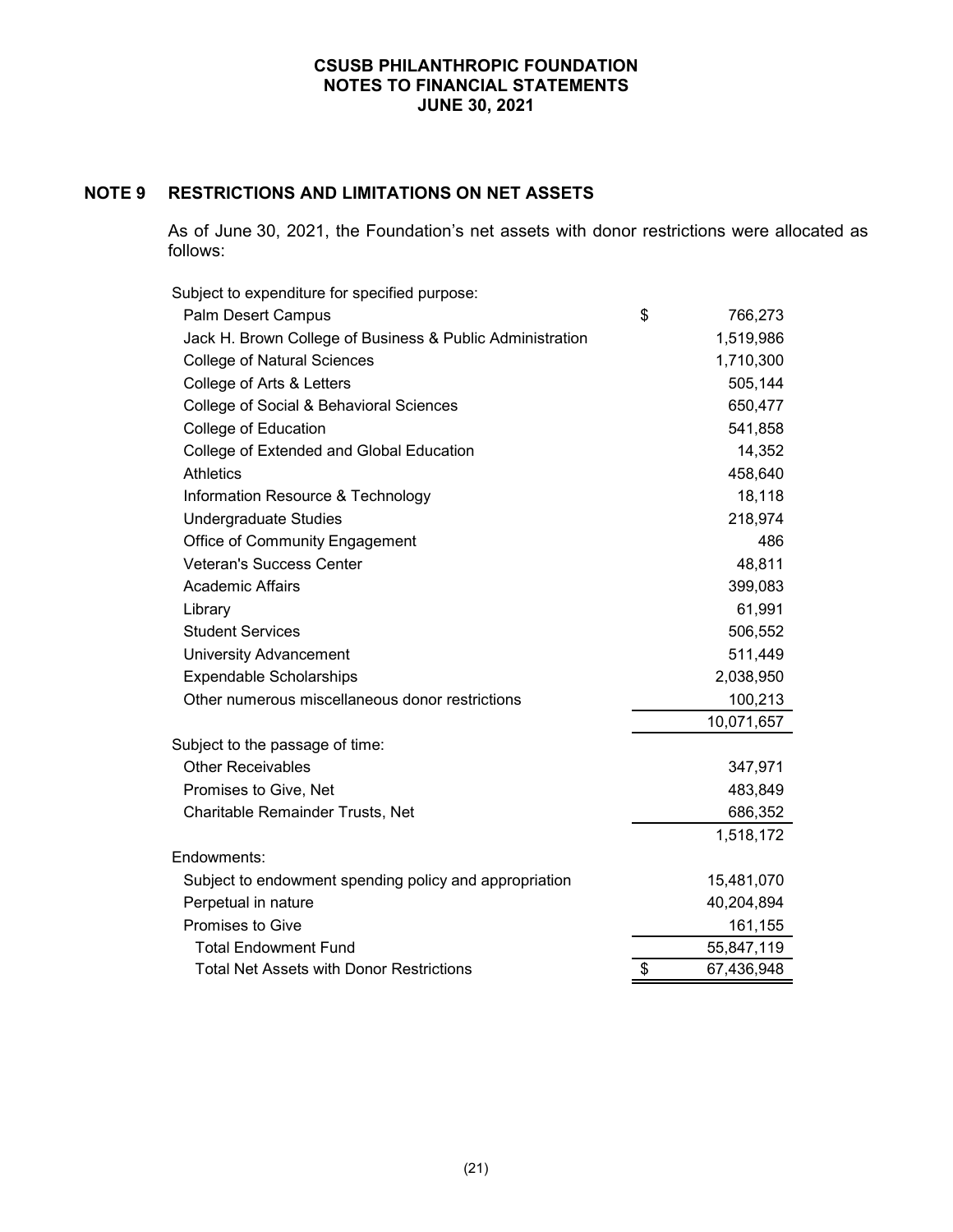# **NOTE 9 RESTRICTIONS AND LIMITATIONS ON NET ASSETS (CONTINUED)**

During the years ended June 30, 2021, net assets were released from donor restrictions by incurring expenses satisfying the restricted purposes or by occurrence of other events specified by donors.

| Expiration of time restrictions                  | \$<br>307,249   |
|--------------------------------------------------|-----------------|
| Endowment assets appropriated for expenditure    | 1,383,258       |
| Satisfaction of purpose restrictions:            |                 |
| Academic Colleges                                | 385,226         |
| <b>Palm Desert Campus</b>                        | 223,865         |
| <b>Student Services</b>                          | 209,447         |
| Academic Affairs                                 | 211,085         |
| <b>Administrative Divisions</b>                  | 145,533         |
| University Wide Scholarship, Grants and Programs | 884,342         |
|                                                  | \$<br>3,750,005 |

The Foundation's governing board has designated from total net assets without donor net assets for the following purposes as of June 30, 2021:

| Board-Designated Net Assets              |    |         |
|------------------------------------------|----|---------|
| <b>Scholarship Reserve</b>               | -S | 566.967 |
| <b>Economic Uncertainty Reserve</b>      |    | 239.526 |
| <b>Total Board-Designated Net Assets</b> |    | 806.493 |

## **NOTE 10 TRANSFERS TO AND FROM THE UNIVERSITY (INCLUDING OTHER AUXILIARY ORGANIZATIONS)**

During the year, transfers were made to the University (including other auxiliary organizations) and are listed on the statement of activities as Transfers to Related Entities. For the year ended June 30, 2021 these transfers consisted of the following:

| <b>Transfers to related entities:</b><br>Reimbursement to UEC for payroll processing for gift funds<br>Reimbursements to UEC for misc. programs/staff awards/luncheons<br>Transfer to CSUSB for reimbursements for various services provided | S | 617.307<br>740<br>149,856 |
|----------------------------------------------------------------------------------------------------------------------------------------------------------------------------------------------------------------------------------------------|---|---------------------------|
| Total                                                                                                                                                                                                                                        |   | 767,903                   |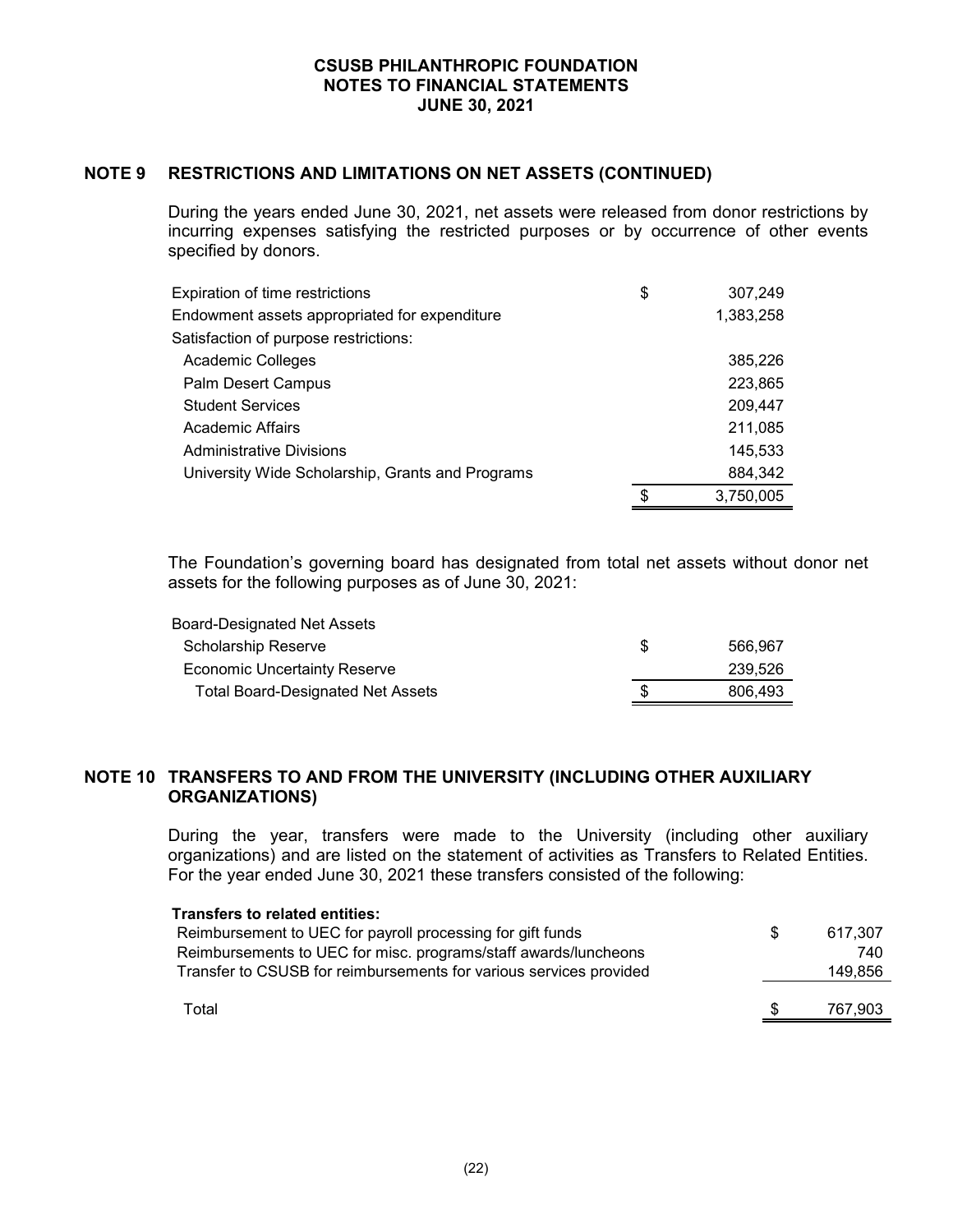# **NOTE 10 TRANFERS TO AND FROM THE UNIVERSITY (INCLUDING OTHER AUXILIARY ORGANIZATIONS) (CONTINUED)**

During the year, transfers were received from the University (including other auxiliary organizations) and are listed on the statement of activities as Transfers from Related Entities. For the year ended June 30, 2021 these transfers consisted of the following:

#### **Transfers from from related entities:**

| Transfer scholarship and support funds from ASI<br>Miscellaneous program transfers from CSUSB                | S | 89.000<br>18,000 |
|--------------------------------------------------------------------------------------------------------------|---|------------------|
| Miscellaneous program transfers from Santos Manuel Student Union<br>Miscellaneous program transfers from UEC |   | 37,625           |
| Total                                                                                                        |   | 144.625          |

# **NOTE 11 RELATED PARTIES AND ECONOMIC DEPENDENCY**

As discussed in Note 1, the Foundation operates under an agreement with the Trustees as an auxiliary organization of the University. Accordingly, essentially all revenues, and realization of certain assets, are dependent upon the continuation of this agreement.

A schedule of related party transactions between the Foundation, the University and other auxiliary organizations as of June 30, 2021 is as follows:

University

| For the year ended June 30, 2021                                                                                         | <b>CSUSB</b>  | Associated<br>Students | Santos Manuel<br><b>Student Union</b> | UTIVEISILY<br>Enterprises<br>Corporation | Total           |
|--------------------------------------------------------------------------------------------------------------------------|---------------|------------------------|---------------------------------------|------------------------------------------|-----------------|
| <b>Expenses</b><br>Payments to Univ/Aux for salaries of<br>personnel working on contracts, grants, and<br>other programs | \$<br>376,072 |                        |                                       | \$<br>704,118                            | \$<br>1,080,190 |
| Payments to Univ/Aux for other than<br>salaries of personnel                                                             | 4,412,517     |                        | 1,628                                 | 35,847                                   | 4,449,992       |
| Revenues<br>Payments received from Univ/Aux for<br>services, space and programs                                          | 2,086,782     | 203,000                |                                       | 154,458                                  | 2,444,240       |
| Due to<br>Accounts Payable due to Univ/Aux as of<br>June 30, 2020                                                        | (85,680)      |                        |                                       |                                          | (85, 680)       |
| Due from<br>Accounts Receivable due from Univ/Aux as<br>of June 30, 2020                                                 | 27,833        |                        |                                       | 331                                      | 28,164          |
| Gifts-in-Kind to University as of June 30, 21                                                                            | 466,704       |                        |                                       |                                          | 466,704         |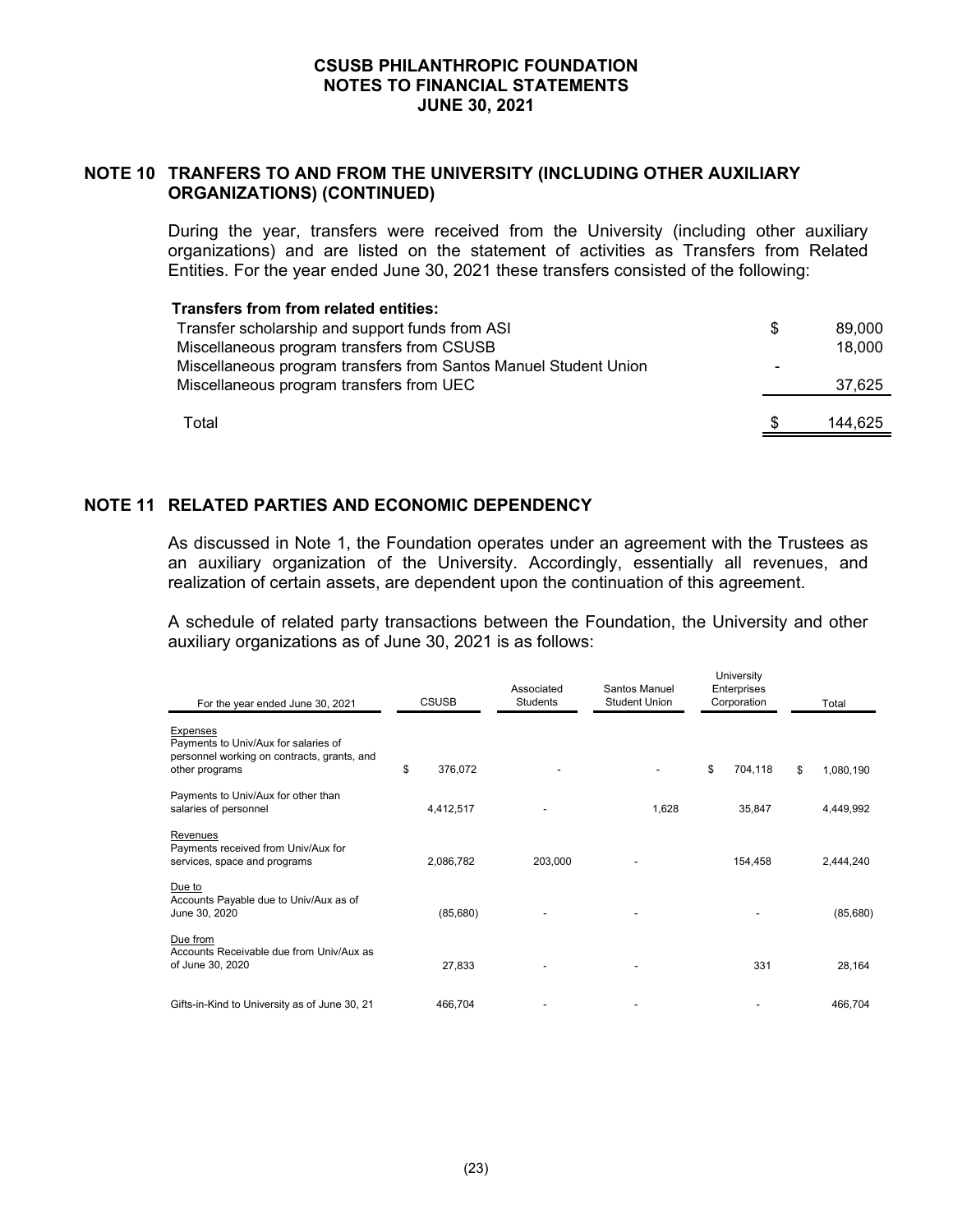## **NOTE 12 AVAILABLE RESOURCES AND LIQUIDITY**

The Foundation regularly monitors liquidity required to meet its operating needs and other contractual commitments, while also striving to maximize the investment of its available funds. The Foundation has various sources of liquidity at its disposal, including cash and cash equivalents, short-term debt and equity securities, and receivables due within the next 12 months.

For purposes of analyzing resources available to meet general expenditures over a 12 month period, The Foundation considers all expenditures related to its ongoing activities of scholarships and designated gift administration as well as the general and administrative services undertaken to support those activities to be general expenditures.

In addition to financial assets available to meet general expenditures over the next 12 months, The Foundation operates with a balanced budget and anticipates collecting sufficient revenue to cover general expenditures. Refer to the statement of cash flows which identifies the sources and uses of The Foundation's cash and shows positive cash generated by operations for fiscal year 2021.

As of June 30, 2021, the following tables show the total financial assets held by The Foundation and the amounts of those financial assets could readily be made available within one year of the balance sheet date to meet general expenditures. None of the financial assets are subject to donor or other contractual restrictions that make them unavailable for general expenditures within one year of the balance sheet date.

| <b>Financial Assets:</b>                              | 2021          |
|-------------------------------------------------------|---------------|
| Cash and Cash Equivalents                             | \$<br>466.345 |
| Investments Convertible to Cash in the Next 12 Months | 11,429,667    |
| <b>Other Receivables</b>                              | 359,424       |
| Due From Related Parties                              | 28.164        |
| Promises to Give, Net                                 | 645,004       |
| Other Long-Term Assets                                | 57,151,001    |
| Total                                                 | 70,079,605    |
|                                                       |               |

#### **Financial Assets Available to Meet General Expenditures**

| Over the Next 12 Months:                                         |     | 2021       |
|------------------------------------------------------------------|-----|------------|
| Cash and Cash Equivalents                                        | \$. | 466.345    |
| <b>Other Receivables</b>                                         |     | 359.424    |
| Due From Related Parties                                         |     | 28.164     |
| <b>Current Portion of Contributions for General Expenditures</b> |     | 298.438    |
| Investments Not Encumbered by Donor or Board Restrictions        |     | 11.429.667 |
| Total                                                            |     | 12.582.038 |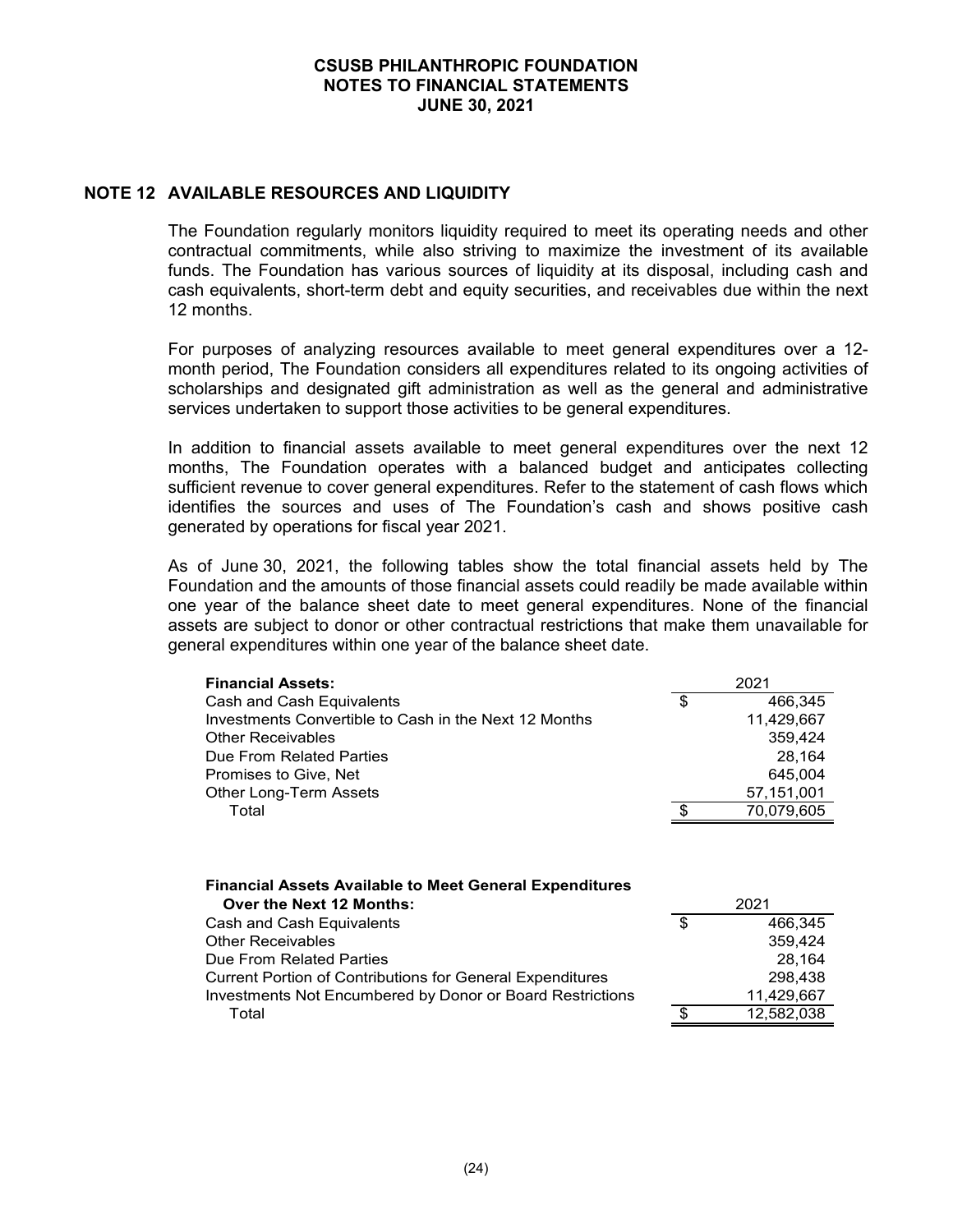#### **CSUSB PHILANTHROPIC FOUNDATION SCHEDULE OF NET POSITION YEAR ENDED JUNE 30, 2021 (FOR INCLUSION IN THE CALIFORNIA STATE UNIVERSITY) (SEE INDEPENDENT AUDITORS' REPORT)**

| Assets:                                                                          |    |                          |
|----------------------------------------------------------------------------------|----|--------------------------|
| <b>Current assets:</b>                                                           |    |                          |
| Cash and cash equivalents                                                        | s  | 466,344                  |
| Short-term investments                                                           |    | 11,429,666               |
| Accounts receivable, net                                                         |    | 387,588                  |
| Capital lease receivable, current portion<br>Notes receivable, current portion   |    |                          |
| Pledges receivable, net                                                          |    | 645,004                  |
| Prepaid expenses and other current assets                                        |    |                          |
| <b>Total current assets</b>                                                      |    | 12,928,602               |
| Noncurrent assets:                                                               |    |                          |
| Restricted cash and cash equivalents                                             |    |                          |
| Accounts receivable, net                                                         |    |                          |
| Capital lease receivable, net of current portion                                 |    |                          |
| Notes receivable, net of current portion                                         |    |                          |
| Student loans receivable, net                                                    |    |                          |
| Pledges receivable, net                                                          |    |                          |
| Endowment investments                                                            |    | 55,591,997               |
| Other long-term investments                                                      |    | 1,559,004                |
| Capital assets, net                                                              |    |                          |
| Other assets                                                                     |    |                          |
| <b>Total noncurrent assets</b><br><b>Total assets</b>                            |    | 57,151,001<br>70,079,603 |
| Deferred outflows of resources:                                                  |    |                          |
| Unamortized loss on debt refunding                                               |    |                          |
| Net pension liability                                                            |    |                          |
| Net OPEB liability                                                               |    |                          |
| Others                                                                           |    |                          |
| <b>Total deferred outflows of resources</b>                                      |    |                          |
| Liabilities:                                                                     |    |                          |
| <b>Current liabilities:</b>                                                      |    |                          |
| Accounts payable                                                                 |    | 112,533                  |
| Accrued salaries and benefits                                                    |    |                          |
| Accrued compensated absences, current portion                                    |    |                          |
| Unearned revenues                                                                |    | 235,827                  |
| Capital lease obligations, current portion                                       |    |                          |
| Long-term debt obligations, current portion                                      |    |                          |
| Claims liability for losses and loss adjustment expenses, current portion        |    |                          |
| Depository accounts<br>Other liabilities                                         |    | 206,194                  |
| <b>Total current liabilities</b>                                                 |    | 554,554                  |
| Noncurrent liabilities:                                                          |    |                          |
| Accrued compensated absences, net of current portion                             |    |                          |
| Unearned revenues                                                                |    |                          |
| Grants refundable                                                                |    |                          |
| Capital lease obligations, net of current portion                                |    |                          |
| Long-term debt obligations, net of current portion                               |    |                          |
| Claims liability for losses and loss adjustment expenses, net of current portion |    |                          |
| Depository accounts                                                              |    |                          |
| Net other postemployment benefits liability                                      |    |                          |
| Net pension liability                                                            |    |                          |
| Other liabilities                                                                |    |                          |
| <b>Total noncurrent liabilities</b>                                              |    |                          |
| <b>Total liabilities</b><br>Deferred inflows of resources:                       |    | 554,554                  |
|                                                                                  |    |                          |
| Service concession arrangements<br>Net pension liability                         |    |                          |
| Net OPEB liability                                                               |    |                          |
| Unamortized gain on debt refunding                                               |    |                          |
| Nonexchange transactions                                                         |    |                          |
| Others                                                                           |    | 872,652                  |
| <b>Total deferred inflows of resources</b>                                       |    | 872,652                  |
| Net position:                                                                    |    |                          |
| Net investment in capital assets                                                 |    |                          |
| Restricted for:                                                                  |    |                          |
| Nonexpendable - endowments                                                       |    | 55,847,119               |
| Expendable:                                                                      |    |                          |
| Scholarships and fellowships                                                     |    |                          |
| Research                                                                         |    |                          |
| Loans                                                                            |    |                          |
| Capital projects<br>Debt service                                                 |    |                          |
| Others                                                                           |    | 12,396,322               |
| Unrestricted                                                                     |    | 408,957                  |
| <b>Total net position</b>                                                        | -S | 68,652,398               |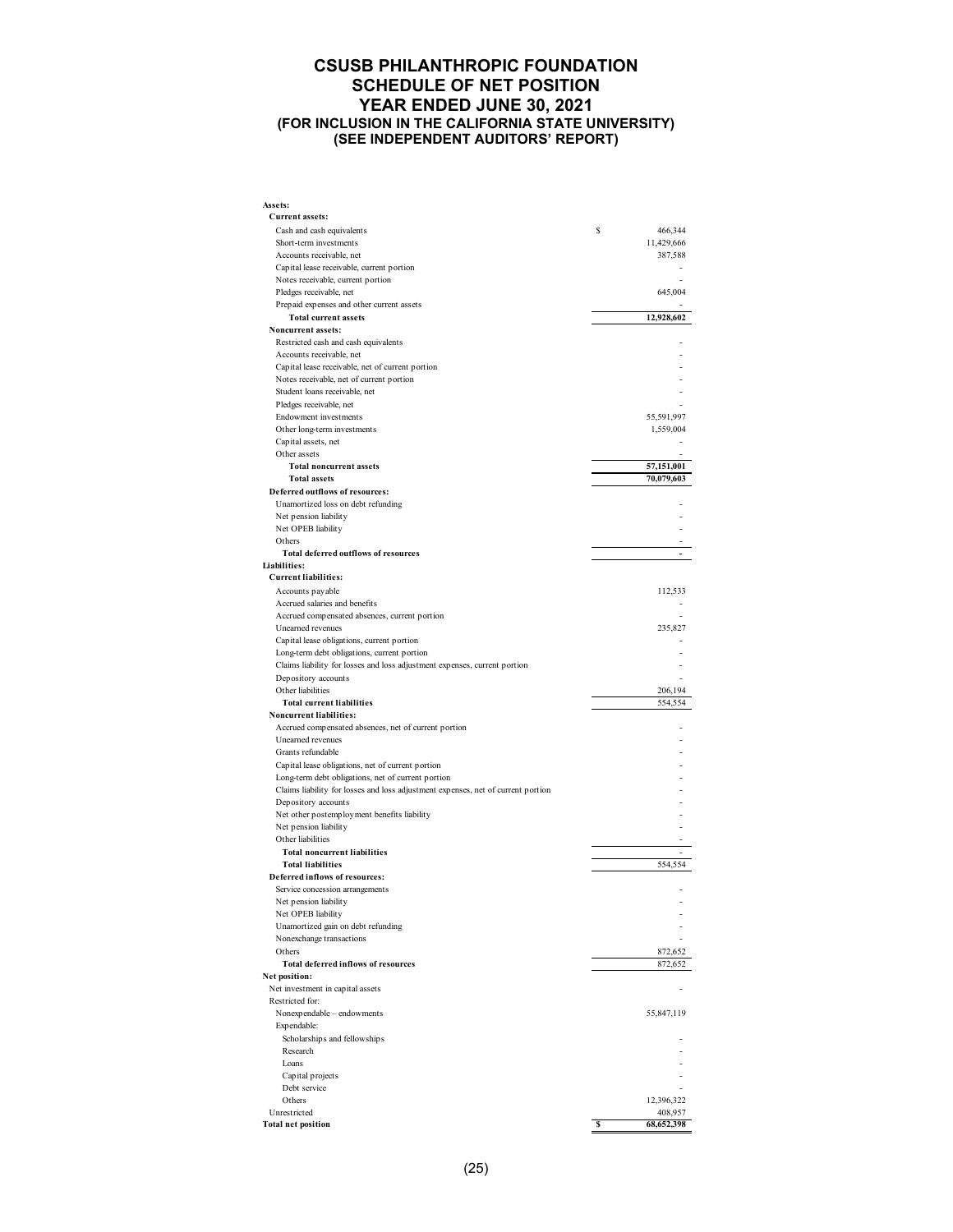#### **CSUSB PHILANTHROPIC FOUNDATION SCHEDULE OF REVENUES, EXPENSES, AND CHANGES IN NET POSITION YEAR ENDED JUNE 30, 2021 (FOR INCLUSION IN THE CALIFORNIA STATE UNIVERSITY) (SEE INDEPENDENT AUDITORS' REPORT)**

| Revenues:                                                            |              |
|----------------------------------------------------------------------|--------------|
| <b>Operating revenues:</b>                                           |              |
| Student tuition and fees, gross                                      | \$           |
| Scholarship allowances (enter as negative)                           |              |
| Grants and contracts, noncapital:                                    |              |
| Federal                                                              |              |
| State                                                                |              |
| Local                                                                |              |
| Nongovernmental                                                      |              |
| Sales and services of educational activities                         |              |
| Sales and services of auxiliary enterprises, gross                   |              |
| Scholarship allowances (enter as negative)                           |              |
| Other operating revenues                                             |              |
| <b>Total operating revenues</b>                                      |              |
| <b>Expenses:</b>                                                     |              |
| Operating expenses:                                                  |              |
| Instruction                                                          |              |
| Research                                                             |              |
| Public service                                                       |              |
| Academic support                                                     |              |
| Student services                                                     |              |
| Institutional support                                                | 2,042,551    |
| Operation and maintenance of plant                                   |              |
| Student grants and scholarships                                      | 1,637,013    |
| Auxiliary enterprise expenses                                        |              |
| Depreciation and amortization                                        |              |
| <b>Total operating expenses</b>                                      | 3,679,564    |
| <b>Operating income (loss)</b>                                       | (3,679,564)  |
| Nonoperating revenues (expenses):                                    |              |
| State appropriations, noncapital                                     |              |
| Federal financial aid grants, noncapital                             |              |
| State financial aid grants, noncapital                               |              |
| Local financial aid grants, noncapital                               |              |
| Nongovernmental and other financial aid grants, noncapital           |              |
| Other federal nonoperating grants, noncapital                        |              |
| Gifts, noncapital                                                    | 2,840,830    |
| Investment income (loss), net                                        |              |
| Endowment income (loss), net                                         | 12, 122, 528 |
| Interest expense                                                     |              |
| Other nonoperating revenues (expenses) - excl. interagency transfers | (606, 773)   |
| Net nonoperating revenues (expenses)                                 | 14,356,585   |
| Income (loss) before other revenues (expenses)                       | 10,677,021   |
|                                                                      |              |
| State appropriations, capital                                        |              |
| Grants and gifts, capital                                            |              |
| Additions (reductions) to permanent endowments                       | 571,371      |
| Increase (decrease) in net position                                  | 11,248,392   |
| Net position:                                                        |              |
| Net position at beginning of year, as previously reported            | 57,404,006   |
| Restatements                                                         |              |
| Net position at beginning of year, as restated                       | 57,404,006   |
| Net position at end of year                                          | 68,652,398   |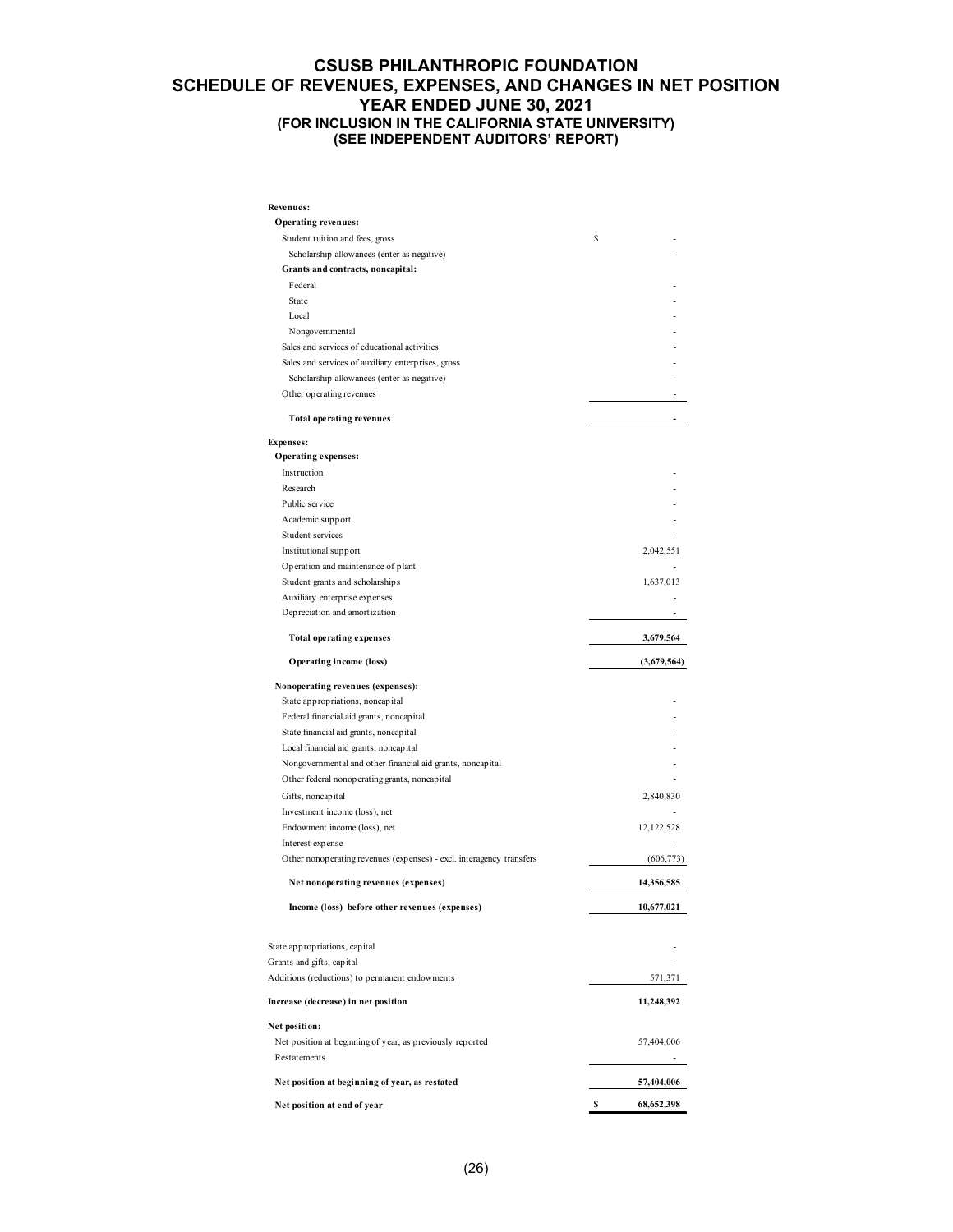#### **1 Cash and cash equivalents:**

**2.1 Composition of investments:**

| Portion of restricted cash and cash equivalents related to endowments |         |
|-----------------------------------------------------------------------|---------|
| All other restricted cash and cash equivalents                        |         |
| Noncurrent restricted cash and cash equivalents                       |         |
| Current cash and cash equivalents                                     | 466.344 |
| Total                                                                 | 466.344 |

| <b>Investment Type</b>                                   | Current         | <b>Noncurrent</b> | <b>Fair Value</b> |  |
|----------------------------------------------------------|-----------------|-------------------|-------------------|--|
| Money market funds                                       | 11.404          | $\overline{a}$    | 11,404            |  |
| Repurchase agreements                                    |                 |                   |                   |  |
| Certificates of deposit                                  |                 |                   |                   |  |
| U.S. agency securities                                   |                 |                   |                   |  |
| U.S. treasury securities                                 |                 |                   |                   |  |
| Municipal bonds                                          |                 |                   |                   |  |
| Corporate bonds                                          |                 |                   |                   |  |
| Asset backed securities                                  |                 |                   |                   |  |
| Mortgage backed securities                               |                 |                   |                   |  |
| Commercial paper                                         |                 |                   |                   |  |
| Mutual funds                                             | 6,357,062       | 33,068,707        | 39,425,769        |  |
| Exchange traded funds                                    |                 |                   |                   |  |
| Equity securities                                        |                 | 22,526,823        | 22,526,823        |  |
| Alternative investments:                                 |                 |                   |                   |  |
| Private equity (including limited partnerships)          |                 |                   |                   |  |
| Hedge funds                                              |                 | 130.550           | 130,550           |  |
| Managed futures                                          |                 |                   |                   |  |
| Real estate investments (including REITs)                |                 | 1,424,921         | 1,424,921         |  |
| Commodities                                              |                 |                   |                   |  |
| Derivatives                                              |                 |                   |                   |  |
| Other alternative investment                             |                 |                   |                   |  |
| Other external investment pools                          |                 |                   |                   |  |
| CSU Consolidated Investment Pool (formerly SWIFT)        | 5.061.201       |                   | 5.061.201         |  |
| State of California Local Agency Investment Fund (LAIF)  |                 |                   |                   |  |
| State of California Surplus Money Investment Fund (SMIF) |                 |                   |                   |  |
| Other investments:                                       |                 |                   |                   |  |
| <b>Total Other investments</b>                           |                 |                   |                   |  |
| <b>Total investments</b>                                 | 11,429,666      | 57,151,001        | 68,580,667        |  |
| Less endowment investments (enter as negative number)    |                 | (55,591,997)      | (55,591,997)      |  |
| Total investments, net of endowments                     | 11,429,666<br>s | 1,559,004         | 12.988.671        |  |

#### **2.2 Fair value hierarchy in investments:**

| <b>Investment Type</b>                                   |   | <b>Fair Value</b> | <b>Ouoted Prices in Active</b><br><b>Markets for Identical</b><br>Assets (Level 1) | <b>Significant Other</b><br>Observable Inputs (Level 2) | <b>Significant Unobservable</b><br>Inputs (Level 3) | <b>Net Asset Value (NAV)</b> |
|----------------------------------------------------------|---|-------------------|------------------------------------------------------------------------------------|---------------------------------------------------------|-----------------------------------------------------|------------------------------|
| Money market funds                                       | s | 11,404            |                                                                                    | 11.404                                                  |                                                     |                              |
| Repurchase agreements                                    |   |                   |                                                                                    |                                                         |                                                     |                              |
| Certificates of deposit                                  |   |                   |                                                                                    |                                                         |                                                     |                              |
| U.S. agency securities                                   |   |                   |                                                                                    |                                                         |                                                     |                              |
| U.S. treasury securities                                 |   |                   |                                                                                    |                                                         |                                                     |                              |
| Municipal bonds                                          |   |                   |                                                                                    |                                                         |                                                     |                              |
| Corporate bonds                                          |   |                   |                                                                                    |                                                         |                                                     |                              |
| Asset backed securities                                  |   |                   |                                                                                    |                                                         |                                                     |                              |
| Mortgage backed securities                               |   |                   |                                                                                    |                                                         |                                                     |                              |
| Commercial paper                                         |   |                   |                                                                                    |                                                         |                                                     |                              |
| Mutual funds                                             |   | 39,425,769        | 39,425,769                                                                         |                                                         |                                                     |                              |
| Exchange traded funds                                    |   |                   |                                                                                    |                                                         |                                                     |                              |
| Equity securities                                        |   | 22,526,823        | 22,526,823                                                                         |                                                         |                                                     |                              |
| Alternative investments:                                 |   |                   |                                                                                    |                                                         |                                                     |                              |
| Private equity (including limited partnerships)          |   |                   |                                                                                    |                                                         |                                                     |                              |
| Hedge funds                                              |   | 130,550           |                                                                                    |                                                         |                                                     | 130.550                      |
| Managed futures                                          |   |                   |                                                                                    |                                                         |                                                     |                              |
| Real estate investments (including REITs)                |   | 1,424,921         |                                                                                    |                                                         |                                                     | 1.424.921                    |
| Commodities                                              |   |                   |                                                                                    |                                                         |                                                     |                              |
| Derivatives                                              |   |                   |                                                                                    |                                                         |                                                     |                              |
| Other alternative investment                             |   |                   |                                                                                    |                                                         |                                                     |                              |
| Other external investment pools                          |   |                   |                                                                                    |                                                         |                                                     |                              |
| CSU Consolidated Investment Pool (formerly SWIFT)        |   | 5,061,201         |                                                                                    |                                                         |                                                     | 5.061.201                    |
| State of California Local Agency Investment Fund (LAIF)  |   |                   |                                                                                    |                                                         |                                                     |                              |
| State of California Surplus Money Investment Fund (SMIF) |   |                   |                                                                                    |                                                         |                                                     |                              |
| Other investments:                                       |   |                   |                                                                                    |                                                         |                                                     |                              |
| <b>Total Other investments</b>                           |   |                   |                                                                                    |                                                         |                                                     |                              |
| <b>Total investments</b>                                 |   | 68,580,667        | 61,952,592                                                                         | 11,404                                                  |                                                     | 6,616,672                    |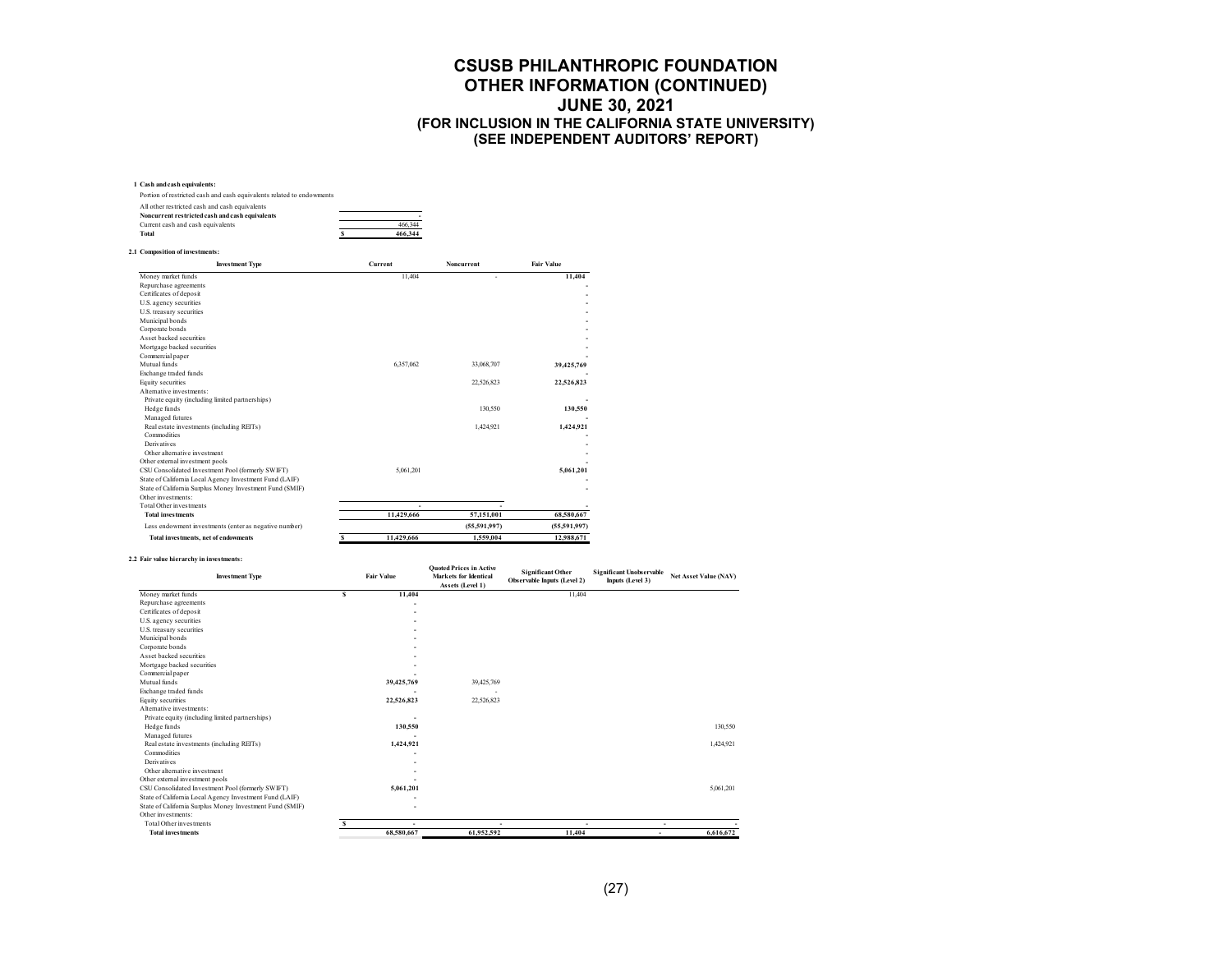|                                                                                                                             | Current                         | Noncurrent               | <b>Total</b>                  |                                 |                                               |                          |                    |                                                  |                          |
|-----------------------------------------------------------------------------------------------------------------------------|---------------------------------|--------------------------|-------------------------------|---------------------------------|-----------------------------------------------|--------------------------|--------------------|--------------------------------------------------|--------------------------|
| Investments held by the University under contractual agreements<br>e.g - CSU Consolidated Investment Pool (formerly SWIFT): | 5,061,201                       |                          | $\mathbf{s}$<br>5,061,201     |                                 |                                               |                          |                    |                                                  |                          |
| 3.1 Composition of capital assets:                                                                                          |                                 |                          |                               |                                 |                                               |                          |                    |                                                  |                          |
|                                                                                                                             | <b>Balance</b><br>June 30, 2020 | <b>Reclassifications</b> | <b>Prior Period Additions</b> | <b>Prior Period Retirements</b> | <b>Balance</b><br>June 30, 2020<br>(Restated) | <b>Additions</b>         | <b>Retirements</b> | <b>Transfer of completed</b><br><b>CWIP/PWIP</b> | Balance<br>June 30, 2021 |
| Non-depreciable/Non-amortizable capital assets:                                                                             |                                 |                          |                               |                                 |                                               |                          |                    |                                                  |                          |
| Land and land improvements                                                                                                  |                                 |                          |                               | $\mathbf{s}$                    |                                               |                          |                    | s                                                |                          |
| Works of art and historical treasures                                                                                       |                                 |                          |                               |                                 |                                               |                          |                    |                                                  |                          |
| Construction work in progress (CWIP)<br>Intangible assets:                                                                  |                                 |                          |                               |                                 |                                               |                          |                    |                                                  |                          |
| Rights and easements                                                                                                        |                                 |                          |                               |                                 |                                               |                          |                    |                                                  |                          |
| Patents, copyrights and trademarks                                                                                          |                                 |                          |                               |                                 |                                               |                          |                    |                                                  |                          |
| Intangible assets in progress (PWIP)                                                                                        |                                 |                          |                               |                                 |                                               |                          |                    |                                                  |                          |
| Licenses and permits                                                                                                        |                                 |                          |                               |                                 |                                               |                          |                    |                                                  |                          |
| Other intangible assets:                                                                                                    |                                 |                          |                               |                                 |                                               |                          |                    |                                                  |                          |
| Total Other intangible assets<br><b>Total intangible assets</b>                                                             | $\sim$<br>$\sim$                | $\sim$<br>$\sim$         | $\sim$<br>$\sim$              | $\sim$<br>$\sim$                | $\sim$<br>$\sim$                              | $\sim$<br>$\sim$         | $\sim$<br>$\sim$   | $\sim$<br>$\sim$                                 | $\sim$                   |
| Total non-depreciable/non-amortizable capital assets                                                                        | $\sim$                          | $\sim$                   | $\sim$                        | $- S$                           | $\overline{a}$                                | $\sim$                   | $\sim$             | $- S$                                            | $\sim$                   |
|                                                                                                                             |                                 |                          |                               |                                 |                                               |                          |                    |                                                  |                          |
| Depreciable/Amortizable capital assets:                                                                                     |                                 |                          |                               |                                 |                                               |                          |                    |                                                  |                          |
| Buildings and building improvements                                                                                         |                                 |                          |                               |                                 |                                               |                          |                    |                                                  |                          |
| Improvements, other than buildings                                                                                          |                                 |                          |                               |                                 |                                               |                          |                    |                                                  |                          |
| Infrastructure                                                                                                              |                                 |                          |                               |                                 |                                               |                          |                    |                                                  |                          |
| Leasehold improvements                                                                                                      |                                 |                          |                               |                                 |                                               |                          |                    |                                                  |                          |
| Personal property:<br>Equipment                                                                                             | 528,293                         |                          |                               |                                 | 528,293                                       | 240,863                  | (769, 156)         |                                                  | (0)                      |
| Library books and materials                                                                                                 |                                 |                          |                               |                                 |                                               |                          |                    |                                                  |                          |
| Intangible assets:                                                                                                          |                                 |                          |                               |                                 |                                               |                          |                    |                                                  |                          |
| Software and websites                                                                                                       |                                 |                          |                               |                                 |                                               |                          |                    |                                                  |                          |
| Rights and easements                                                                                                        |                                 |                          |                               |                                 |                                               |                          |                    |                                                  |                          |
| Patents, copyrights and trademarks                                                                                          |                                 |                          |                               |                                 |                                               |                          |                    |                                                  |                          |
| Licenses and permits                                                                                                        |                                 |                          |                               |                                 |                                               |                          |                    |                                                  |                          |
| Other intangible assets:<br>Total Other intangible assets:                                                                  | $\sim$                          | $\sim$                   | $\sim$                        | $\sim$                          | $\overline{\phantom{a}}$                      | $\sim$                   | $\sim$             | $\sim$                                           | $\overline{a}$           |
| <b>Total intangible assets</b>                                                                                              | $\overline{\phantom{a}}$        | ÷                        | $\sim$                        | $\sim$                          | $\overline{\phantom{a}}$                      | $\sim$                   |                    | $\sim$                                           | $\sim$                   |
| Total depreciable/amortizable capital assets                                                                                | 528,293                         | $\sim$                   | $\sim$                        | $\sim$                          | 528,293                                       | 240,863                  | (769, 156)         | $\sim$                                           | (0)                      |
| <b>Total capital assets</b>                                                                                                 | 528,293                         | $\sim$                   | $\sim$                        | $- S$                           | 528.293                                       | 240,863                  | (769, 156)         | $-S$                                             | (0)                      |
|                                                                                                                             |                                 |                          |                               |                                 |                                               |                          |                    |                                                  |                          |
| Less accumulated depreciation/amortization: (enter as negative                                                              |                                 |                          |                               |                                 |                                               |                          |                    |                                                  |                          |
| number, except for reductions enter as positive number)                                                                     |                                 |                          |                               |                                 |                                               |                          |                    |                                                  |                          |
| Buildings and building improvements                                                                                         |                                 |                          |                               |                                 |                                               |                          |                    |                                                  |                          |
| Improvements, other than buildings<br>Infrastructure                                                                        |                                 |                          |                               |                                 |                                               |                          |                    |                                                  |                          |
| Leasehold improvements                                                                                                      |                                 |                          |                               |                                 |                                               |                          |                    |                                                  |                          |
| Personal property:                                                                                                          |                                 |                          |                               |                                 |                                               |                          |                    |                                                  |                          |
| Equipment                                                                                                                   | (263, 342)                      |                          |                               |                                 | (263, 342)                                    |                          | 263,342            |                                                  | (0)                      |
| Library books and materials                                                                                                 |                                 |                          |                               |                                 |                                               |                          |                    |                                                  |                          |
| Intangible assets:                                                                                                          |                                 |                          |                               |                                 |                                               |                          |                    |                                                  |                          |
| Software and websites                                                                                                       |                                 |                          |                               |                                 |                                               |                          |                    |                                                  |                          |
| Rights and easements                                                                                                        |                                 |                          |                               |                                 |                                               |                          |                    |                                                  |                          |
| Patents, copyrights and trademarks<br>Licenses and permits                                                                  |                                 |                          |                               |                                 |                                               |                          |                    |                                                  | $\sim$                   |
| Other intangible assets:                                                                                                    |                                 |                          |                               |                                 |                                               |                          |                    |                                                  |                          |
| Total Other intangible assets:                                                                                              | $\overline{\phantom{a}}$        | $\sim$                   | $\sim$                        | $\sim$                          | $\overline{\phantom{a}}$                      | $\sim$                   | ч.                 | $\sim$                                           | $\sim$                   |
| <b>Total intangible assets</b>                                                                                              | $\overline{\phantom{a}}$        | $\sim$                   | $\sim$                        | $\sim$                          |                                               | $\overline{\phantom{a}}$ |                    | $\sim$                                           | $\sim$                   |
| Total accumulated depreciation/amortization                                                                                 | (263, 342)                      | $\sim$                   | $\sim$                        | $\sim$                          | (263,342)                                     | $\sim$                   | 263,342            | $\sim$                                           | (0)                      |
| Total capital assets, net                                                                                                   | 264,951<br>$\hat{\mathbf{z}}$   |                          |                               | $- S$                           | 264,951                                       | 240,863                  | (505, 814)         |                                                  | (0)                      |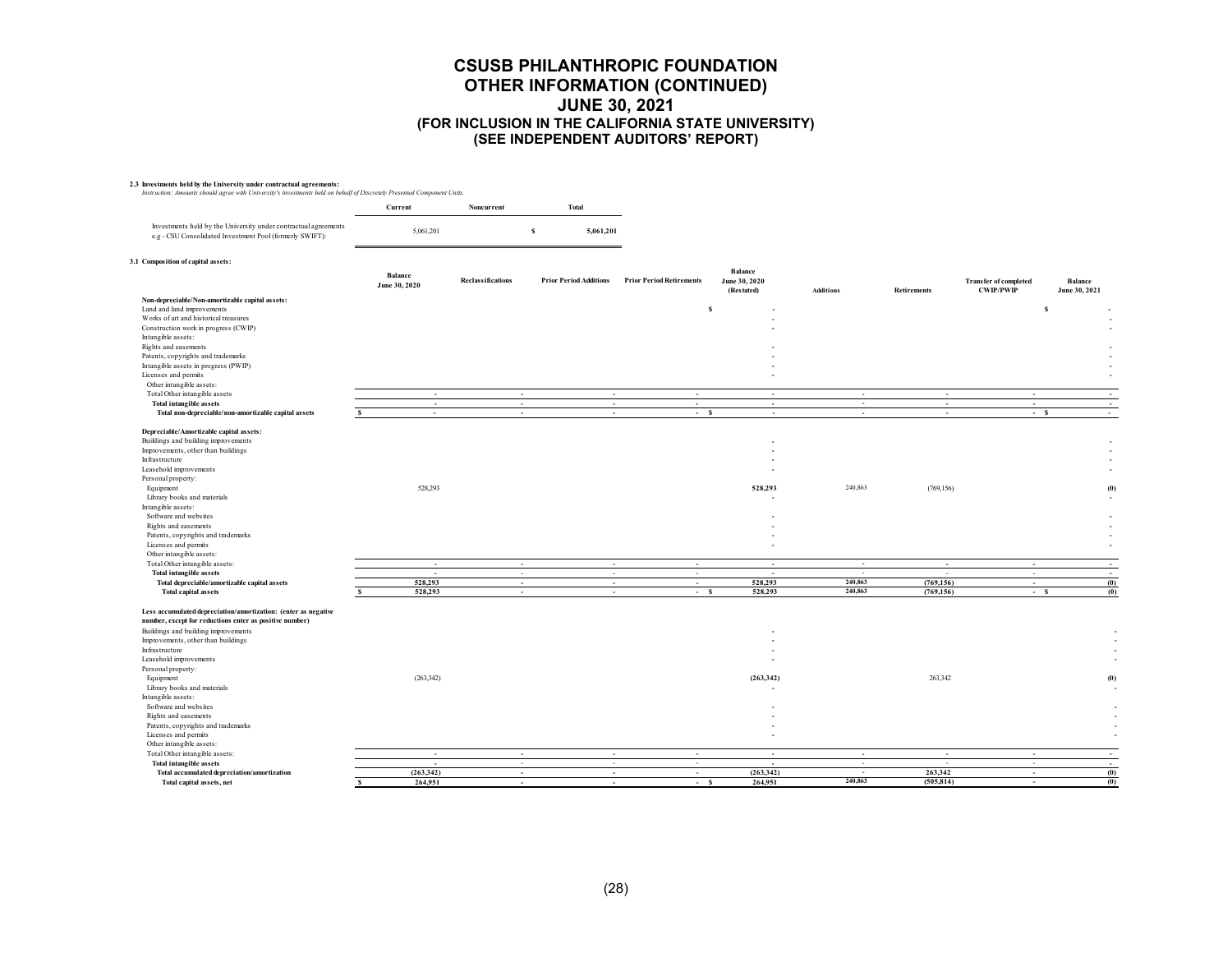| 3.2 Detail of depreciation and amortization expense:<br>Depreciation and amortization expense related to capital assets<br>Amortization expense related to other assets<br>Total depreciation and amortization                                      | -S<br>$\mathbf{S}$       |                  |                                                                  |                                                   |                  |                                              |                               |                          |                                        |                             |
|-----------------------------------------------------------------------------------------------------------------------------------------------------------------------------------------------------------------------------------------------------|--------------------------|------------------|------------------------------------------------------------------|---------------------------------------------------|------------------|----------------------------------------------|-------------------------------|--------------------------|----------------------------------------|-----------------------------|
| 4 Long-term liabilities:                                                                                                                                                                                                                            |                          |                  | <b>Prior Period</b>                                              |                                                   |                  |                                              |                               |                          |                                        |                             |
|                                                                                                                                                                                                                                                     | Balance<br>June 30, 2020 |                  | Adjustments/Reclassification<br>$\mathbf{s}$                     | <b>Balance</b><br><b>June 30, 2020 (Restated)</b> | <b>Additions</b> | <b>Reductions</b>                            | Balance<br>June 30, 2021      | <b>Current Portion</b>   | <b>Noncurrent Portion</b>              |                             |
| 1. Accrued compensated absences                                                                                                                                                                                                                     | s                        |                  |                                                                  |                                                   |                  |                                              | s                             |                          | s                                      |                             |
| 2. Claims liability for losses and loss adjustment expenses                                                                                                                                                                                         |                          |                  |                                                                  |                                                   |                  |                                              |                               |                          |                                        |                             |
| 3. Capital lease obligations:<br>Gross balance<br>Unamortized net premium/(discount)                                                                                                                                                                |                          |                  |                                                                  |                                                   |                  |                                              |                               |                          |                                        |                             |
| <b>Total capital lease obligations</b>                                                                                                                                                                                                              |                          | $\sim$           | $\overline{\phantom{a}}$                                         | $\overline{\phantom{a}}$                          |                  | ٠<br>$\overline{\phantom{a}}$                | $\sim$                        |                          |                                        |                             |
| 4. Long-term debt obligations:<br>4.1 Auxiliary revenue bonds (non-SRB related)<br>4.2 Commercial paper<br>4.3 Notes payable (SRB related)<br>4.4 Others:                                                                                           | $\mathbf{s}$             |                  |                                                                  | $\overline{a}$                                    |                  |                                              | s                             |                          |                                        |                             |
| Total others<br>Sub-total long-term debt                                                                                                                                                                                                            | s                        | $\sim$<br>$\sim$ | $\sim$<br>$\overline{\phantom{a}}$                               | $\sim$<br>$\sim$                                  |                  | $\sim$<br>$\sim$<br>$\overline{\phantom{a}}$ | $\sim$<br>$- S$<br>$\sim$     | $\sim$<br>$\sim$         |                                        |                             |
| 4.5 Unamortized net bond premium/(discount)                                                                                                                                                                                                         |                          | ٠                |                                                                  | $\overline{\phantom{a}}$                          |                  |                                              | i al                          |                          |                                        |                             |
| Total long-term debt obligations                                                                                                                                                                                                                    |                          | ٠                | $\overline{\phantom{a}}$                                         | ٠                                                 |                  | ٠                                            |                               |                          |                                        |                             |
| <b>Total long-term liabilities</b>                                                                                                                                                                                                                  | s                        |                  | $\overline{a}$                                                   | ٠                                                 |                  | ٠                                            | $- S$                         |                          | $-$ s                                  |                             |
| 5 Capital lease obligations schedule:                                                                                                                                                                                                               |                          |                  |                                                                  |                                                   |                  |                                              |                               |                          |                                        |                             |
|                                                                                                                                                                                                                                                     | Principal Only           |                  | Capital lease obligations related to SRB<br><b>Interest Only</b> | Principal and Interest                            | Principal Only   | All other capital lease obligations          |                               |                          | <b>Total capital lease obligations</b> |                             |
| Year ending June 30:<br>2021                                                                                                                                                                                                                        |                          |                  |                                                                  |                                                   |                  | <b>Interest Only</b>                         | <b>Principal and Interest</b> | <b>Principal Only</b>    | <b>Interest Only</b>                   | Principal and Interest      |
| 2022<br>2023<br>2024<br>2025                                                                                                                                                                                                                        |                          |                  |                                                                  |                                                   |                  |                                              |                               |                          |                                        |                             |
| $2026 - 2030$<br>$2031 - 2035$<br>$2036 - 2040$                                                                                                                                                                                                     |                          |                  |                                                                  |                                                   |                  |                                              |                               |                          |                                        |                             |
| $2041 - 2045$<br>$2046 - 2050$<br>Thereafter                                                                                                                                                                                                        |                          |                  |                                                                  |                                                   |                  |                                              |                               |                          |                                        |                             |
| Total minimum lease payments                                                                                                                                                                                                                        |                          | $\sim$           | $\sim$                                                           | $\sim$                                            |                  | $\sim$<br>٠                                  | $\sim$                        | $\overline{\phantom{a}}$ |                                        | $\overline{\phantom{a}}$    |
| Less: amounts representing interest<br>Present value of future minimum lease payments<br>Unamortized net premium/(discount)<br><b>Total capital lease obligations</b><br>Less: current portion<br>Capital lease obligations, net of current portion |                          |                  |                                                                  |                                                   |                  |                                              |                               |                          |                                        | ۰.<br>$\sim$<br>s<br>$\sim$ |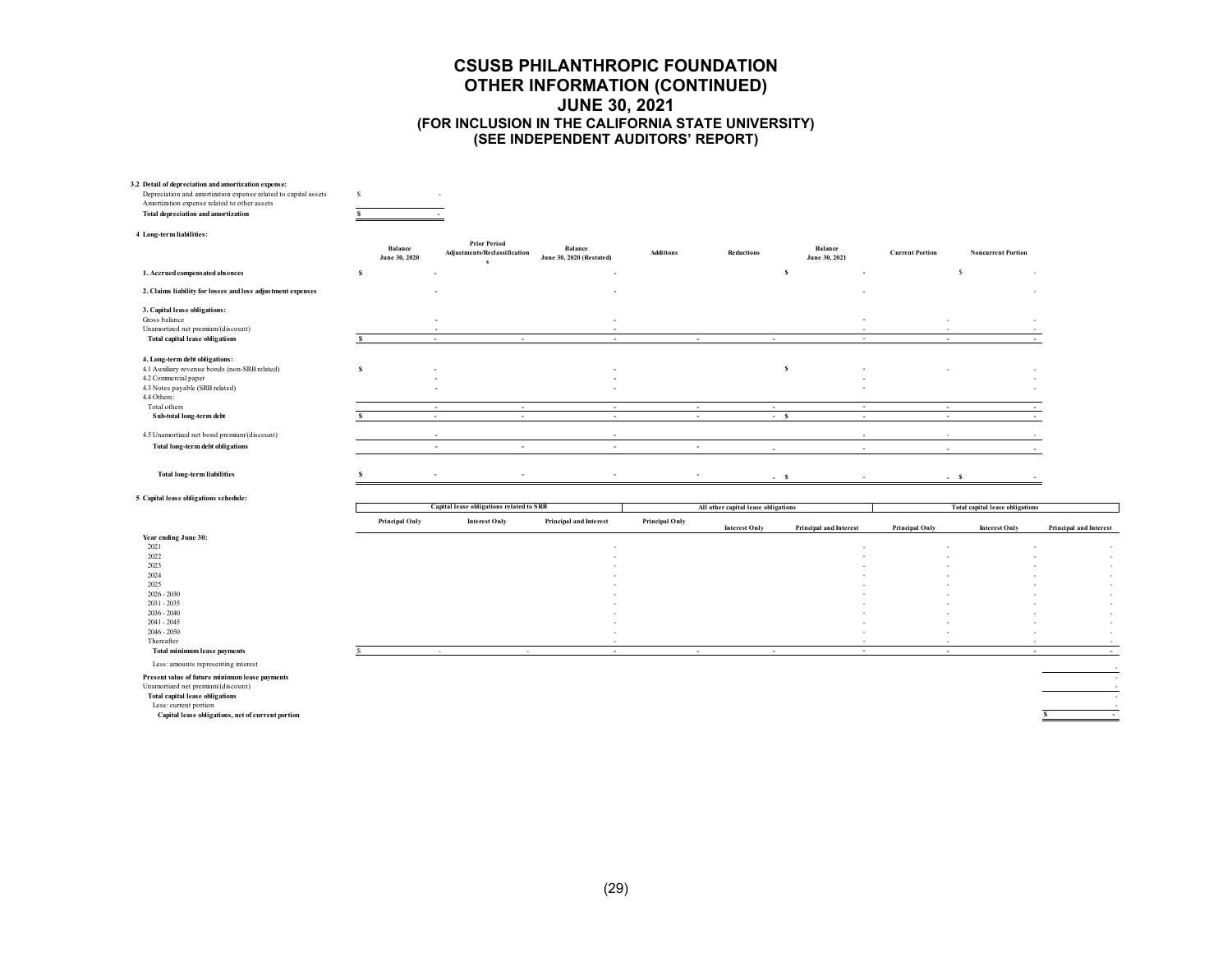**6 Long-term debt obligations schedule:**

|                                                                                                                                      | Auxiliary revenue bonds (non-SRB related) |          |                               | All other long-term debt obligations |                  |                        | Total long-term debt obligations |          |                               |  |
|--------------------------------------------------------------------------------------------------------------------------------------|-------------------------------------------|----------|-------------------------------|--------------------------------------|------------------|------------------------|----------------------------------|----------|-------------------------------|--|
|                                                                                                                                      | Principal                                 | Interest | <b>Principal and Interest</b> | Principal                            | Interest         | Principal and Interest | Principal                        | Interest | <b>Principal and Interest</b> |  |
| Year ending June 30:                                                                                                                 |                                           |          |                               |                                      |                  |                        |                                  |          |                               |  |
| 2021                                                                                                                                 |                                           |          |                               |                                      |                  |                        |                                  |          |                               |  |
| 2022                                                                                                                                 |                                           |          |                               |                                      |                  |                        |                                  |          |                               |  |
| 2023<br>2024                                                                                                                         |                                           |          |                               |                                      |                  |                        |                                  |          | $\sim$                        |  |
| 2025                                                                                                                                 |                                           |          |                               |                                      |                  |                        |                                  |          | $\sim$                        |  |
| $2026 - 2030$                                                                                                                        |                                           |          |                               |                                      |                  |                        |                                  |          |                               |  |
| $2031 - 2035$                                                                                                                        |                                           |          |                               |                                      |                  |                        |                                  |          |                               |  |
| $2036 - 2040$                                                                                                                        |                                           |          |                               |                                      |                  |                        |                                  |          | $\overline{\phantom{a}}$      |  |
| $2041 - 2045$<br>$2046 - 2050$                                                                                                       |                                           |          |                               |                                      |                  |                        |                                  |          | $\sim$                        |  |
| Thereafter                                                                                                                           |                                           |          |                               |                                      |                  |                        |                                  |          |                               |  |
| <b>Total minimum payments</b>                                                                                                        | $\sim$                                    |          | $\sim$<br>$\sim$              |                                      | $\sim$<br>$\sim$ | $\sim$                 | $\sim$                           |          | $\sim$<br>$\sim$              |  |
| Less: amounts representing interest                                                                                                  |                                           |          |                               |                                      |                  |                        |                                  |          | $\sim$                        |  |
| Present value of future minimum payments                                                                                             |                                           |          |                               |                                      |                  |                        |                                  |          | $\sim$                        |  |
| Unamortized net premium/(discount)<br><b>Total long-term debt obligations</b>                                                        |                                           |          |                               |                                      |                  |                        |                                  |          |                               |  |
| Less: current portion                                                                                                                |                                           |          |                               |                                      |                  |                        |                                  |          |                               |  |
| Long-term debt obligations, net of current portion                                                                                   |                                           |          |                               |                                      |                  |                        |                                  |          | $\sim$ $-$                    |  |
| 7 Transactions with related entities:                                                                                                |                                           |          |                               |                                      |                  |                        |                                  |          |                               |  |
| Payments to University for salaries of University personnel working on                                                               | 376,072                                   |          |                               |                                      |                  |                        |                                  |          |                               |  |
| contracts, grants, and other programs                                                                                                |                                           |          |                               |                                      |                  |                        |                                  |          |                               |  |
| Payments to University for other than salaries of University personnel                                                               | 4,412,517                                 |          |                               |                                      |                  |                        |                                  |          |                               |  |
| Payments received from University for services, space, and programs                                                                  | 2,086,782                                 |          |                               |                                      |                  |                        |                                  |          |                               |  |
| Gifts-in-kind to the University from discretely presented component<br>units                                                         | 466,704                                   |          |                               |                                      |                  |                        |                                  |          |                               |  |
| Gifts (cash or assets) to the University from discretely presented                                                                   |                                           |          |                               |                                      |                  |                        |                                  |          |                               |  |
| component units                                                                                                                      |                                           |          |                               |                                      |                  |                        |                                  |          |                               |  |
| Accounts (payable to) University (enter as negative number)                                                                          | (85,680)                                  |          |                               |                                      |                  |                        |                                  |          |                               |  |
| Other amounts (payable to) University (enter as negative number)<br>Accounts receivable from University (enter as positive number)   | 27,833                                    |          |                               |                                      |                  |                        |                                  |          |                               |  |
| Other amounts receivable from University (enter as positive number)                                                                  |                                           |          |                               |                                      |                  |                        |                                  |          |                               |  |
| 8 Restatements                                                                                                                       |                                           |          |                               |                                      |                  |                        |                                  |          |                               |  |
| Provide a detailed breakdown of the journal entries (at the financial statement line items level) booked to record each restatement: |                                           |          |                               |                                      | Debit/(Credit)   |                        |                                  |          |                               |  |
| Restatement #1                                                                                                                       | Enter transaction description             |          |                               |                                      |                  |                        |                                  |          |                               |  |
|                                                                                                                                      |                                           |          |                               |                                      |                  |                        |                                  |          |                               |  |
|                                                                                                                                      |                                           |          |                               |                                      |                  |                        |                                  |          |                               |  |
|                                                                                                                                      |                                           |          |                               |                                      |                  |                        |                                  |          |                               |  |
|                                                                                                                                      |                                           |          |                               |                                      |                  |                        |                                  |          |                               |  |
|                                                                                                                                      |                                           |          |                               |                                      |                  |                        |                                  |          |                               |  |
|                                                                                                                                      |                                           |          |                               |                                      |                  |                        |                                  |          |                               |  |
|                                                                                                                                      |                                           |          |                               |                                      |                  |                        |                                  |          |                               |  |

Restatement #2

Enter transaction description

-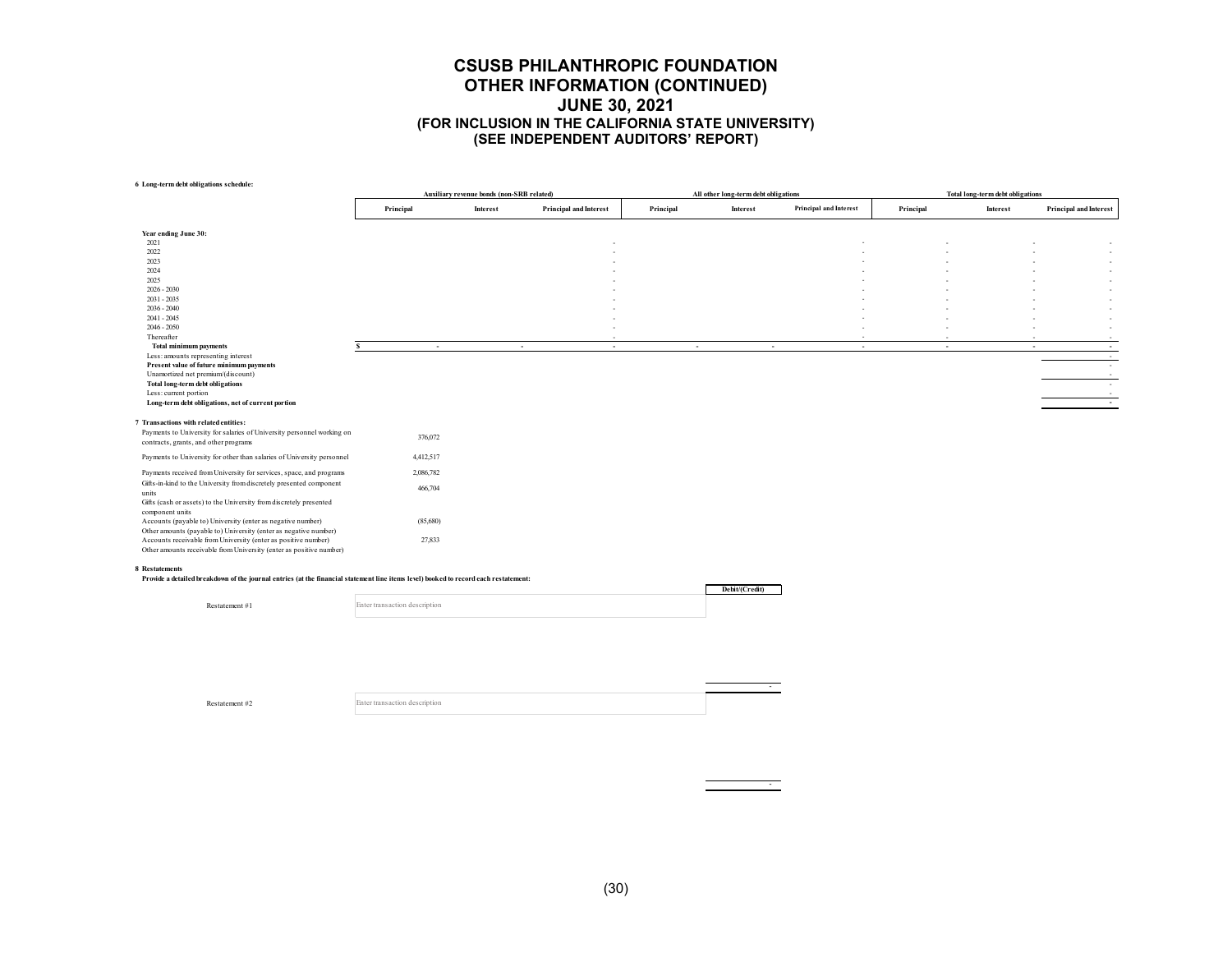#### **9 Natural classifications of operating expenses:**

|                                                                          | <b>Salaries</b> | <b>Benefits - Other</b> | <b>Benefits - Pension</b> | <b>Benefits - OPEB</b> | Scholarships and         |                             | Depreciation and |                                 |
|--------------------------------------------------------------------------|-----------------|-------------------------|---------------------------|------------------------|--------------------------|-----------------------------|------------------|---------------------------------|
|                                                                          |                 |                         |                           |                        | fellows hips             | Supplies and other services | amortization     | <b>Total operating expenses</b> |
| Instruction                                                              |                 | ٠                       | ٠                         |                        | ٠                        |                             |                  |                                 |
| Research                                                                 |                 | ٠                       |                           |                        | $\overline{\phantom{a}}$ |                             |                  | ٠                               |
| Public service                                                           |                 |                         |                           |                        |                          |                             |                  | ٠                               |
| Academic support                                                         |                 |                         |                           |                        |                          |                             |                  |                                 |
| Student services                                                         |                 |                         |                           |                        |                          |                             |                  |                                 |
| Institutional support                                                    |                 |                         |                           |                        |                          | 2,042,551                   |                  | 2,042,551                       |
| Operation and maintenance of plant                                       |                 |                         |                           |                        |                          |                             |                  |                                 |
| Student grants and scholarships                                          |                 |                         |                           |                        | 1,637,013                |                             |                  | 1,637,013                       |
| Auxiliary enterprise expenses                                            |                 |                         |                           |                        | $\overline{\phantom{a}}$ |                             |                  |                                 |
| Depreciation and amortization                                            |                 |                         |                           |                        |                          |                             |                  |                                 |
| <b>Total operating expenses</b>                                          | $\sim$          |                         | $\sim$                    | $\sim$                 | 1,637,013<br>$\sim$      | 2,042,551                   |                  | 3,679,564                       |
|                                                                          |                 |                         |                           |                        |                          |                             |                  |                                 |
| 10 Deferred outflows/inflows of resources:                               |                 |                         |                           |                        |                          |                             |                  |                                 |
| 1. Deferred Outflows of Resources                                        |                 |                         |                           |                        |                          |                             |                  |                                 |
| Deferred outflows - unamortized loss on refunding(s)                     |                 |                         |                           |                        |                          |                             |                  |                                 |
| Deferred outflows - net pension liability                                |                 |                         |                           |                        |                          |                             |                  |                                 |
| Deferred outflows - net OPEB liability                                   |                 |                         |                           |                        |                          |                             |                  |                                 |
| Deferred outflows - others:                                              |                 |                         |                           |                        |                          |                             |                  |                                 |
| Sales/intra-entity transfers of future revenues                          |                 |                         |                           |                        |                          |                             |                  |                                 |
| Gain/loss on sale leaseback                                              |                 |                         |                           |                        |                          |                             |                  |                                 |
| Loan origination fees and costs                                          |                 |                         |                           |                        |                          |                             |                  |                                 |
| Change in fair value of hedging derivative instrument                    |                 |                         |                           |                        |                          |                             |                  |                                 |
| Irrevocable split-interest agreements                                    |                 |                         |                           |                        |                          |                             |                  |                                 |
|                                                                          |                 |                         |                           |                        |                          |                             |                  |                                 |
| Total deferred outflows - others<br>Total deferred outflows of resources |                 |                         |                           |                        |                          |                             |                  |                                 |
|                                                                          |                 |                         |                           |                        |                          |                             |                  |                                 |
| 2. Deferred Inflows of Resources                                         |                 |                         |                           |                        |                          |                             |                  |                                 |
| Deferred inflows - service concession arrangements                       |                 |                         |                           |                        |                          |                             |                  |                                 |
| Deferred inflows - net pension liability                                 |                 |                         |                           |                        |                          |                             |                  |                                 |
| Deferred inflows - net OPEB liability                                    |                 |                         |                           |                        |                          |                             |                  |                                 |
| Deferred inflows - unamortized gain on debt refunding(s)                 |                 |                         |                           |                        |                          |                             |                  |                                 |
| Deferred inflows - nonexchange transactions                              |                 |                         |                           |                        |                          |                             |                  |                                 |
| Deferred inflows - others:                                               |                 |                         |                           |                        |                          |                             |                  |                                 |
| Sales/intra-entity transfers of future revenues                          |                 |                         |                           |                        |                          |                             |                  |                                 |
| Gain/loss on sale leaseback                                              |                 |                         |                           |                        |                          |                             |                  |                                 |
| Loan origination fees and costs                                          |                 |                         |                           |                        |                          |                             |                  |                                 |
| Change in fair value of hedging derivative instrument                    |                 |                         |                           |                        |                          |                             |                  |                                 |
| Irrevocable split-interest agreements                                    | 872,652         |                         |                           |                        |                          |                             |                  |                                 |
|                                                                          |                 |                         |                           |                        |                          |                             |                  |                                 |
| Total deferred inflows - others                                          | 872,652         |                         |                           |                        |                          |                             |                  |                                 |
| Total deferred inflows of resources                                      | 872,652         |                         |                           |                        |                          |                             |                  |                                 |
|                                                                          |                 |                         |                           |                        |                          |                             |                  |                                 |
|                                                                          |                 |                         |                           |                        |                          |                             |                  |                                 |
| 11 Other nonoperating revenues (expenses)                                |                 |                         |                           |                        |                          |                             |                  |                                 |
| Other nonoperating revenues                                              | 161,131         |                         |                           |                        |                          |                             |                  |                                 |

Other nonoperating (expenses) (767,903)<br>
Total other nonoperating revenues (expenses) 5 (606,773) **Total other nonoperating revenues (expenses)**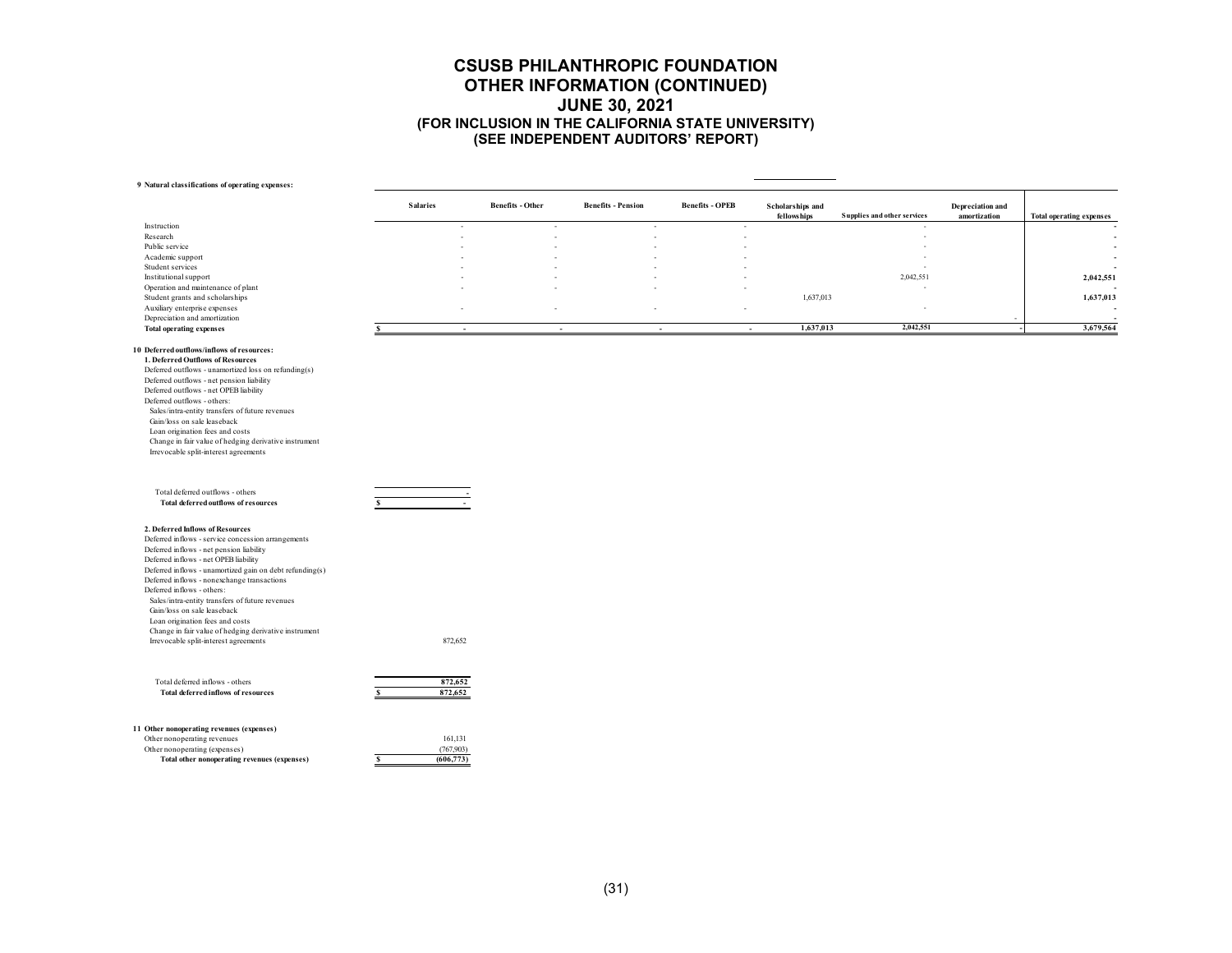

# **INDEPENDENT AUDITORS' REPORT ON INTERNAL CONTROL OVER FINANCIAL REPORTING AND ON COMPLIANCE AND OTHER MATTERS BASED ON AN AUDIT OF FINANCIAL STATEMENTS PERFORMED IN ACCORDANCE WITH GOVERNMENT AUDITING STANDARDS**

Board of Directors CSUSB Philanthropic Foundation San Bernardino, California

We have audited, in accordance with the auditing standards generally accepted in the United States of America and the standards applicable to financial audits contained in *Government Auditing Standards*  issued by the Comptroller General of the United States, the financial statements of CSUSB Philanthropic Foundation, (a non-profit organization), which comprise the statement of financial position as of June 30, 2021 and the related statements of activities, functional expenses and cash flows for the year then ended, and the related notes to the financial statement, and have issued our report thereon dated September 27, 2021.

# **Internal Control Over Financial Reporting**

In planning and performing our audit of the financial statements, we considered CSUSB Philanthropic Foundation's internal control over financial reporting (internal control) as a basis for designing the audit procedures that are appropriate in the circumstances for the purpose of expressing our opinion on the financial statements, but not for the purpose of expressing an opinion on the effectiveness of CSUSB Philanthropic Foundation's internal control. Accordingly, we do not express an opinion on the effectiveness of the organization's internal control.

A *deficiency in internal control* exists when the design or operation of a control does not allow management or employees, in the normal course of performing their assigned functions, to prevent, or detect and correct, misstatements on a timely basis. A *material weakness* is a deficiency, or a combination of deficiencies, in internal control such that there is a reasonable possibility that a material misstatement of the entity's financial statements will not be prevented, or detected and corrected on a timely basis. A *significant deficiency* is a deficiency, or a combination of deficiencies, in internal control that is less severe than a material weakness yet important enough to merit attention by those charged with governance.

Our consideration of internal control was for the limited purpose described in the first paragraph of this section and was not designed to identify all deficiencies in internal control that might be material weaknesses or significant deficiencies and therefore, material weaknesses or significant deficiencies may exist that have not been identified. Given these limitations, during our audit we did not identify any deficiencies in internal control that we consider to be material weaknesses. However, material weaknesses may exist that have not been identified.

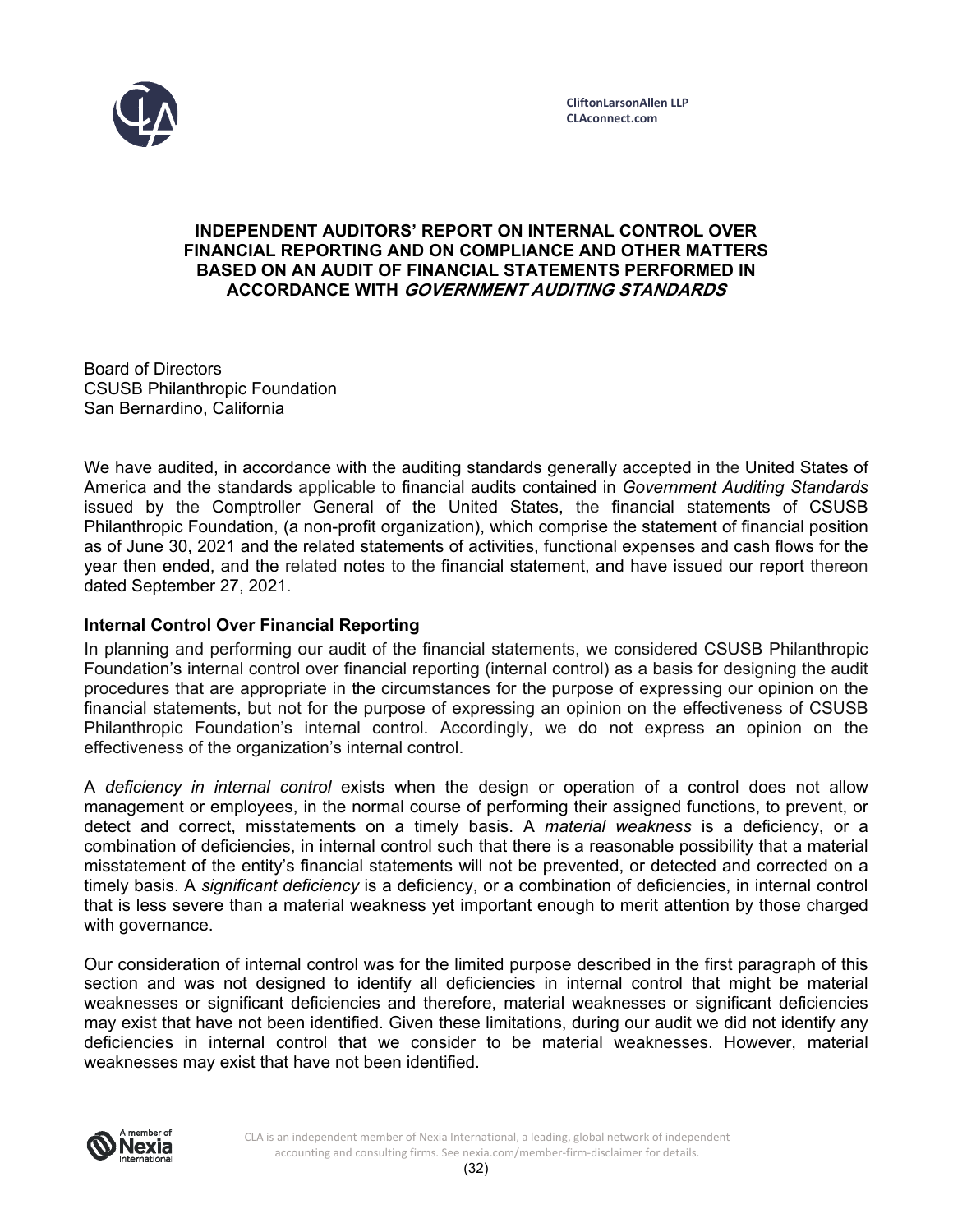# **Compliance and Other Matters**

As part of obtaining reasonable assurance about whether CSUSB Philanthropic Foundation's financial statements are free from material misstatement, we performed tests of its compliance with certain provisions of laws, regulations, contracts, and grant agreements, noncompliance with which could have a direct and material effect on the determination of financial statement amounts. However, providing an opinion on compliance with those provisions was not an objective of our audit, and accordingly, we do not express such an opinion. The results of our tests disclosed no instances of noncompliance or other matters that are required to be reported under *Government Auditing Standards.* 

# **Purpose of this Report**

The purpose of this report is solely to describe the scope of our testing of internal control and compliance and the results of that testing, and not to provide an opinion on the effectiveness of the organization's internal control or on compliance. This report is an integral part of an audit performed in accordance with *Government Auditing Standards* in considering the organization's internal control and compliance. Accordingly, this communication is not suitable for any other purpose.

Viifton Larson Allen LLP

**CliftonLarsonAllen LLP** 

Glendora, California September 27, 2021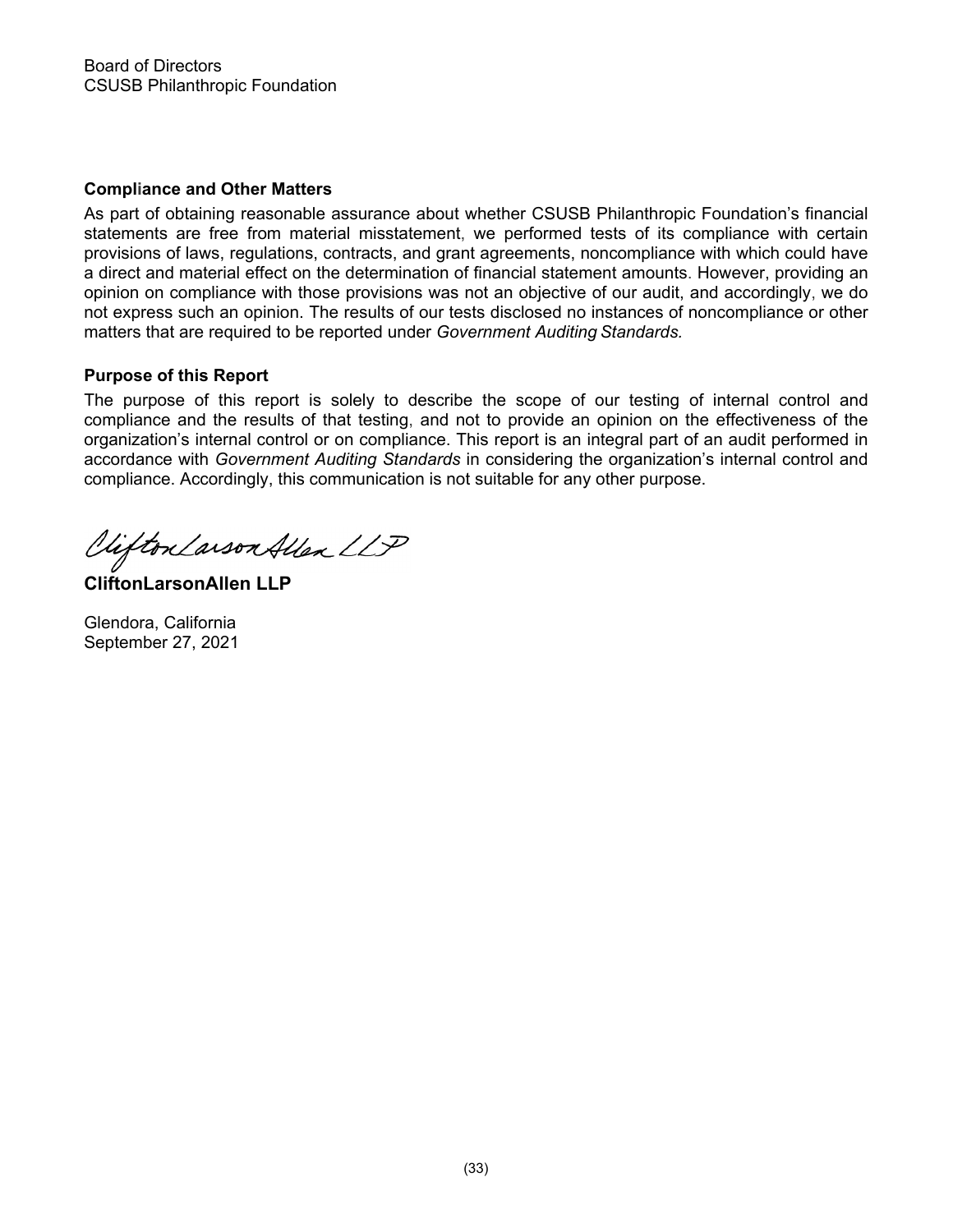# **CSUSB PHILANTHROPIC FOUNDATION SCHEDULE OF FINDINGS AND RESPONSES YEAR ENDED JUNE 30, 2021**

# **Section I – Summary of Auditors' Results**

# *Financial Statements*

|    | 1. Type of auditors' report issued:                      | Unmodified |               |
|----|----------------------------------------------------------|------------|---------------|
| 2. | Internal control over financial reporting:               |            |               |
|    | Material weakness(es) identified?<br>$\bullet$           | ves        | no            |
|    | Significant deficiency (ies) identified?<br>$\bullet$    | ves<br>X.  | none reported |
| З. | Noncompliance material to financial<br>statements noted? | ves        | no            |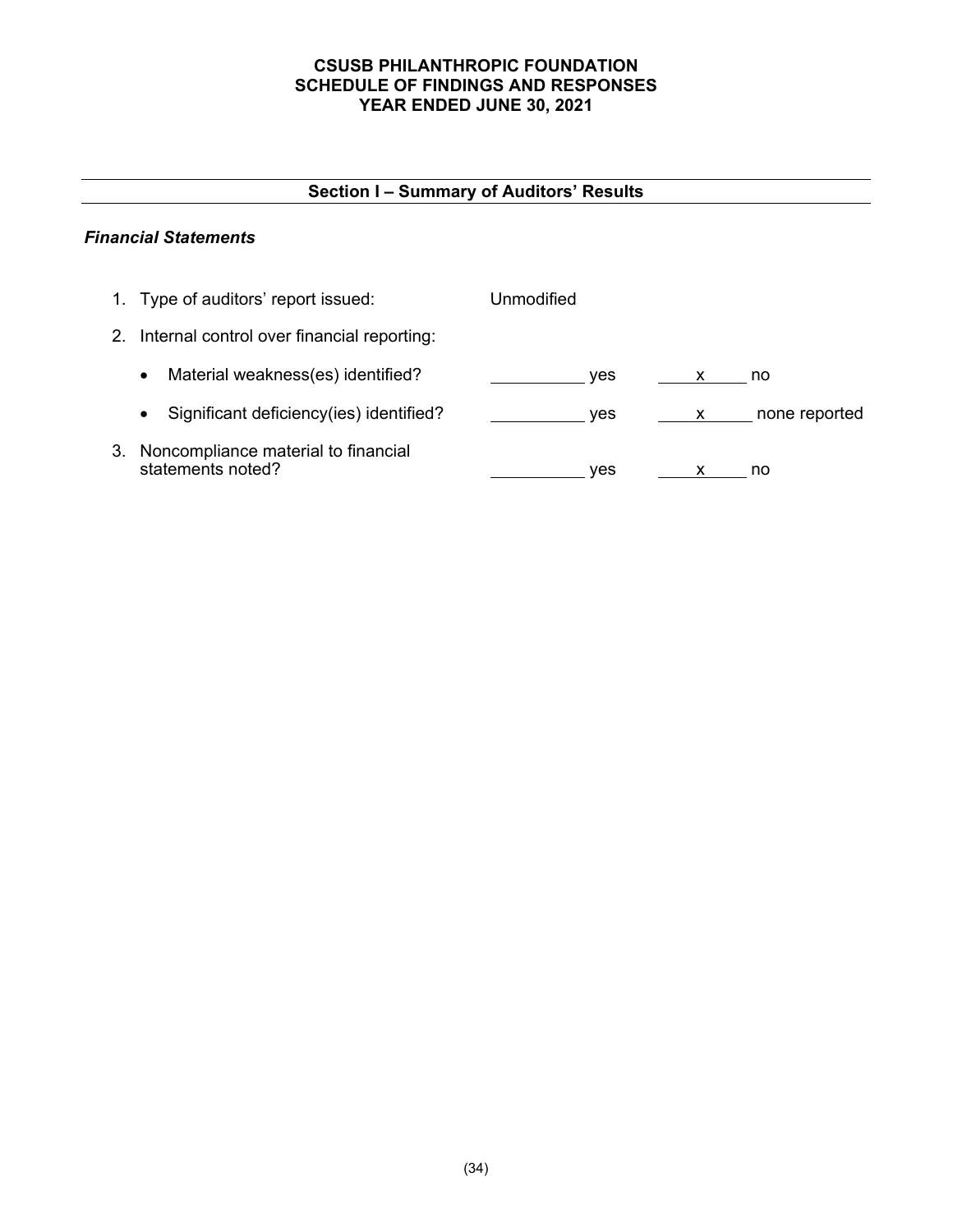# **CSUSB PHILANTHROPIC FOUNDATION SCHEDULE OF FINDINGS AND RESPONSES YEAR ENDED JUNE 30, 2021**

# **Section II – Financial Statement Findings**

Our audit did not disclose any matters required to be reported in accordance with *Government Auditing Standards*.